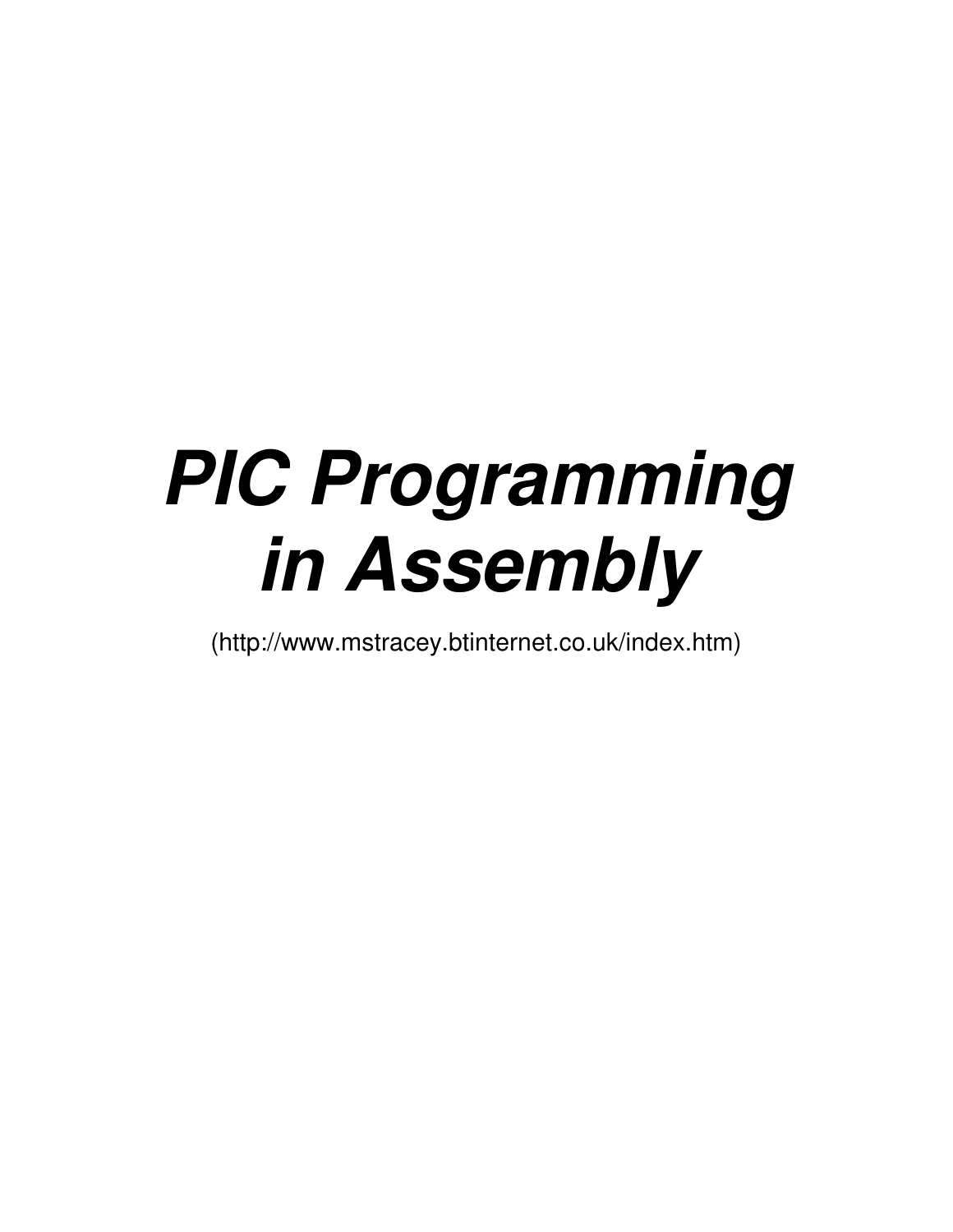# **Tutorial 1**

# **Good Programming Techniques.**

Before we get to the nitty gritty of programming the PIC, I think now is a good time to explain some good programming techniques.

If you type a ; (semicolon) anywhere in your program, the compiler will ignore anything after it until the carriage return. This means we can add comments in our program to remind us of what on earth we were doing in the first place. This is good practice, even for the simplest programs. You may well fully understand how your program works now, but in a few months time, you may be scratching your head. So, use comments wherever you can – there is no limit.

Secondly, you can assign names to constants via registers (more about these later). It makes it far easier to read in English what you are writing to, or what the value is, rather than trying to think of what all these numbers mean. So, use real names, such as COUNT. Notice that I have put the name in capitals. This makes it stand out, and also means that (by convention) it is a constant value.

Thirdly, put some kind of header on your programs by using the semicolons. An example is below:

| ; Author:<br>; Date :                                  |  |
|--------------------------------------------------------|--|
| ; Version:<br>; Title:                                 |  |
| ; Description:                                         |  |
|                                                        |  |
|                                                        |  |
|                                                        |  |
|                                                        |  |
| ,,,,<br>,,,,,,,<br>,,,,<br>,,,<br>,,,<br>,,,,,,,<br>п. |  |

Notice that I have made a kind of box by using the semi-colons. This just makes it look neat.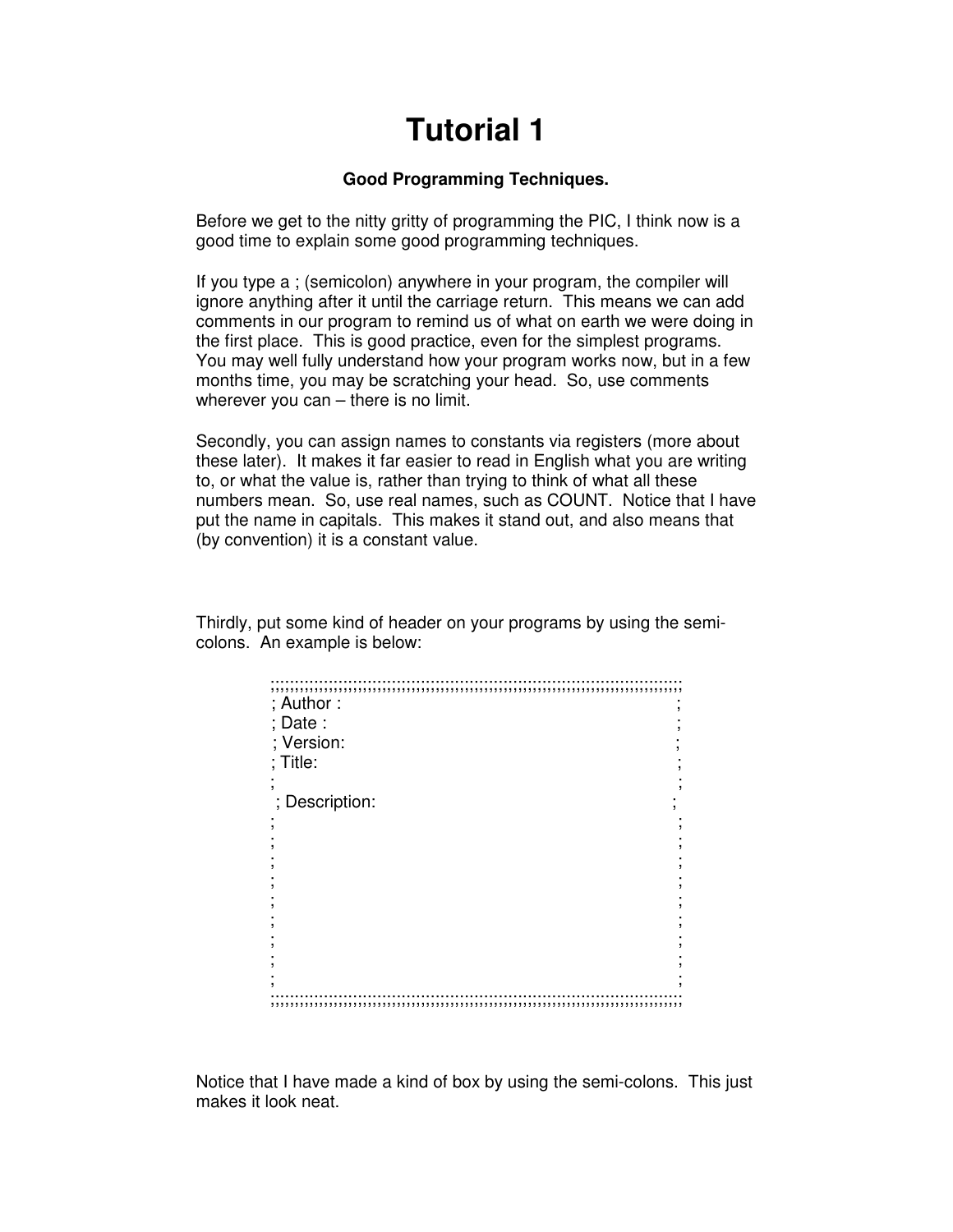Finally, try and document the program on paper as well. You can either use flow charts or algorithms or anything else you want. This will help you in writing your program, step by step.

Right, that's the lecture over with, lets move on to the real stuff.

# **Tutorial 2**

**The Registers.**

A register is a place inside the PIC that can be written to, read from or both. Think of a register as a piece of paper where you can look at and write information on.

The figure below shows the register file map inside the PIC16F84. Don't worry if you haven't come across anything like this before, it is only to show where the different bits and pieces are inside the PIC, and will help explain a few of the commands.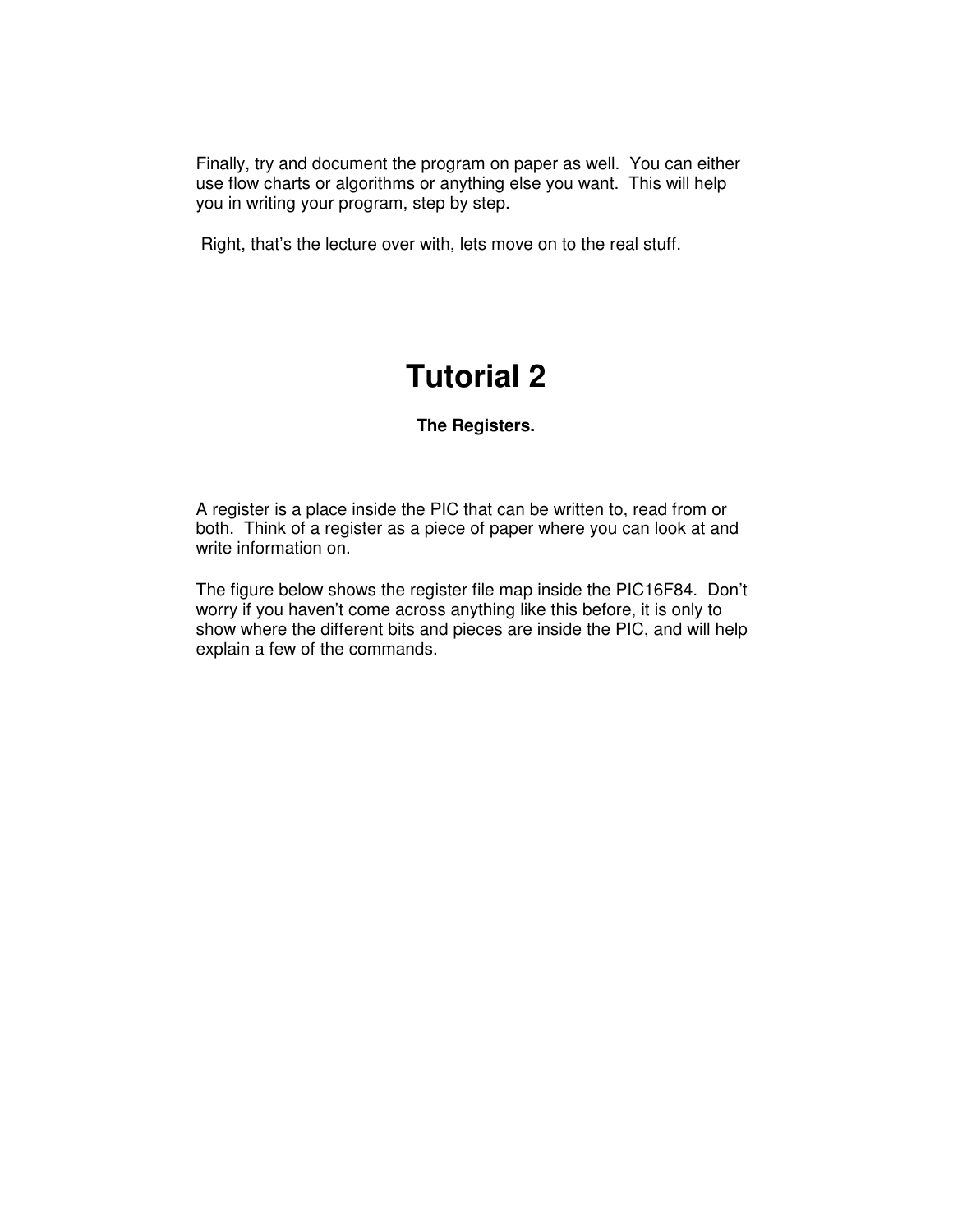

First thing you will notice is that it is split into two - Bank 0 and Bank 1. Bank 1 is used to control the actual operation of the PIC, for example to tell the PIC which bits of Port A are input and which are output. Bank 0 is used to manipulate the data. An example is as follows: Let us say we want to make one bit on Port A high. First we need to go to Bank 1 to set the particular bit, or pin, on Port A as an output. We then come back to Bank 0 and send a logic 1 (bit 1) to that pin.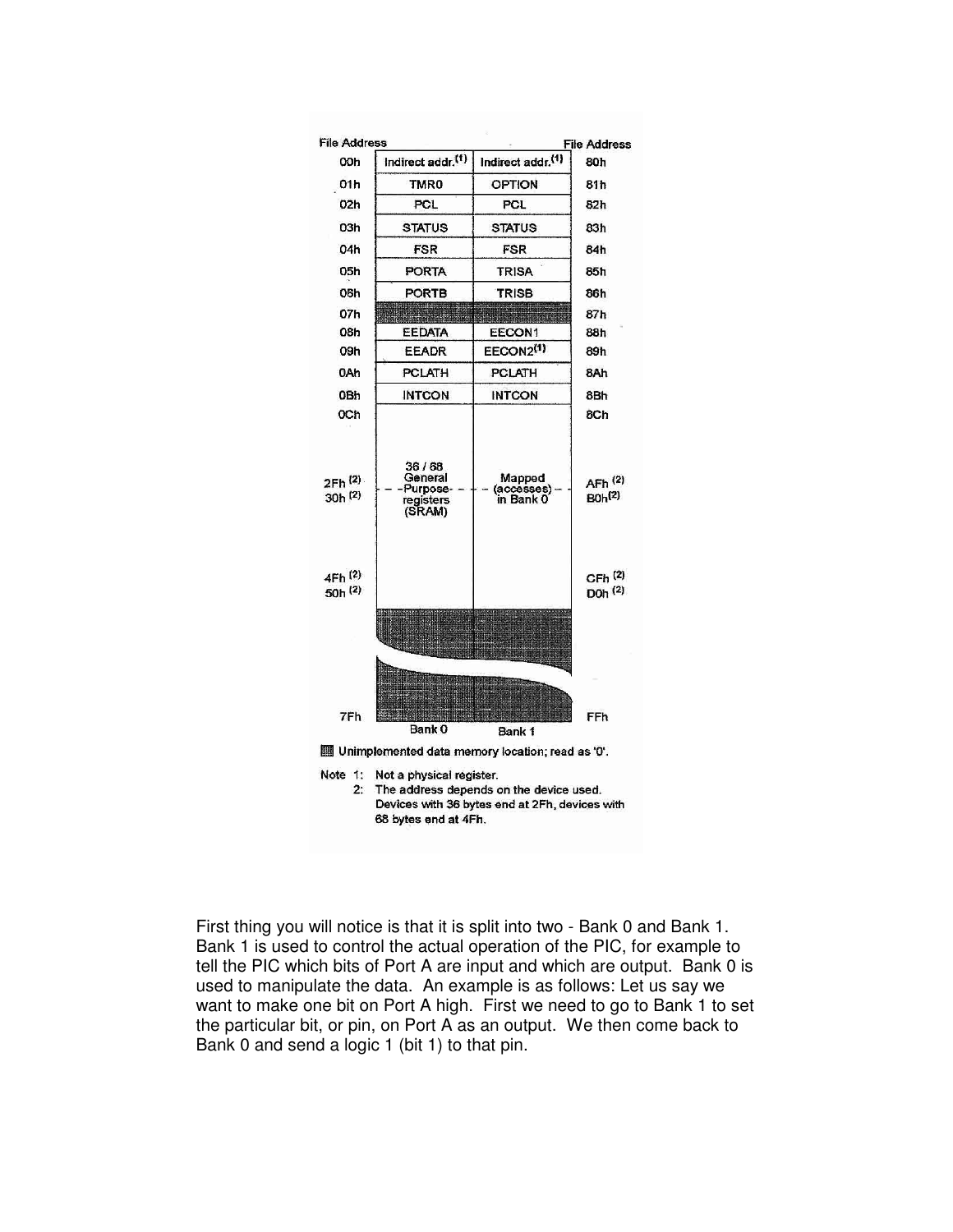The most common registers in Bank 1 we are going to use are STATUS, TRISA and TRISB. The first allows us to come back to Bank 0, TRISA allows us to select which pins on Port A are output and which are input, TRISB allows us to select which pins on Port B are output and which are input. The SELECT register in Bank 0 allows us to switch to Bank 1.

Let us take a closer look at these three registers.

# *STATUS*

To change from Bank 0 to Bank 1 we tell the STAUS register. We do this by setting bit 5 of the STATUS register to 1. To switch back to Bank 0, we set bit 5 of the STATUS register to 0. The STATUS register is located at address 03h (the 'h' means the number is in Hexadecimal).

## *TRISA and TRISB.*

These are located at addresses 85h and 86h respectively. To program a pin to be an output or an input, we simply send a 0 or a 1 to the relevant bit in the register. Now, this can either be done in binary, or hex. I personally use both, as the binary does help visualize the port. If you are not conversant with converting from binary to hex and vice versa, then use a scientific calculator.

So, on Port A we have 5 pins, and hence 5 bits. If I wanted to set one of the pins to input, I send a '1' to the relevant bit. If I wanted to set one of the pins to an output, I set the relevant bit to '0'. The bits are arranges in exactly the same way as the pins, in other words bit 0 is RA0, bit 1 is RA1, bit 2 is RA2 and so on. Let's take an example. If I wanted to set RA0, RA3 and RA4 as outputs, and RA1 and RA2 as inputs, I send this: 00110 (06h). Note that bit zero is on the right, as shown:

| Port A Pin     |   |          | RA4 RA3 RA2 RA1 RA0 |                  |   |
|----------------|---|----------|---------------------|------------------|---|
| Bit Number 4 3 |   |          | $\overline{2}$      | $\overline{1}$   | n |
| Binary         | 0 | $\Omega$ | $\blacksquare$ 1    | $\blacksquare$ 1 |   |

The same goes for TRISB.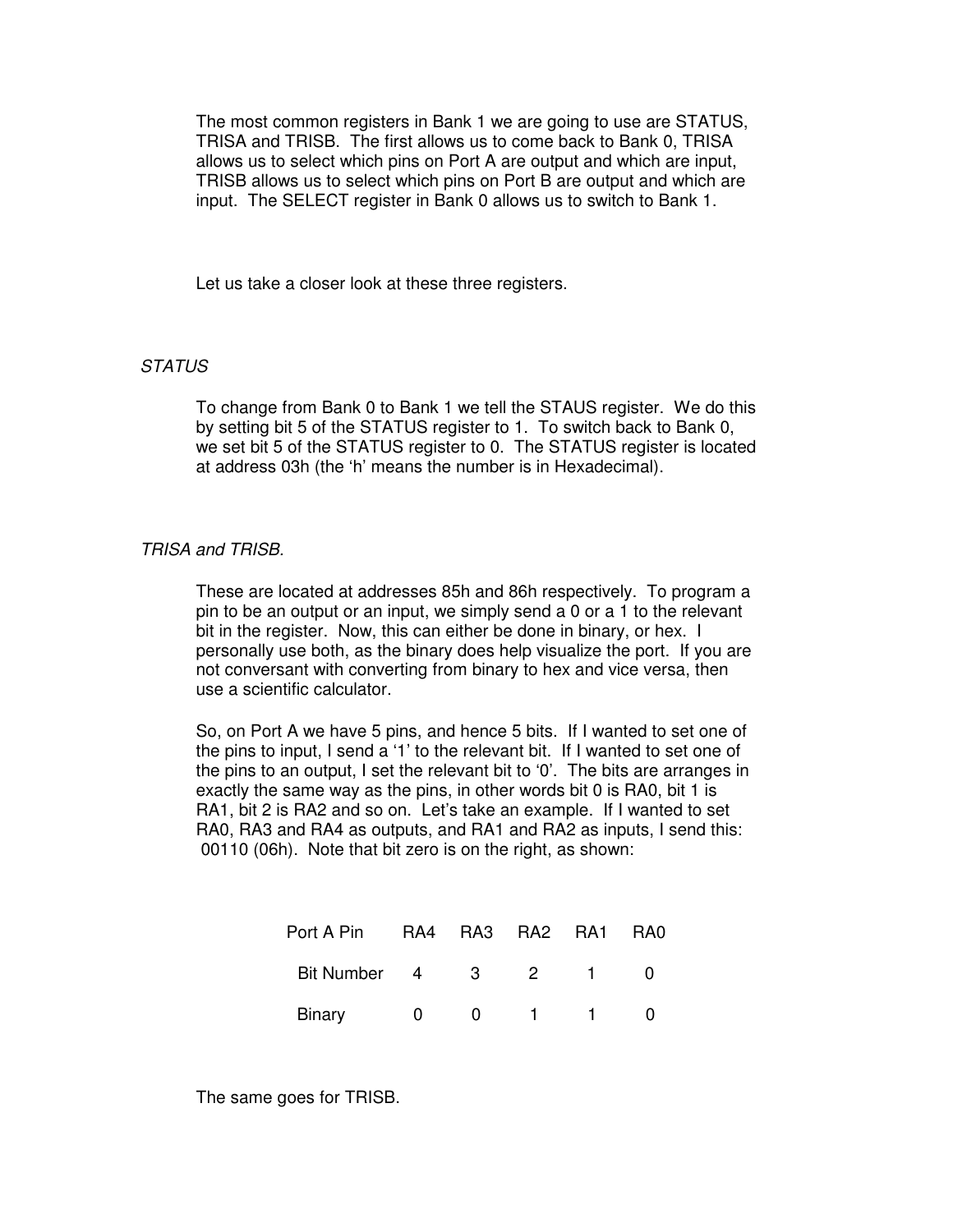## *PORTA and PORTB*

To send one of our output pins high, we simply send a '1' to the corresponding bit in our PORTA or PORTB register. The same format follows as for the TRISA and TRISB registers. To read if a pin is high or low on our port pins, we can perform a check to see if the particular corresponding bit is set to high (1) or set to low (0)

Before I give an example code, I need to explain just two more register – w and f.

### *W*

The W register is a general register in which you can put any value that you wish. Once you have assigned a value to W, you can add it to another value, or move it. If you assign another value to W, its contents are overwritten.

An Example Code.

I am going to give you some example code on what we have just learnt. Don't try and compile this yet, we will do that when we come to our first program. I am just trying to show how the above is actually programmed and introduce a couple of instructions along the way. I am going to set up Port A as per the example above.

First, we need to switch from Bank 0 to Bank 1. We do this by setting the STATUS register, which is at address 03h, bit 5 to 1.

### BSF 03h,5

The BSF Means Bit Set F. The letter F means that we are going to use a memory location, or register. We are using two numbers after this instruction – 03h, which is the STATUS register address, and the number 5 which corresponds to the bit number. So, what we are saying is "Set bit 5 in address 03h to 1".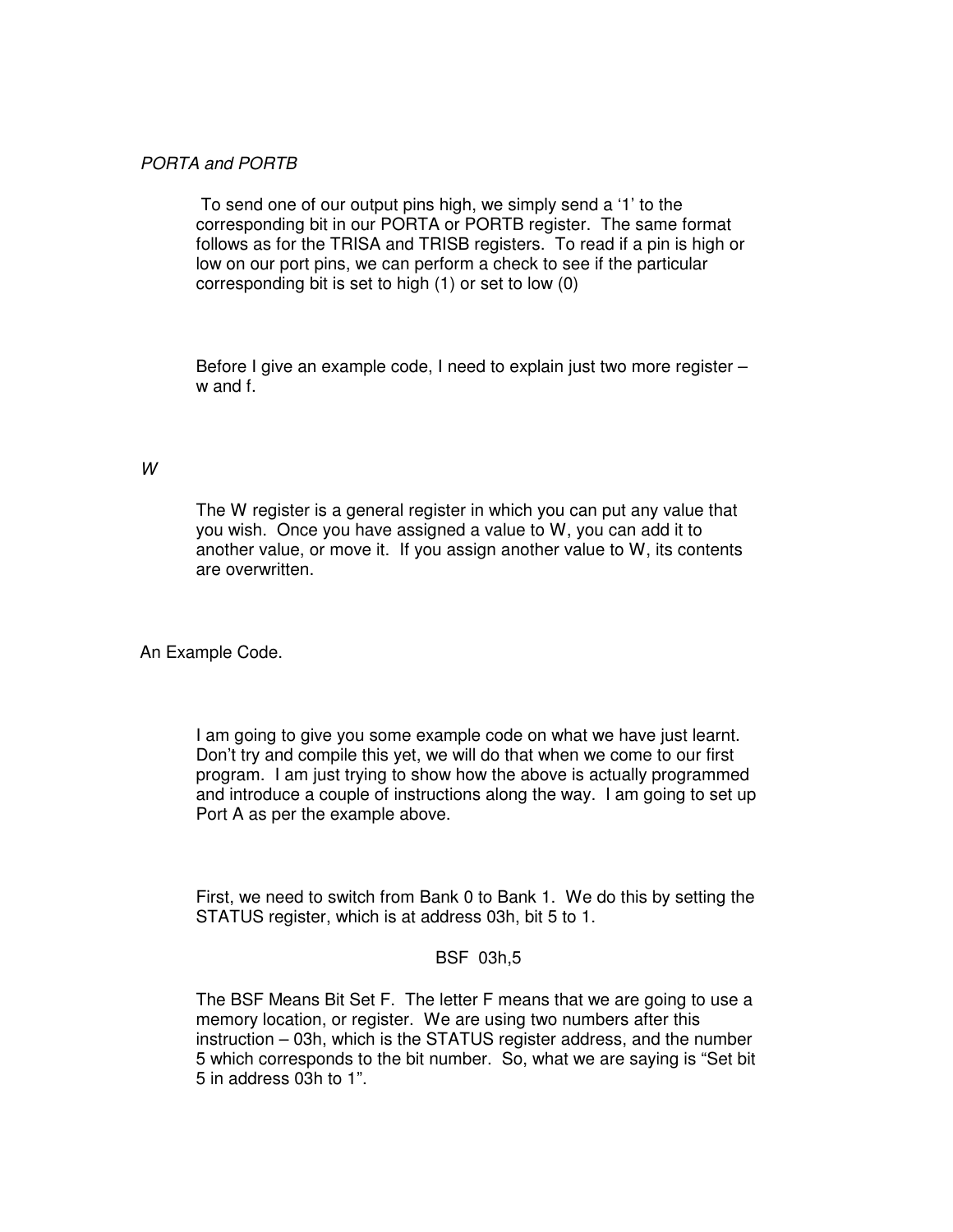We are now in Bank 1.

# MOVLW b'00110'

We are putting the binary value 00110 (the letter b means the number is in binary) into our general purpose register W. I could of course have done this in hex, in which case our instruction would be:

## MOVLW 06h

Either works. The MOVLW means 'Move Literal Value Into W', which in English means put the value that follows directly into the W register.

Now we need to put this value onto our TRISA register to set up the port:

### MOVWF 85h

This instruction means "Move The Contents Of W Into The Register Address That Follows", in this case the address points to TRISA.

Our TRISA register now has the value 00110, or shown graphically:

| Port A Pin     |     |                | RA4 RA3 RA2 RA1                   |                  | RA0 |
|----------------|-----|----------------|-----------------------------------|------------------|-----|
| Binary         | - 0 | $\Omega$       | $\blacksquare$ 1                  | $\blacksquare$ 1 | n   |
| Input/Output O |     | $\overline{O}$ | the company of the company of the |                  |     |

Now we have set up our Port A pins, we need to come back to Bank 0 to manipulate any data.

### BCF 03h,5

This instruction does the opposite of BSF. It means "Bit Clear F". The two numbers that follow are the address of the register, in this case the STATUS register, and the bit number, in this case bit 5. So what we have done now is set bit 5 on our STAUS register to 0

We are now back in Bank 0.

Here is the code in a single block: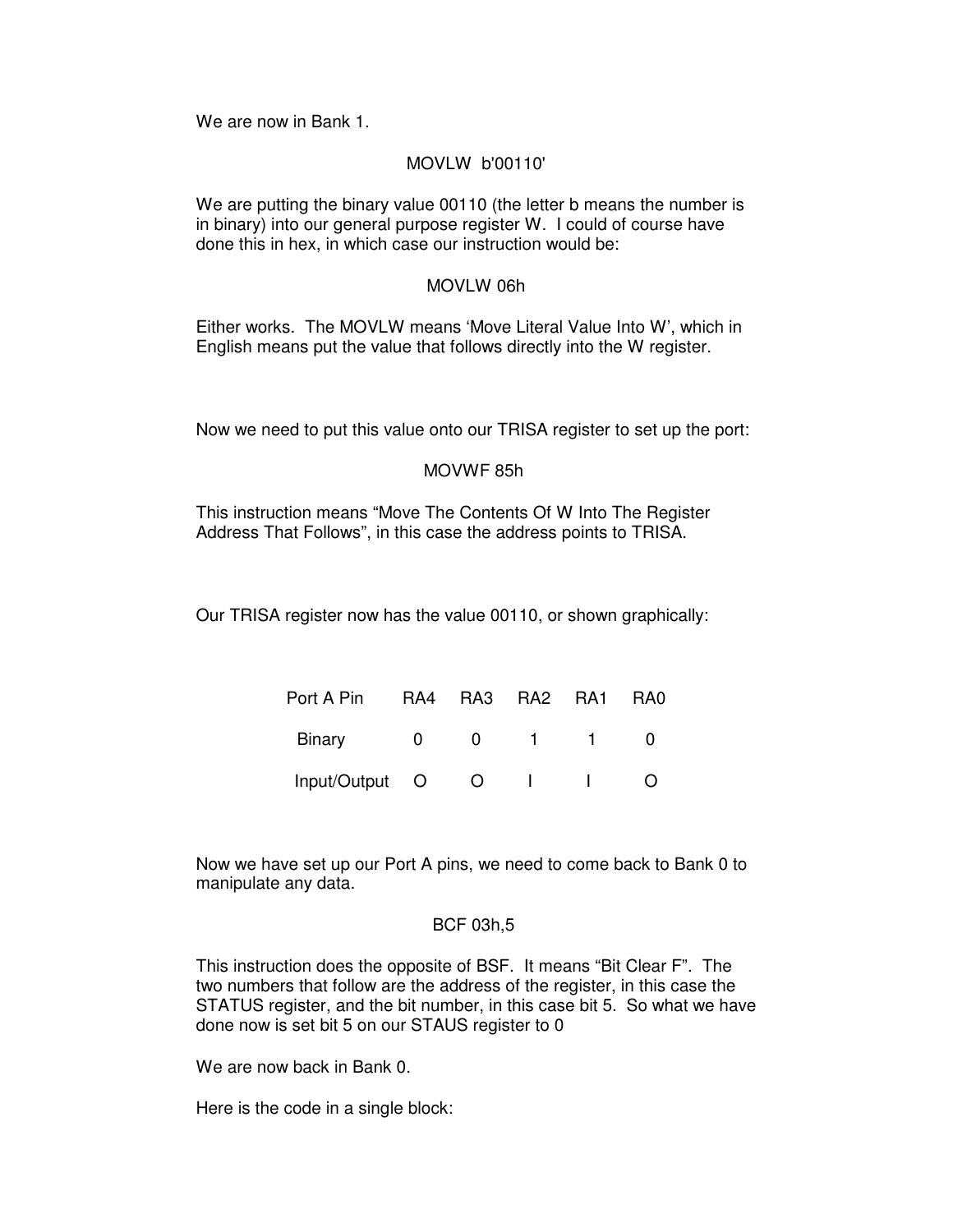**BSF** 03h,5 ;Go to Bank 1 **MOVLW** 06h ;Put 00110 into W MOVWF 85h ;Move 00110 onto TRISA BCF 03h,5 ;Come back to Bank 0

Read this through a couple of times, until it is you can follow it. So far we have looked at 4 instructions. Only 31 to go!

# **Tutorial 3**

# **Writing To the Ports.**

In the last tutorial, we I showed you how to set up the IO port pins on the PIC to be either input or output. In this tutorial, I am going to show you how to send data to the ports. In the next tutorial, we will finish off by flashing an LED on and off which will include a full program listing and a simple circuit diagram so that you can see the PIC doing exactly what we expect it to. Don't try and compile and program your PIC with the listings here, as they are examples only.

First, let us set up Port A bit 2 as an output:

| bsf           | 03h.5  | :Go to Bank 1                     |
|---------------|--------|-----------------------------------|
| movlw         | 00h    | :Put 00000 into W                 |
| movwf         | 85h    | ;Move 00000 onto TRISA - all pins |
| set to output |        |                                   |
| bcf           | 03h, 5 | :Come back to Bank 0              |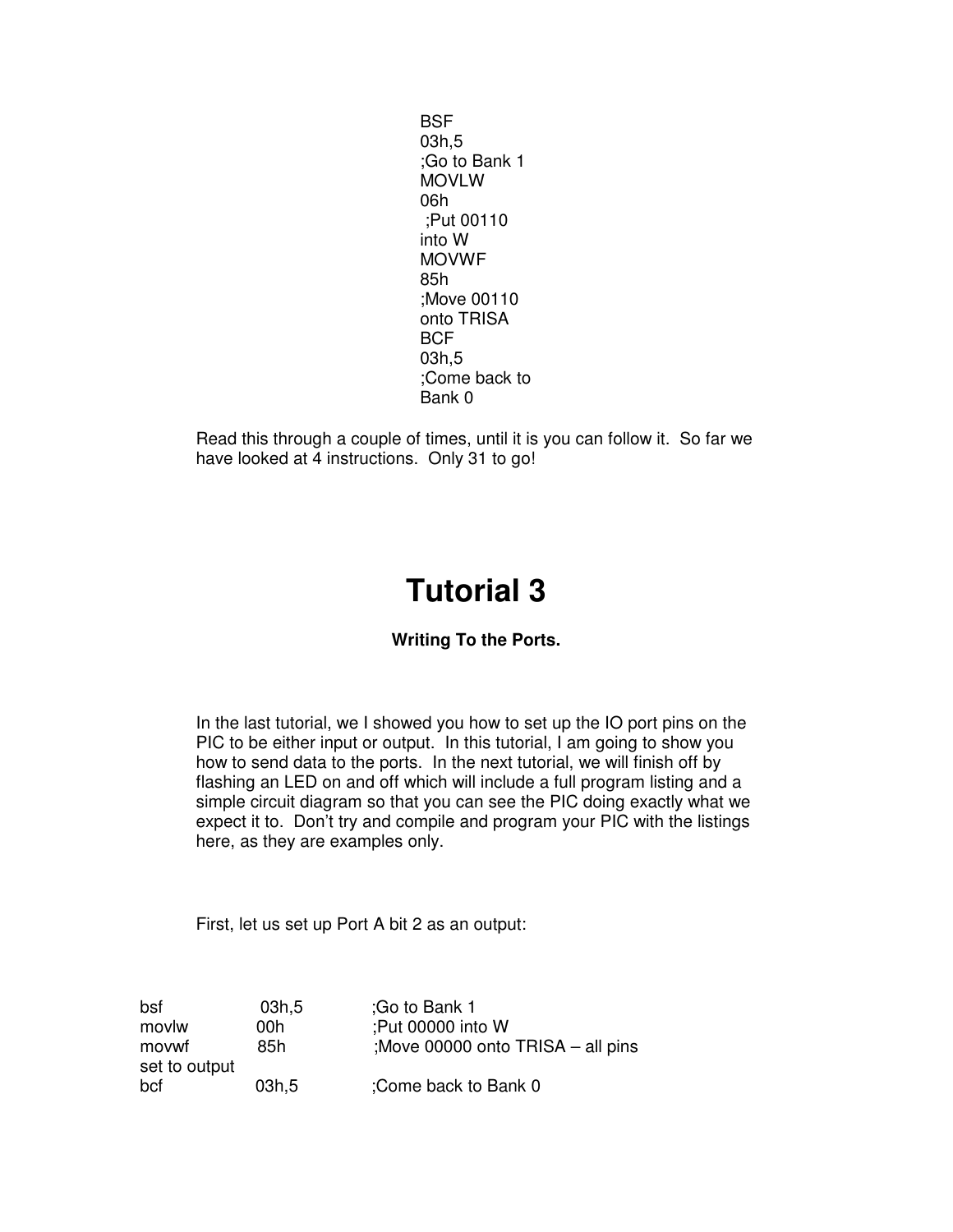This should be familiar from the last tutorial. The only difference is that I have set all of the pins on Port A as output, by sending 0h to the tri-state register.

Now what he have to do is turn an LED on. We do this by making one of the pins (the one with the LED connected to it) high. In other words, we send a '1' to the pin. This is how it's done (note the comments for an explanation of each line):

| movlw | 02h | : Write 02h to the W register. In binary this is 00010, which<br>puts a '1' on bit 2 (pin 18) while keeping the other pins to '0' |
|-------|-----|-----------------------------------------------------------------------------------------------------------------------------------|
| movwf | 05h | ;Now move the contents of W (02h) onto the PortA, whose<br>:address is 05h                                                        |

So, now our LED is on, we now need to turn it off:

- movlw 00h ;Write 00h to the W register. This puts a '0' on all pins.
- movwf 05h ;Now move the contents of W (0h) onto the Port A, whose ;address is 05h

So, what we have done is turn the LED on then off once.

What we want is for the LED to turn on then off continuously. We do this by getting the program to go back to the beginning. We do this by first defining a label at the start of our program, and then telling the program to keep going back there.

We define a label very simply. We type a name, say START, then type the code: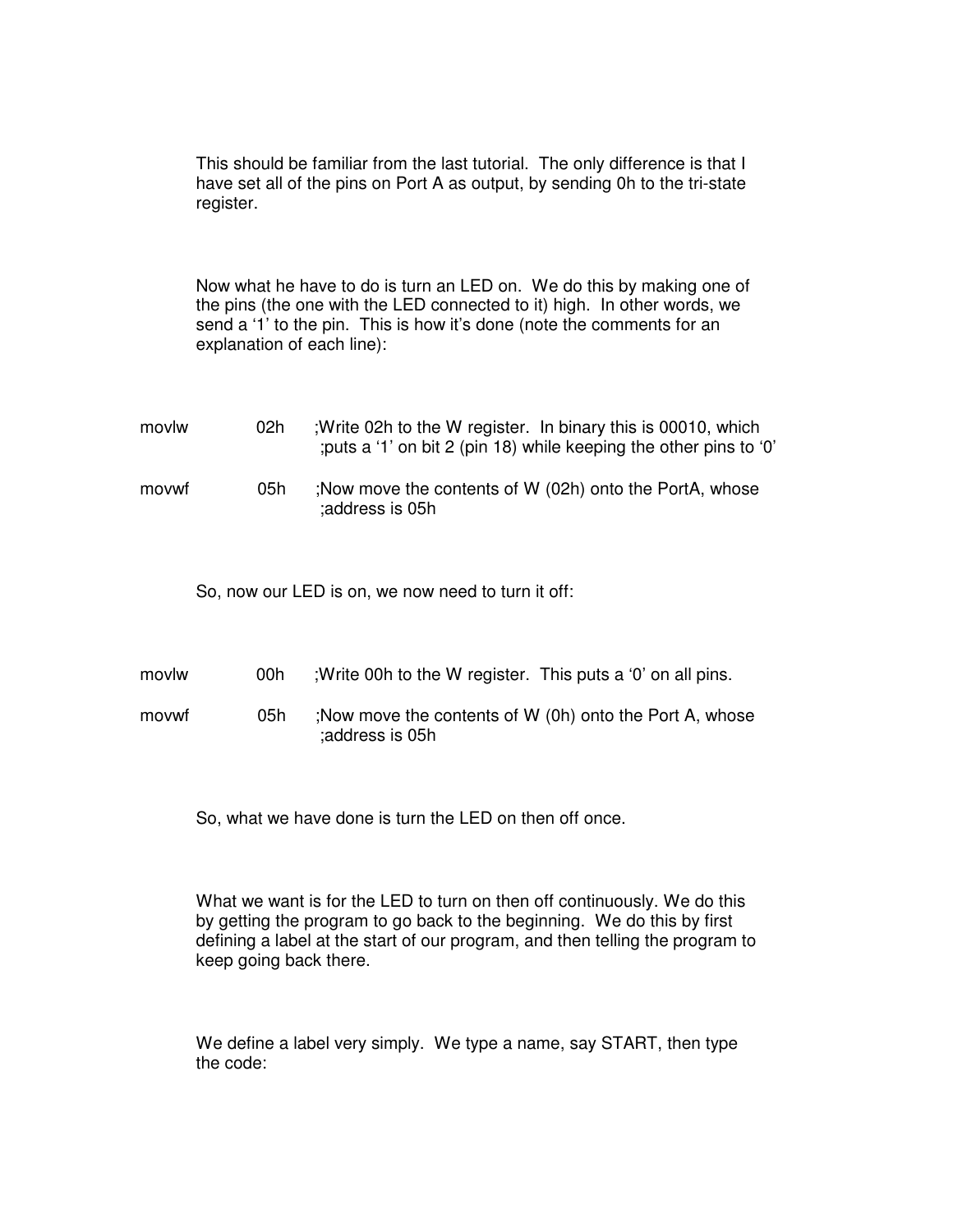| <b>Start</b> |       | movlw | 02h        | the other pins to '0'        | ;Write 02h to the W register. In binary this is | ;00010, which puts a '1' on pin 2 while keeping |
|--------------|-------|-------|------------|------------------------------|-------------------------------------------------|-------------------------------------------------|
|              | movwf | 05h   |            | :PortA, whose address is 05h | ;Now move the contents of W (02h) onto the      |                                                 |
|              | movlw | 00h   | ;all pins. |                              | Write 00h to the W register. This puts a '0' on |                                                 |
|              | movwf | 05h   |            | :A, whose address is 05h     | ;Now move the contents of W (0h) onto the Port  |                                                 |
|              |       |       | goto       | Start                        | ;Goto where we say Start                        |                                                 |

As you can see, we first said the word 'Start' right at the beginning of the program. Then, right at the very end of the program we simply said 'goto Start'. The 'goto' instruction does exactly what it says.

This program will continuously turn the LED on and off as soon as we power up the circuit, and will stop when we remove power.

I think we should look at our program again:

|              | bsf   | 03h,5        |
|--------------|-------|--------------|
|              | movlw | 00h          |
|              | movwf | 85h          |
|              | bcf   | 03h,5        |
| <b>Start</b> | movlw | 02h          |
|              | movwf | 05h          |
|              | movlw | 00h          |
|              | movwf | 05h          |
|              | qoto  | <b>Start</b> |

OK, I know I have left the comments off. But, do you notice that all we can see are instructions and numbers? This can be a little confusing if you are trying to debug the program later, and also when you write the code you have to remember all of the addresses. Even with the comments in place, it can get a bit messy. What we need is to give these numbers names. This is accomplished by another instruction: 'equ'.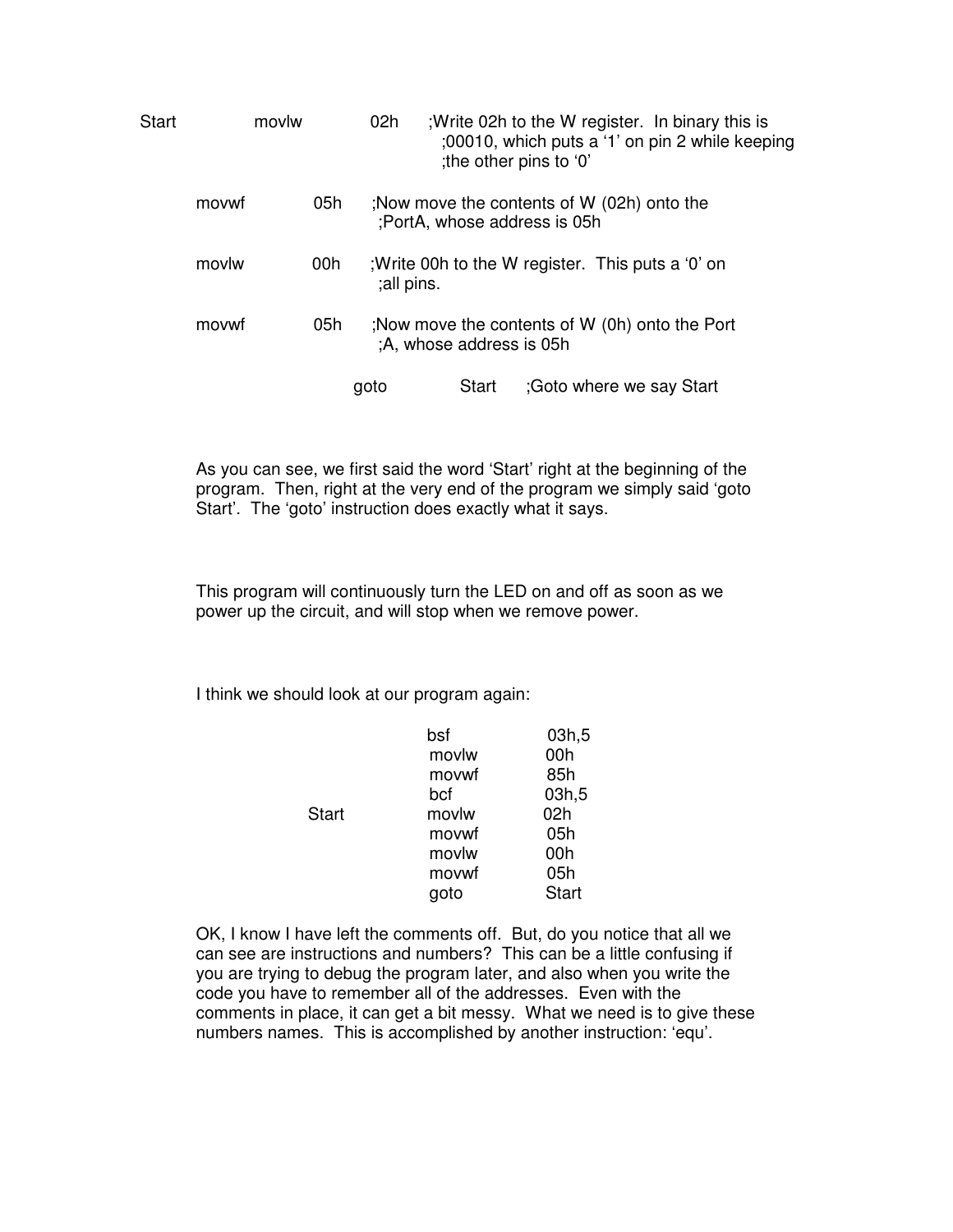The 'equ' instruction simply means something equals something else. It is not an instruction for the PIC, but for the assembler. With this instruction we can assign a name to a register address location, or in programming terms assign a constant. Let us set up some constants for our program, then you will see how much easier to read the program is.

| <b>STATUS</b> | equ 03h | this assigns the word STATUS to the value of 03h,<br>; which is the address of the STATUS register.              |
|---------------|---------|------------------------------------------------------------------------------------------------------------------|
| <b>TRISA</b>  | equ 85h | : This assigns the word TRISA to the value of 85h,<br>; which is the address of the Tri-State register for PortA |
| <b>PORTA</b>  | equ 05h | This assigns the word PORTA to 05h which is the<br>:address of Port A.                                           |

So, now we have set up our constant values, let us put these into our program. The constant values must be defined before we can use them, so to be sure always put them at the start of the program. I will re-write the program without comments again, so that you can compare the previous listing to the new one:

| <b>STATUS</b><br><b>TRISA</b><br><b>PORTA</b> | equ 03h<br>equ 85h<br>equ 05h            |                                                            |
|-----------------------------------------------|------------------------------------------|------------------------------------------------------------|
|                                               | bsf<br>movlw<br>movwf<br>bcf             | STATUS,5<br>00h<br><b>TRISA</b><br>STATUS,5                |
| Start                                         | movlw<br>movwf<br>movlw<br>movwf<br>goto | 02h<br><b>PORTA</b><br>00h<br><b>PORTA</b><br><b>Start</b> |

Hopefully, you can see that the constants make following the program a little easier, even though we still have not put the comments in. However, we are not quite finished.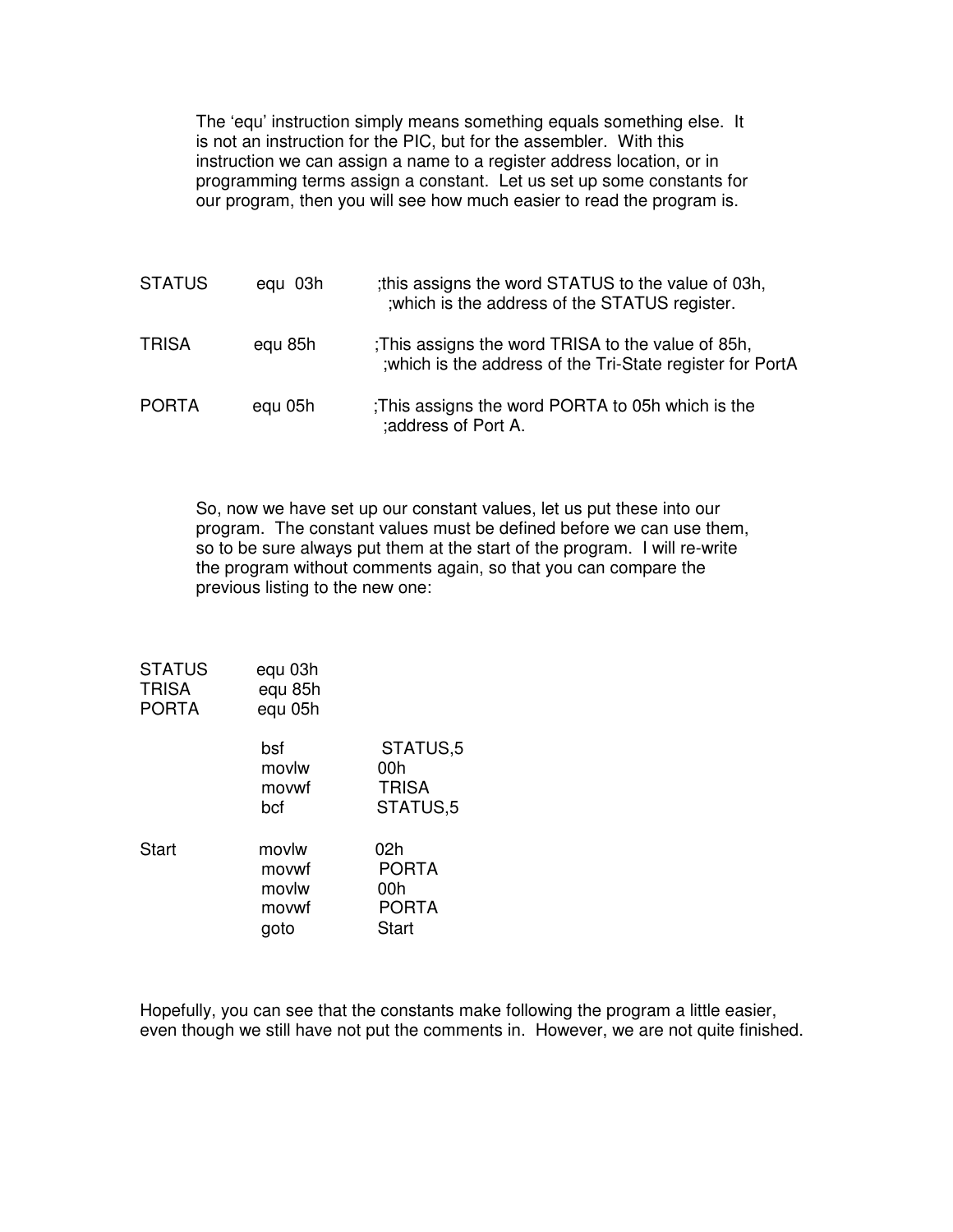# **Tutorial 4**

### **Delay Loops.**

There is one slight drawback to our flashing LED program. Each instruction takes one clock cycle to complete. If we are using a 4MHz crystal, then each instruction will take 1/4MHz, or 1uS to complete. As we are using only 5 instructions, the LED will turn on then off in 5uS. This is far too fast for us to see, and it will appear that the LED is permanently on. What we need to do is cause a delay between turning the LED on and turning the LED off.

The principle of the delay is that we count down from a previously set number, and when it reaches zero, we stop counting. The zero value indicates the end of the delay, and we continue on our way through the program.

So, the first thing we need to do is to define a constant to use as our counter. We will call this constant COUNT. Next, we need to decide how big a number to start counting from. Well, the largest number we can have is 255, or FFh in hex. Now, as I mentioned in the last tutorial, the equ instruction assigns a word to a register location. This means that whatever number we assign our COUNT, it will equal the contents of a register.

If we try and assign the value FFh, we will get an error when we come to compile the program. This is because location FFh is reserved, and so we can't access it. So, how do we assign an actual number? Well, it takes a little bit of lateral thinking. If we assign our COUNT to the address 08h, for example, this will point to a general purpose register location. By default, the unused locations are set to FFh. Therefore, if COUNT points to 08h, it will have the value of FFh when we first switch on.

But, I hear you cry, how do we set COUNT to a different number? Well, all we do is 'move' a value to this location first. For example, if we wanted COUNT to have a value of 85h, we can't say COUNT equ 85h because that is the location of out Tri-State register for Port A. What we do is this:

| movlw 85h | First put the value of 85h in the W register |
|-----------|----------------------------------------------|
| movwf 08h | ;Now move it to our 08h register.            |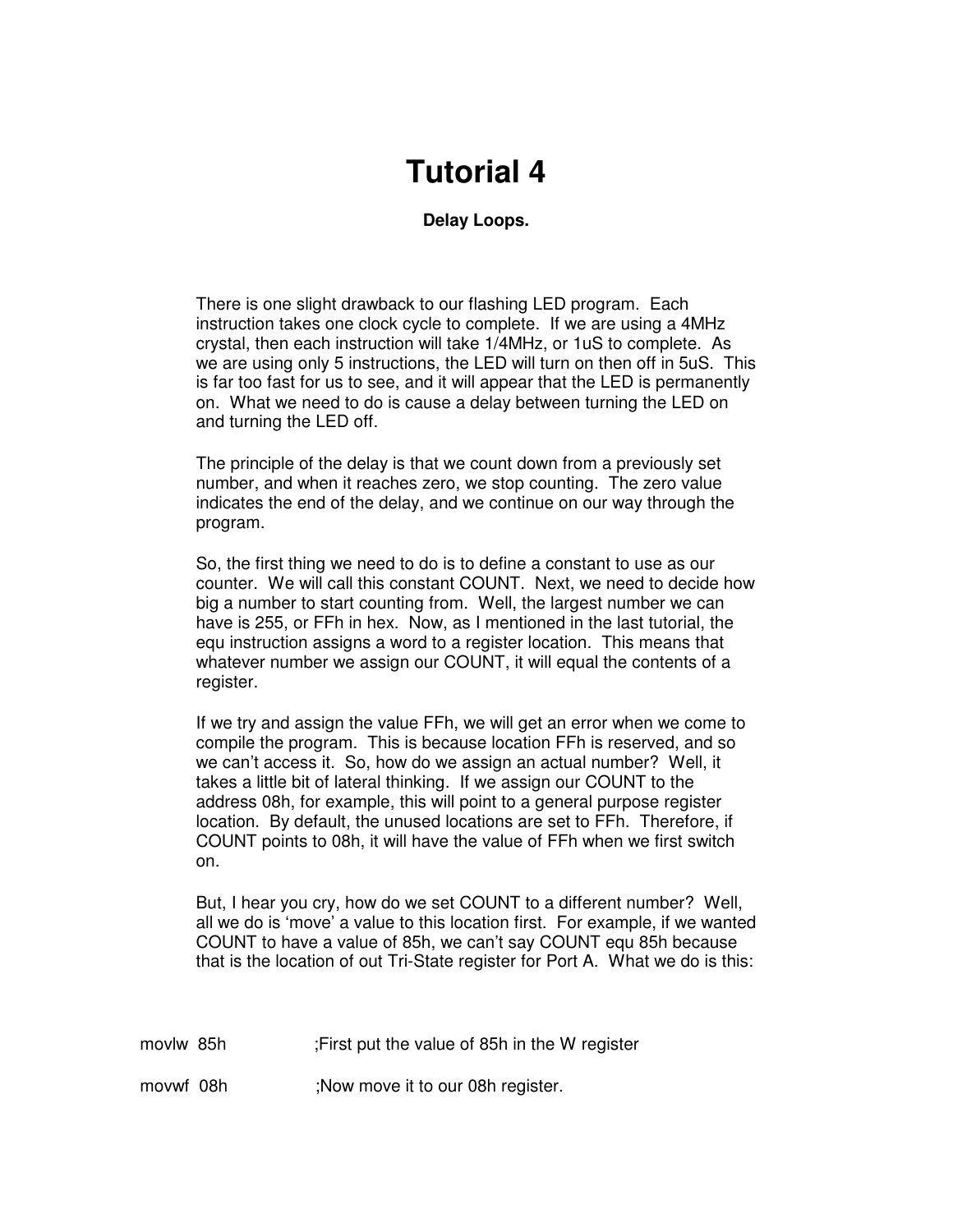Now, when we say COUNT equ 08h, COUNT will equal the value 85h. Subtle, isn't it!

So, first we define our constant:

COUNT equ 08h

Next we need to decrease this COUNT by 1 until it reaches zero. It just so happens that there is a single instruction that will do this for us, with the aid of a 'goto' and a label. The instruction we will use is:

### DECFSZ COUNT,1

This instruction says 'Decrement the register (in this case COUNT) by the number that follows the comma. If we reach zero, jump two places forward.' A lot of words, for a single instruction. Let us see it in action first, before we put it into our program.

| COUNT | equ 08h        |
|-------|----------------|
| LABEL | decfsz COUNT,1 |
|       | goto LABEL     |
|       | Carry on here. |
|       |                |
|       |                |
|       |                |
|       |                |

What we have done is first set up our constant COUNT to 255. The next line puts a label, called LABEL next to our decfsz instruction. The decfsz COUNT,1 decreases the value of COUNT by 1, and stores the result back into COUNT. It also checks to see if COUNT has a value of zero. If it doesn't, it then causes the program to move to the next line. Here we have a 'goto' statement which sends us back to our decfsz instruction. If the value of COUNT does equal zero, then the decfsz instruction causes our program to jump two places forward, and goes to where I have said 'Carry on here'. So, as you can see, we have caused the program to stay in one place for a predetermined time before carrying on. This is called a delay loop. If we need a larger delay, we can follow one loop by another.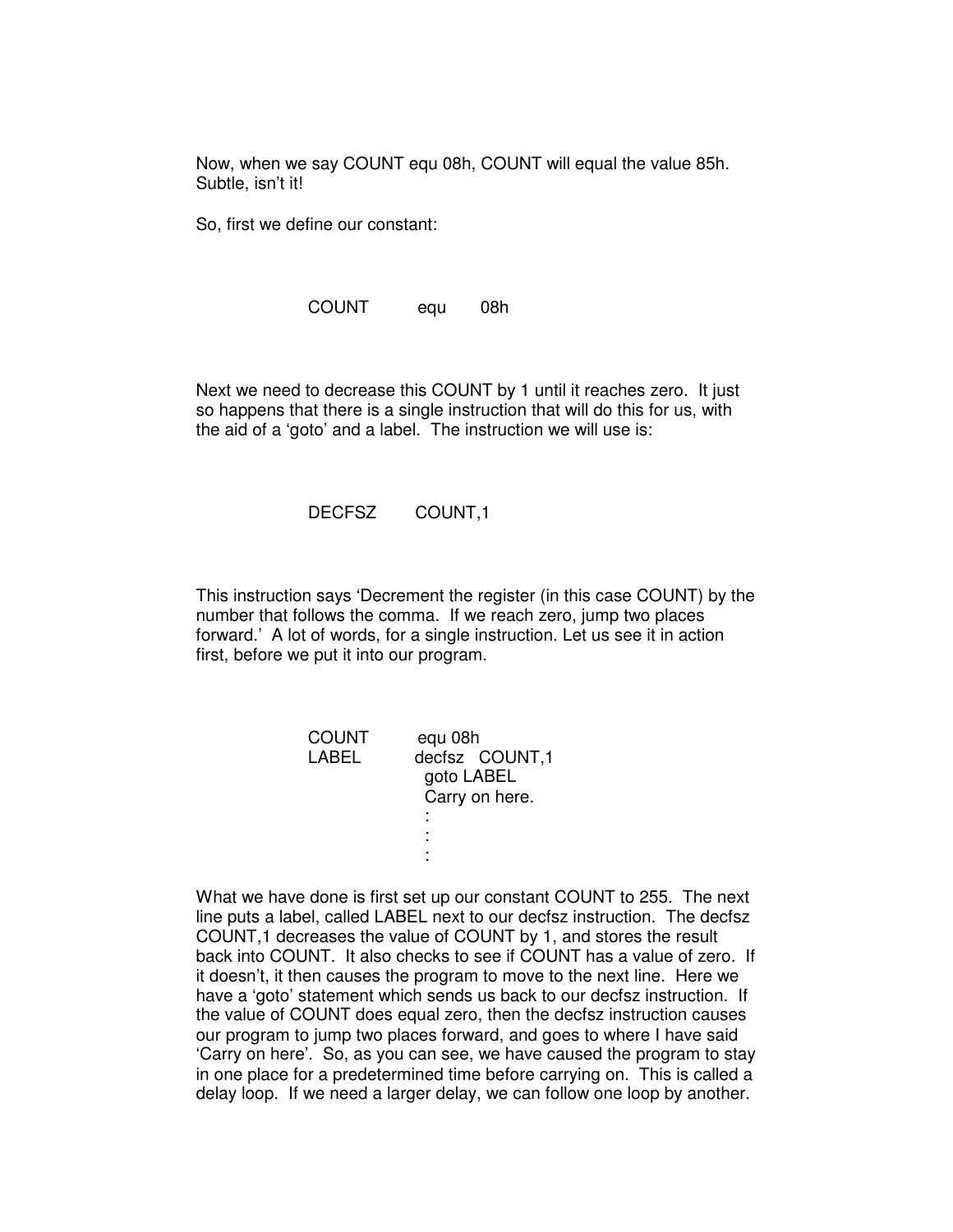The more loops, the longer the delay. We are going to need at least two, if we want to see the LED flash..

Let us put these delay loops into our program, and finish off by making it a real program by adding comments:

;\*\*\*\*\*Set up the Constants\*\*\*\*

| <b>STATUS</b>      | eau | 03h | :Address of the STATUS register               |
|--------------------|-----|-----|-----------------------------------------------|
| <b>TRISA</b>       | eau | 85h | ; Address of the tristate register for port A |
| <b>PORTA</b>       | eau | 05h | :Address of Port A                            |
| COUNT <sub>1</sub> | eau | 08h | ; First counter for our delay loops           |
| COUNT2             | eau | 09h | ;Second counter for our delay loops           |

;\*\*\*\*Set up the port\*\*\*\*

| bsf   | STATUS,5     | ;Switch to Bank 1      |
|-------|--------------|------------------------|
| movlw | 00h          | ;Set the Port A pins   |
| movwf | <b>TRISA</b> | to output.             |
| bcf   | STATUS.5     | ;Switch back to Bank 0 |

;\*\*\*\*Turn the LED on\*\*\*\*

;\*\*\*\*Start of the delay loop 1\*\*\*\*

| Loop1          | decfsz | COUNT <sub>1,1</sub> | Subtract 1 from 255                 |
|----------------|--------|----------------------|-------------------------------------|
|                | goto   | Loop1                | ; If COUNT is zero, carry on.       |
| decfsz<br>goto |        | COUNT2,1             | :Subtract 1 from 255                |
|                |        | Loop1                | ; Go back to the start of our loop. |
|                |        |                      | ;This delay counts down from        |
|                |        |                      | ;255 to zero, 255 times             |

;\*\*\*\*Delay finished, now turn the LED off\*\*\*\*

| movlw | 00h          | ;Turn the LED off by first putting   |
|-------|--------------|--------------------------------------|
| movwf | <b>PORTA</b> | ; it into the w register and then on |
|       |              | the port;                            |

;\*\*\*\*Add another delay\*\*\*\*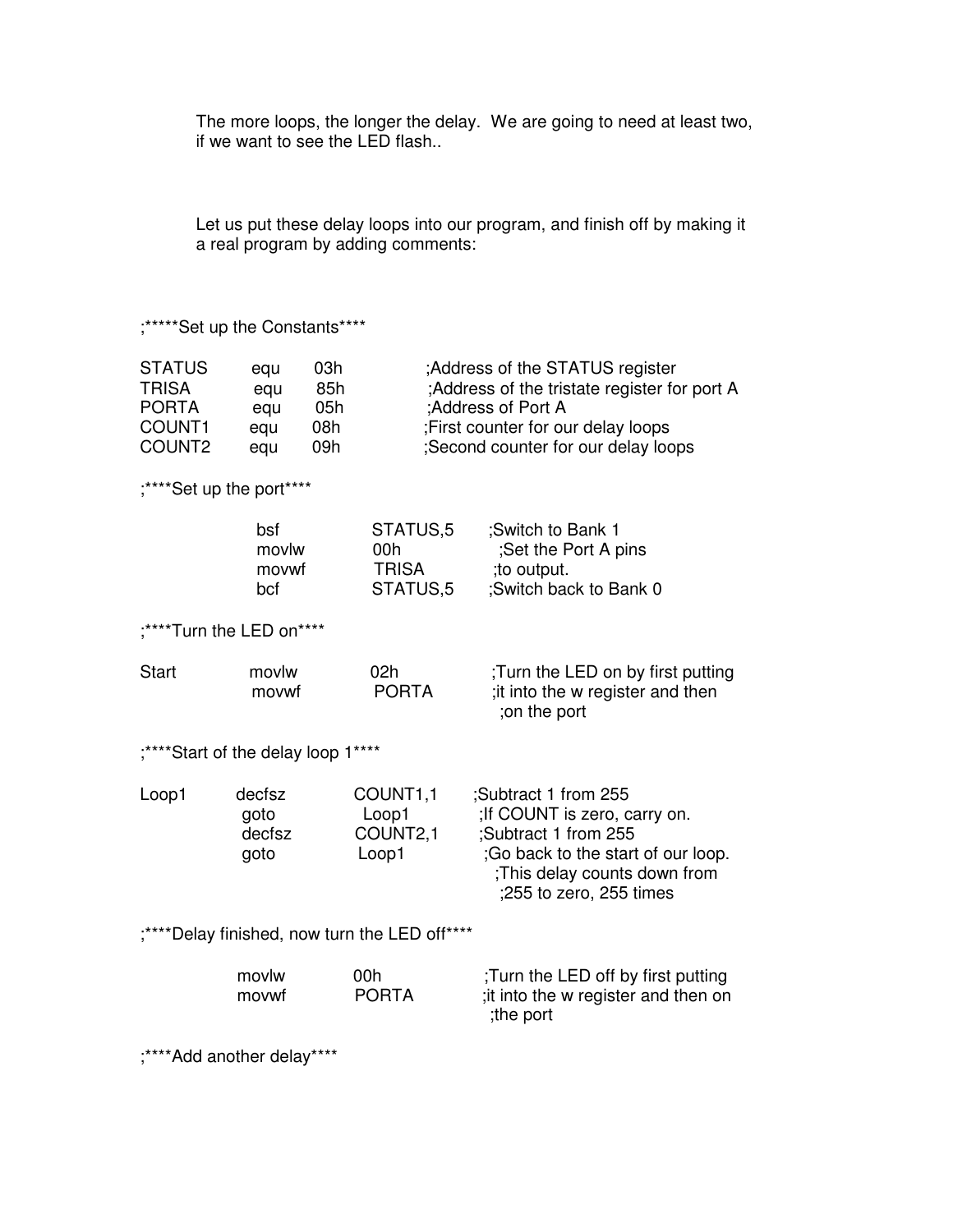| Loop2 | decfsz | COUNT <sub>1,1</sub> | : This second loop keeps the    |
|-------|--------|----------------------|---------------------------------|
|       | aoto   | Loop2                | :LED turned off long enough for |
|       | decfsz | COUNT2,1             | tus to see it turned off        |
|       | aoto   | Loop2                |                                 |
|       |        |                      |                                 |

;\*\*\*\*Now go back to the start of the program

| goto | Start | go back to Start and turn LED |
|------|-------|-------------------------------|
|      |       | on again;                     |

;\*\*\*\*End of the program\*\*\*\*

end in the state of the state of the state of the state of the state of the state of the state of the state of the state of the state of the state of the state of the state of the state of the state of the state of the sta ;and also just in case we miss ;the goto instruction.

> You can compile this program and then program the PIC. Of course, you will want to try the circuit out to see if it really does work. Here is a circuit diagram for you to build once you have programmed your PIC.

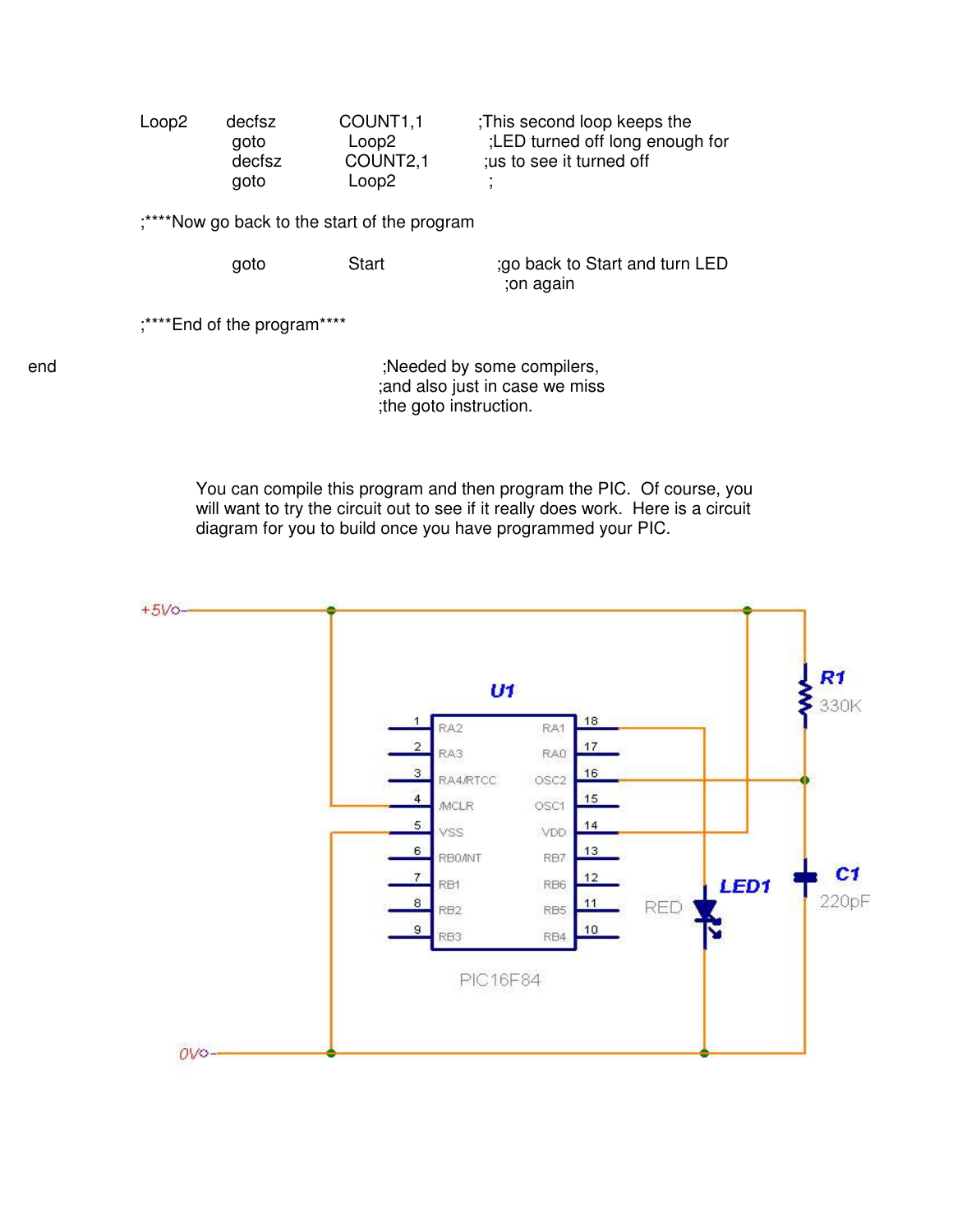Congratulations, you have just written your first PIC program, and built a circuit to flash an LED on and off. So far, if you have followed these tutorials, you have learnt a total of 7 instruction out of 35, and yet already you are controlling the I/O ports!

Why not try and alter the delay loops to make the LED flash faster – what is the minimum value of COUNT to actually see the LED flash? Or, why not add a third or even more delay loops after the first one to slow the LED down. You will need a different constant for each delay loop. You could then even adjust your delay loops to make the LED flash at a given rate, for example once a second.

In the next tutorial we will see how we can use a thing called a subroutine to help keep the program small and simple.

# **Tutorial 5**

**Subroutines** 

A subroutine is a section of code, or program, than can be called as and when you need it. Subroutines are used if you are performing the same function more than once, for example creating a delay. The advantages of using a subroutine are that it will be easier to alter the value once inside a subroutine rather than, say, ten times throughout your program, and also it helps to reduce the amount of memory your program occupies inside the PIC.

Let us look at a subroutine:

| <b>ROUTINE</b> | <b>COUNT</b>  | equ 255 |
|----------------|---------------|---------|
| LABEL          | decfsz        | COUNT.1 |
|                | Goto          | LABEL   |
|                | <b>RETURN</b> |         |

First, we have to give our subroutine a name, and in this case I have chosen ROUTINE. We then type the code that we want to perform as normal. In this case, I have chosen the delay in our flashing led program. Finally, we end the subroutine by typing the RETURN instruction.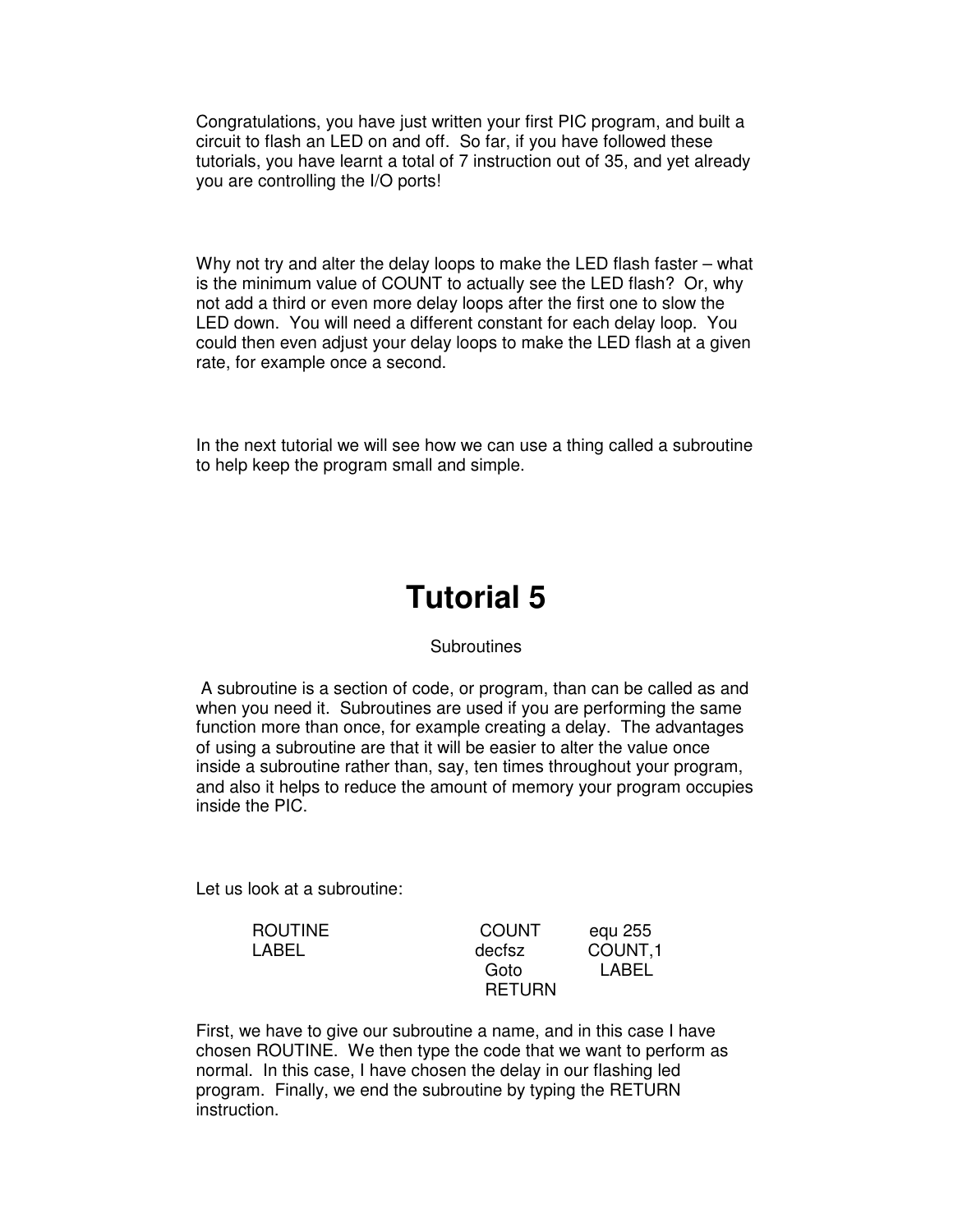To start the subroutine from anywhere in our program, we simply type the instruction CALL followed by the subroutine name.

Let us look at this in slightly more detail. When we reach the part of our program that says CALL xxx, where xxx is the name of our subroutine, the program jumps to wherever the subroutine xxx resides. The instructions inside the subroutine are carried out. When the instruction RETURN is reached, the program jumps back to our main program to the instruction immediately following our CALL xxx instruction.

You can call the same subroutine as many times as you want, which is why using subroutines reduces the overall length of our program. However, there are two things you should be aware of. First, as in our main program, any constants must be declared before they are used. These can be either declared within the subroutine itself, or right at the start of the main program. I would recommend that you declare everything at the start of your main program, as then you know that everything is in the same place. Secondly, you must ensure that the main program skips over the subroutine. What I mean by this is if you put the subroutine right at the end of your main program, unless you use a 'Goto' statement to jump away from where the subroutine is, the program will carry on and execute the subroutine whether you want it to or not. The PIC does not differentiate between a subroutine and the main program.

Let us look at our flashing led program, but this time we will use a subroutine for the delay loop. Hopefully, you will see how much simpler the program looks, and also you will see how the subroutine works for real.

;\*\*\*\*\*Set up the Constants\*\*\*\*

| <b>STATUS</b>      | eau | 03h | :Address of the STATUS register              |
|--------------------|-----|-----|----------------------------------------------|
| <b>TRISA</b>       | eau | 85h | ;Address of the tristate register for port A |
| <b>PORTA</b>       | eau | 05h | :Address of Port A                           |
| COUNT <sub>1</sub> | eau | 08h | : First counter for our delay loops          |
| COUNT2             | eau | 09h | ;Second counter for our delay loops          |
|                    |     |     |                                              |

;\*\*\*\*Set up the port\*\*\*\*

| bsf   | STATUS.5     | :Switch to Bank 1      |
|-------|--------------|------------------------|
| movlw | 00h          | :Set the Port A pins   |
| movwf | <b>TRISA</b> | to output.             |
| bcf   | STATUS.5     | :Switch back to Bank 0 |

;\*\*\*\*Turn the LED on\*\*\*\*

| Start | movlw | 02h          | ;Turn the LED on by first putting it       |
|-------|-------|--------------|--------------------------------------------|
|       | movwf | <b>PORTA</b> | ; into the w register and then on the port |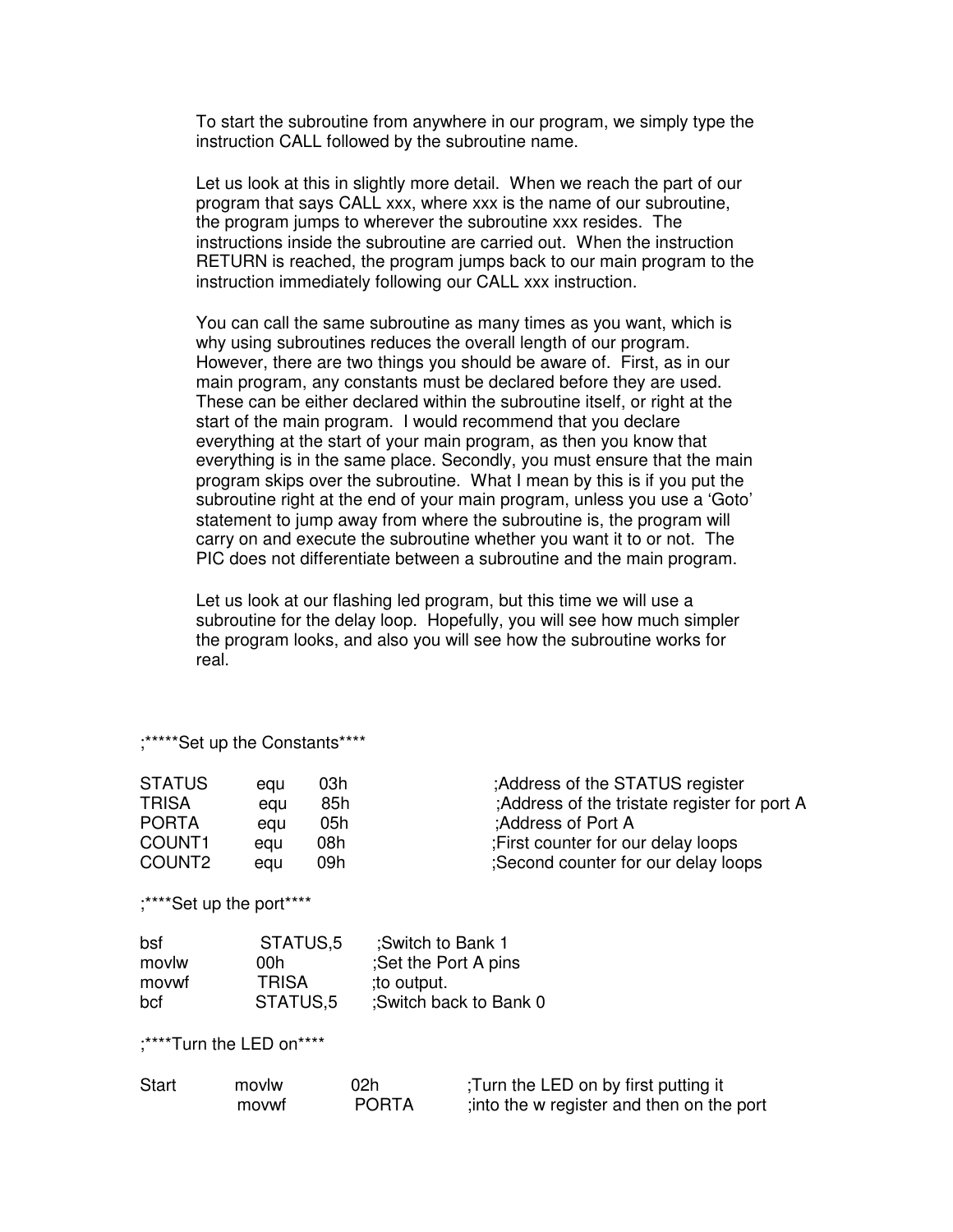;\*\*\*\*Add a delay

| call            | Delay                                         |       |                                                                                                                     |  |
|-----------------|-----------------------------------------------|-------|---------------------------------------------------------------------------------------------------------------------|--|
|                 | ;****Delay finished, now turn the LED off**** |       |                                                                                                                     |  |
| movlw<br>movwf  |                                               |       | 00h ;Turn the LED off by first putting it<br>PORTA ;into the w register and then on the port                        |  |
|                 | ;****Add another delay****                    |       |                                                                                                                     |  |
| call            | Delay                                         |       |                                                                                                                     |  |
|                 | :****Now go back to the start of the program  |       |                                                                                                                     |  |
|                 | goto                                          | Start | go back to Start and turn LED on again                                                                              |  |
|                 | ;****Here is our Subroutine                   |       |                                                                                                                     |  |
| Delay           |                                               |       |                                                                                                                     |  |
| Loop1<br>return | decfsz<br>goto<br>decfsz<br>goto              | Loop1 | COUNT1,1 ; This second loop keeps the LED<br>Loop1 :turned off long enough for us to<br>COUNT2,1 ;see it turned off |  |
|                 | ;****End of the program****                   |       |                                                                                                                     |  |
| end             |                                               |       | ;Needed by some compilers, and also<br>; just in case we miss the goto instruction.                                 |  |

Hopefully, you can see that by using a subroutine for our delay loop, we have reduced the size of the program. Each time we want a delay, either when the LED is on or off, we simply call the delay subroutine. At the end of the subroutine, the program goes back to the line following our 'Call' instruction. In the example above, we turn the LED on. We then call the subroutine. The program then returns so that we can turn the LED off. We call the subroutine again, and when the subroutine has finished, the program returns and the next instruction it sees is 'goto Start'.

For those of you who are interested, our original program was 120 bytes long. By using the subroutine, we have reduced our program size down to 103 bytes. This may not seem to be that great, but seeing that we only have 1024 bytes in total inside the PIC, every little bit helps.

In the next tutorial, we will look at reading from the ports.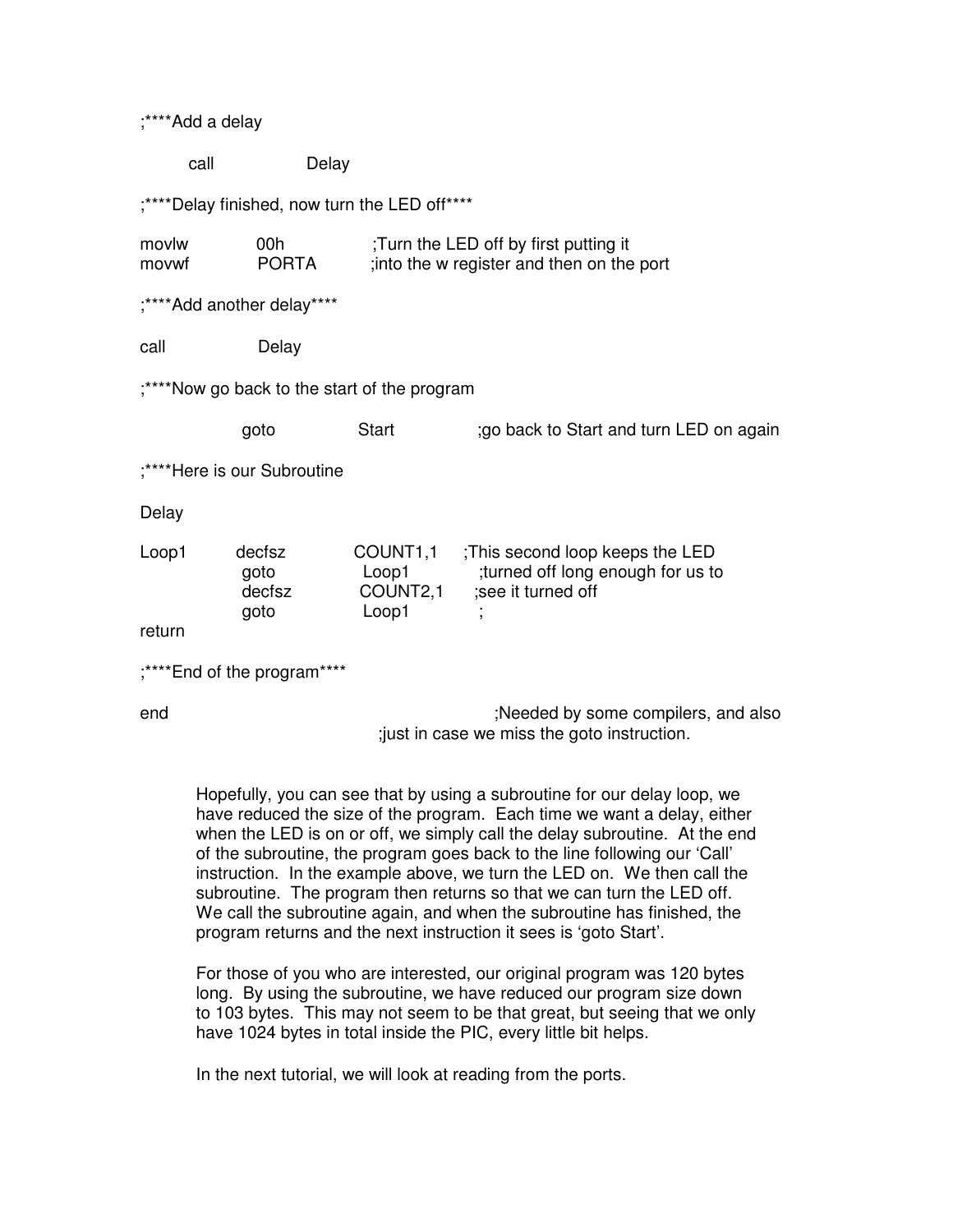# **Tutorial 6**

Reading from the I/O ports.

Up to now, we have been writing to Port A so that we can turn an LED on and off. Now, we are going to look at how we can read the I/O pins on the ports. This is so that we can connect an external circuit, and act on any outputs it gives.

If you recall from our previous tutorials, in order to set up the I/O ports, we had to switch from Bank 0 to Bank 1. Let us do that first:

| <b>STATUS</b> | eau      | 03h | :Address of the STATUS register               |
|---------------|----------|-----|-----------------------------------------------|
| <b>TRISA</b>  | eau      | 85h | ; Address of the tristate register for port A |
| <b>PORTA</b>  | eau      | 05h | :Address of Port A                            |
| bsf           | STATUS,5 |     | :Switch to Bank 1                             |

Now, to set up the port to be an output, we sent a 0 to the TrisA register. To set a pin on a port to be an input, we send a 1 to the TisA register.

| movlw | 01h                  | Set the Port A pins:   |
|-------|----------------------|------------------------|
| movwf | <b>TRISA</b>         | to input.              |
| bcf   | STATUS <sub>.5</sub> | :Switch back to Bank 0 |

Now we have set bit 0 of Port A to input. What we need to do now is to check if the pin is high or low. For this, we can use one of two instructions: BTFSC and BTFSS.

The BTFSC instruction means 'Do a bit test on the register and bit we specify. If it is a 0, then we skip the next instruction'. BTFSS means 'Do a bit test in the register and bit we specify. If it is set to a 1, then we skip the next instruction.'

Which one we use, depends on how we want our program to react when we read the input. For example, if we are simply waiting for the input to be a 1, then we could use the BTFSS instruction like this:

Code here

: BTFSS PortA,0 Goto start Carry on here : :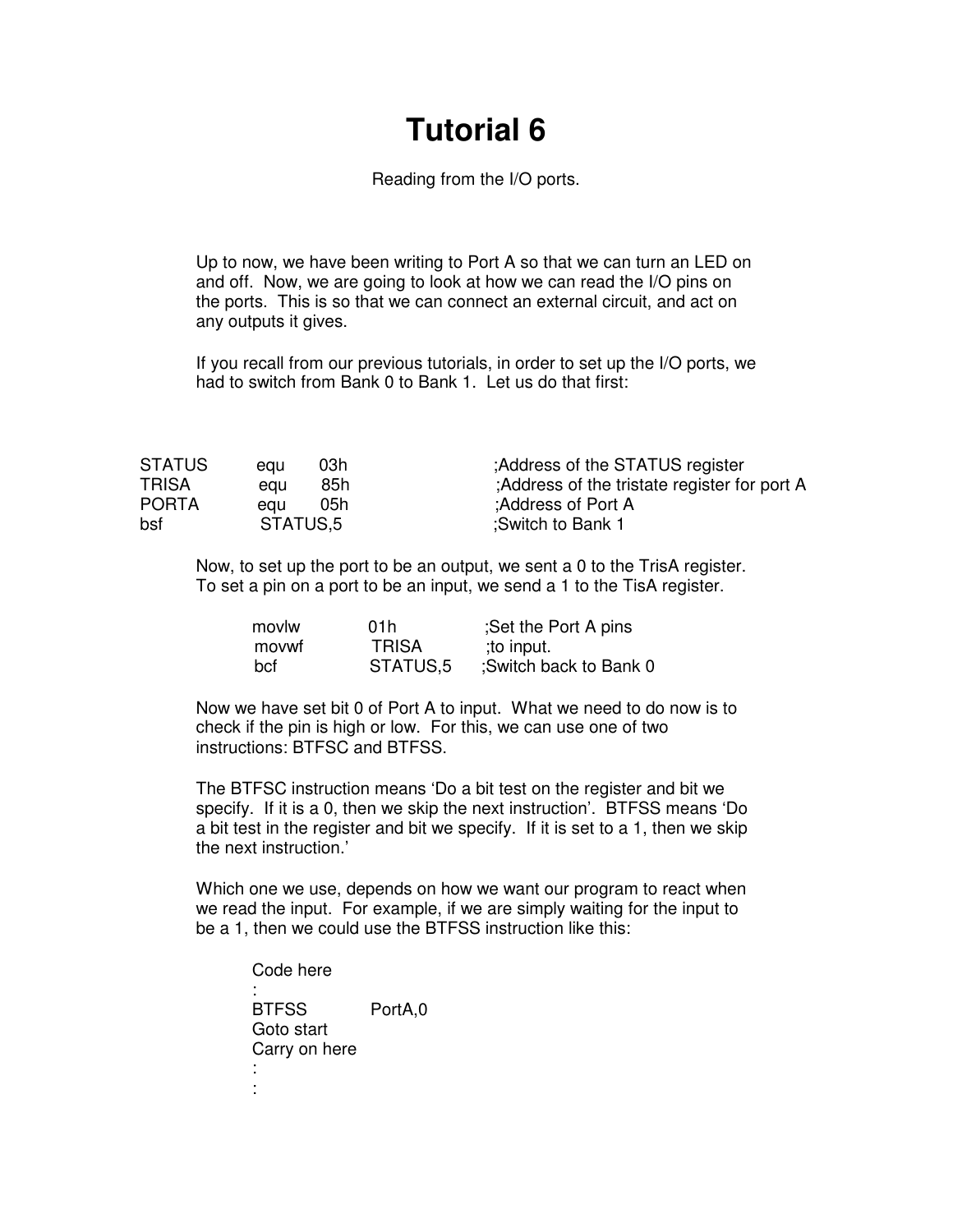The program will only move onto 'Carry on here' only if bit 0 on PortA is set to a 1.

Let us now write a program which will flash an LED at one speed, but if a switch is closed it will flash the LED twice as slow. You can probably work this program out for yourself, but I have included the listing anyway. You could try and write the whole program, just to see if you have grasped the concepts. We are using the same circuit as before, with the addition of a switch connected RA0 of the PIC and the positive rail of our supply.

;\*\*\*\*\*Set up the Constants\*\*\*\*

| <b>STATUS</b>      | eau | 03h | :Address of the STATUS register             |
|--------------------|-----|-----|---------------------------------------------|
| <b>TRISA</b>       | eau | 85h | Address of the tristate register for port A |
| <b>PORTA</b>       | eau | 05h | Address of Port A                           |
| COUNT <sub>1</sub> | eau | 08h | : First counter for our delay loops         |
| COUNT2             | eau | 09h | ;Second counter for our delay loops         |

;\*\*\*\*Set up the port\*\*\*\*

| bsf   | STATUS,5     | :Switch to Bank 1                  |
|-------|--------------|------------------------------------|
| movlw | 01h          | :Set the Port A pins:              |
| movwf | <b>TRISA</b> | ; bit 1 to output, bit 0 to input. |
| bcf   | STATUS.5     | Switch back to Bank 0:             |

;\*\*\*\*Turn the LED on\*\*\*\*

| Start | movlw        | 02h | ;Turn the LED on by first putting it       |
|-------|--------------|-----|--------------------------------------------|
| movwf | <b>PORTA</b> |     | ; into the w register and then on the port |

;\*\*\*\*Check if the switch is closed

| <b>BTFSC</b> | PORTA <sub>.0</sub> | :Get the value from PORT A                                                          |
|--------------|---------------------|-------------------------------------------------------------------------------------|
|              |                     | :BIT 0. If it is a zero                                                             |
| call         | Delay               | a zero, carry on as normal.<br>: If is is a 1, then add an<br>; extra delay routine |

;\*\*\*\*Add a delay

call Delay

;\*\*\*\*Delay finished, now turn the LED off\*\*\*\*

| movlw | 00h          | ;Turn the LED off by first putting it      |
|-------|--------------|--------------------------------------------|
| movwf | <b>PORTA</b> | ; into the w register and then on the port |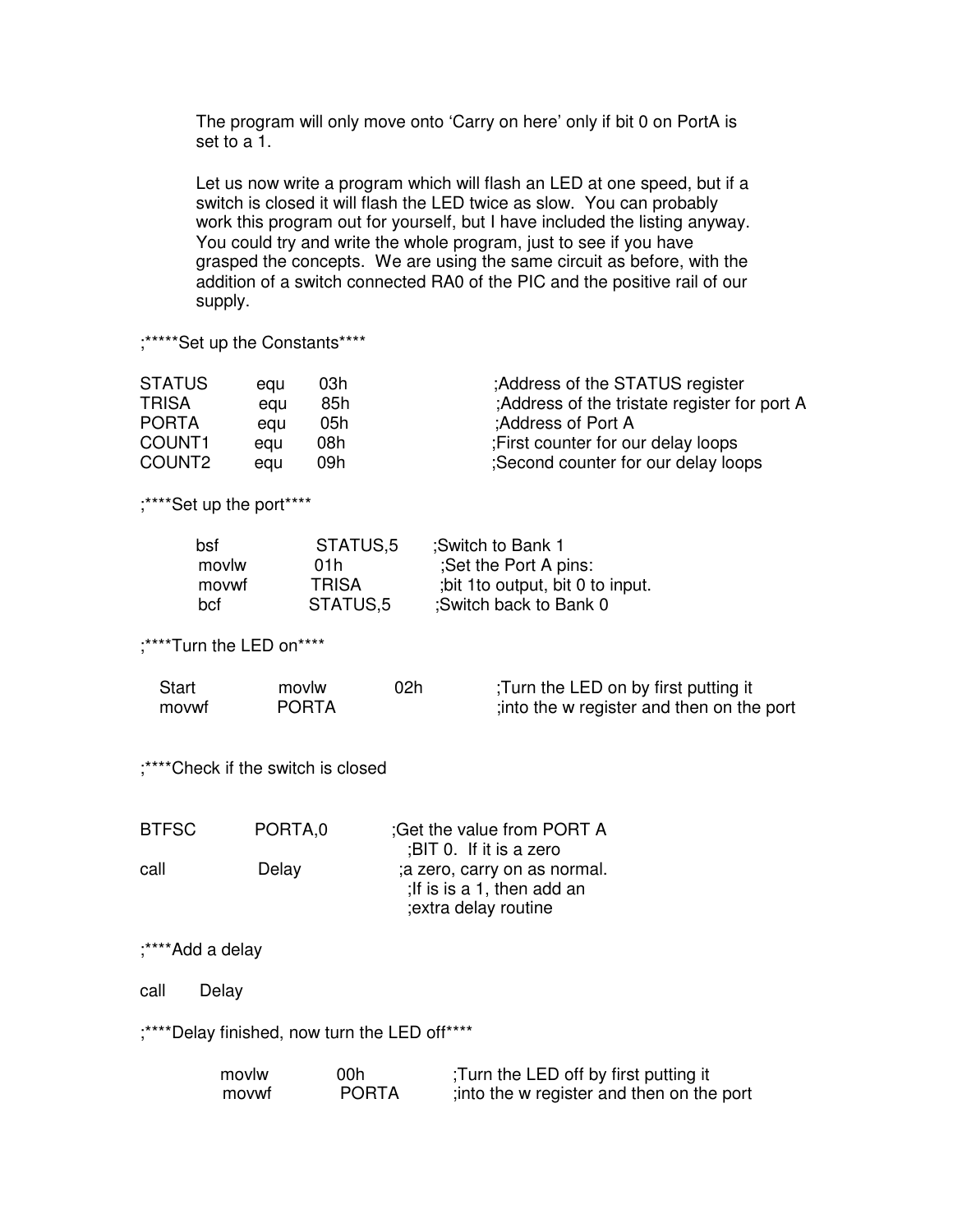;\*\*\*\*Check if the switch is still closed

| <b>BTFSC</b>                | PORTA,0                                      |                            | :Get the value from PORT A<br>;BIT 0. If it is a zero,                                                                          |
|-----------------------------|----------------------------------------------|----------------------------|---------------------------------------------------------------------------------------------------------------------------------|
| call                        | Delay                                        |                            | ; carry on as normal.<br>;If is a 1, then add an<br>; extra delay routine                                                       |
| ;****Add another delay****  |                                              |                            |                                                                                                                                 |
| Delay<br>call               |                                              |                            |                                                                                                                                 |
|                             | ;****Now go back to the start of the program |                            |                                                                                                                                 |
| goto                        | Start                                        |                            | go back to Start and turn LED on again                                                                                          |
| :****Here is our Subroutine |                                              |                            |                                                                                                                                 |
| Delay                       |                                              |                            |                                                                                                                                 |
| Loop1<br>return             | decfsz<br>goto<br>decfsz<br>goto             | COUNT1,1<br>Loop1<br>Loop1 | ; This second loop keeps the LED<br>turned off long enough for us to<br>COUNT2,1 ;see it turned off<br>$\overline{\phantom{a}}$ |
| ;****End of the program**** |                                              |                            |                                                                                                                                 |
| end                         |                                              |                            | Needed by some compilers, and also<br>just in case we miss the goto instruction.                                                |

What I have done here is to turn the LED on. I then check to see if the switch is closed. If it is closed, then I make a call to our delay subroutine. This gives us the same delay as before, but we are now calling it twice. The same goes for when the LED is off. If the switch is not closed, then we have our old on and off times.

You can compile and run this program. However a word of warning. The final circuit and code will look un-impressive to someone who is not interested in programming microcontrollers. So, don't be upset if, when you show your family and friends how you can change the speed of a flashing LED with a switch, they show very little interest – I am talking from personal experience, here!

If you have been following these tutorials from the start, then you may be interested to know that you have now learnt 10 of the 35 instructions for the PIC 16F84! And all of these have been learnt just by simply turning an LED on and off.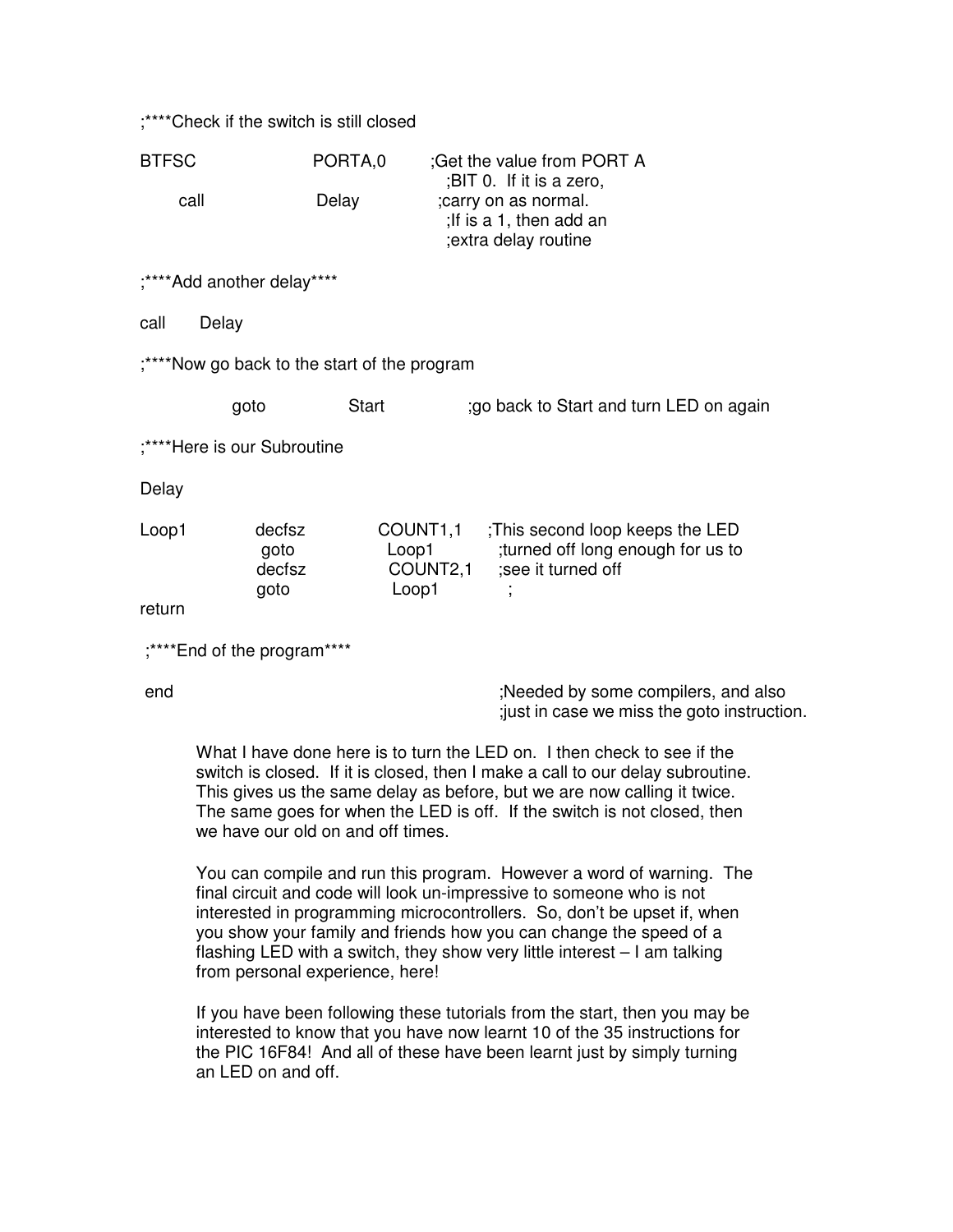# **Tutorial 7**

So far, we have made the PIC flash an LED on and off. Then we were able to interact with our PIC by adding a switch, and so altering the flash rate. The only problem is, the program is very long and very wasteful of memory. It was fine when I was introducing the commands for for the first time, but there must be a better way of doing it. Well there is (you knew that was coming, right?).

Let us examine how we were actually turning the LED on and off.

| movlw | 02h          |
|-------|--------------|
| movwf | <b>PORTA</b> |
| movlw | 00h          |
| movlw | <b>PORTA</b> |

First we loaded our w register with 02h, then moved it to our PortA register to turn the LED on. To turn it off, we loaded w with 00h and then moved it to our PortA register. In between these routines we had to call a subroutine so that we could see the LED flashing. So, we had to move two sets of data twice (once into the w register then to PORTA) and call a subroutine twice (once for on and once for off).

So, how can we do this more efficiently? Simple. We use another instruction called XORF.

The XORF instruction performs an Exclusive OR function on the register that we specify with the data we give it. I think I need to explain what on earth an Exclusive OR is before we go on.

If we have two inputs, and one output, the output will only be a 1 if, and only if, the two inputs are different. If they are the same, then the output will be 0. Here is a truth table, for those who prefer to look at these:

| А | B | F |
|---|---|---|
| 0 | 0 | 0 |
| 0 | 1 | 1 |
| 1 | 0 | 1 |
| 1 | 1 | 0 |

Let us now look to what happens if we make B the same as our previous output, and just changing the value of A:

| А | B | F |
|---|---|---|
| 0 | 0 | 0 |
| 0 | 0 | 0 |
| 1 | 0 | 1 |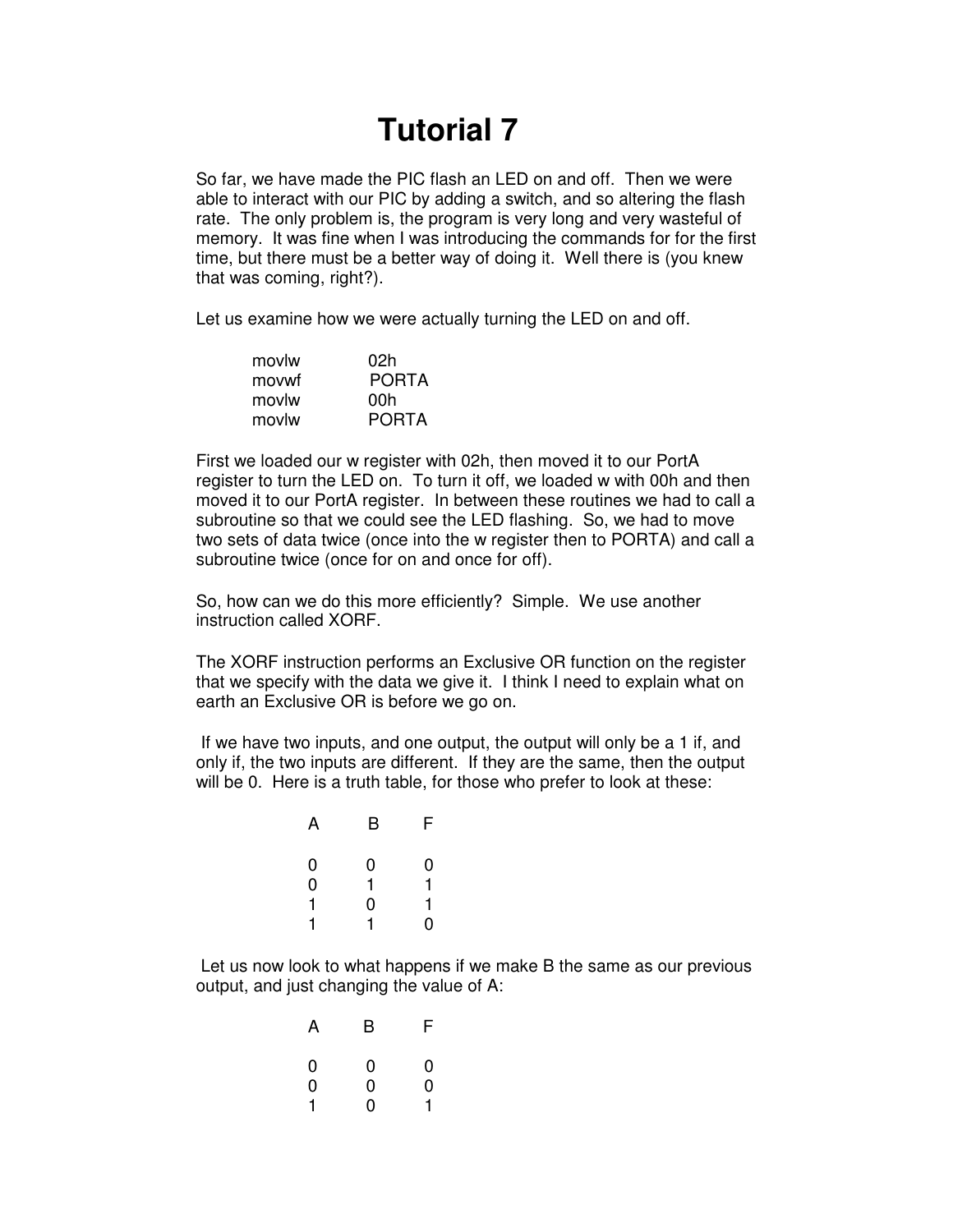| 1 | 1           | 0            |
|---|-------------|--------------|
| 1 | $\mathbf 0$ | $\mathbf{1}$ |

If we keep the value of A equal to 1, and we Exclusive OR it with the output, the output will toggle. For those who can't see this from the truth table, here it is using binary:

|                | O | <b>Current Output</b> |
|----------------|---|-----------------------|
| EX-OR With 11  |   | New Output            |
| EX-OR With 1 0 |   | New Output            |

Hopefully you can see that by exlusive ORing the output with 1, we are now toglling the output from 0 to 1 to 0.

So, to turn our LED on and off, we just need two lines:

| <b>MOVLW</b> | 02h     |
|--------------|---------|
| <b>XORWF</b> | PORTA,1 |

What we are doing is loading our w register with 02h. We are then Exclusive ORing this number with whatever is on our PortA. If bit 1 is a 1, it will change to a 0. If bit 1 is a 0, it will change to a 1.

Let's run through this code a couple of times, to show how it is working in binary:

|       | PORTA |
|-------|-------|
|       | 00010 |
| xorwf | 00000 |
| xorwf | 00010 |
| xorwf | 00000 |
| xorwf | 00010 |

We don't even need to load the same value into our w register each time, so we can do this once at the beginning, and just jump back to our toggle command. Also, we don't need to set up a value on our PortA register. Why? Well, because if on power up it is a 1, we will toggle it. I, on the other hand it is a 0 on power up, we will still toggle it.

So, let us now see our new code. The first one is our original flashing LED, and the second is where we added a switch:

#### *Flashing LED*

;\*\*\*\*\*Set up the Constants\*\*\*\*

| <b>STATUS</b> | eau | 03h | ;Address of the STATUS register              |
|---------------|-----|-----|----------------------------------------------|
| <b>TRISA</b>  | eau | 85h | ;Address of the tristate register for port A |
| <b>PORTA</b>  | eau | 05h | :Address of Port A                           |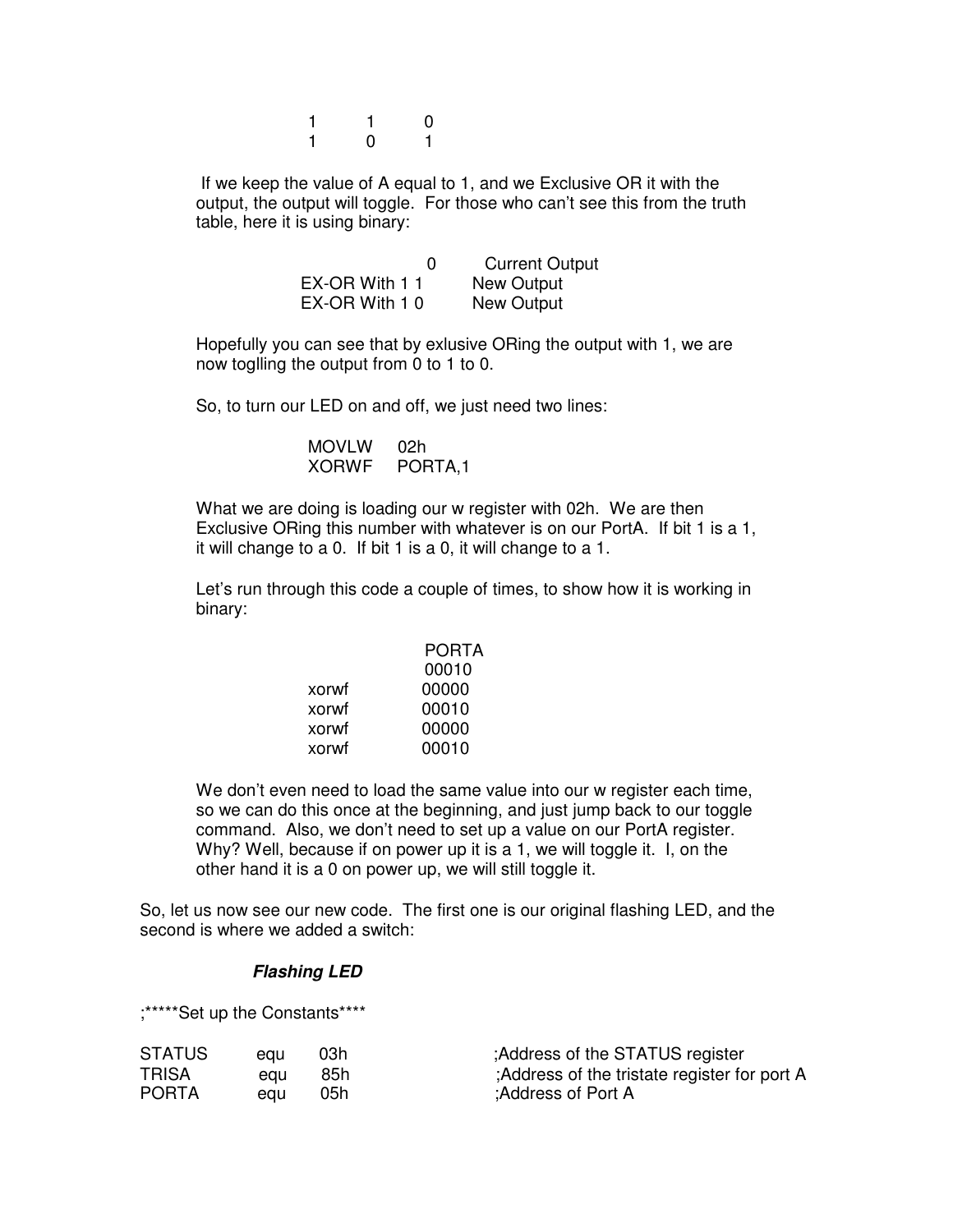|     | COUNT1<br>COUNT2                              | equ<br>equ                       | 08h<br>09h                             |                                        | First counter for our delay loops<br>;Second counter for our delay loops                                                 |
|-----|-----------------------------------------------|----------------------------------|----------------------------------------|----------------------------------------|--------------------------------------------------------------------------------------------------------------------------|
|     | ;****Set up the port****                      |                                  |                                        |                                        |                                                                                                                          |
|     | bsf<br>movlw<br>movwf<br>bcf<br>movlw         |                                  | 00h<br><b>TRISA</b><br>STATUS,5<br>02h | STATUS,5                               | ;Switch to Bank 1<br>;Set the Port A pins<br>;to output.<br>;Switch back to Bank 0<br>;Set up our w register with 02h    |
|     | ;****Turn the LED on and off****              |                                  |                                        |                                        |                                                                                                                          |
|     | <b>Start</b>                                  | xorwf                            |                                        | PORTA,1                                | ;Toggle the LED                                                                                                          |
|     | ;****Add a delay                              |                                  |                                        |                                        |                                                                                                                          |
|     | Delay<br>call                                 |                                  |                                        |                                        |                                                                                                                          |
|     | ;****Now go back to the start of the program  |                                  |                                        |                                        |                                                                                                                          |
|     |                                               | goto                             |                                        | Start                                  | go back to Start and turn LED on again                                                                                   |
|     | ;****Here is our Subroutine                   |                                  |                                        |                                        |                                                                                                                          |
|     | Delay                                         |                                  |                                        |                                        |                                                                                                                          |
|     | Loop1                                         | decfsz<br>goto<br>decfsz<br>goto |                                        | COUNT1,1<br>Loop1<br>COUNT2,1<br>Loop1 | ; This second loop keeps the LED<br>; turned off long enough for us to<br>;see it turned off<br>$\overline{\phantom{a}}$ |
|     | return                                        |                                  |                                        |                                        |                                                                                                                          |
|     | ;****End of the program****                   |                                  |                                        |                                        |                                                                                                                          |
| end |                                               |                                  |                                        |                                        | ;Needed by some compilers, and also<br>; just in case we miss the goto instruction.                                      |
|     | <b>Flashing LED With Switch:</b>              |                                  |                                        |                                        |                                                                                                                          |
|     | ;*****Set up the Constants****                |                                  |                                        |                                        |                                                                                                                          |
|     | <b>STATUS</b><br><b>TRISA</b><br><b>PORTA</b> | equ<br>equ<br>equ                | 03h<br>85h<br>05h                      |                                        | ;Address of the STATUS register<br>;Address of the tristate register for po<br>;Address of Port A                        |

| 3 I A I US | euu | UJH | <b>AUGLESS OF THE STATUS FEGISIER</b>       |
|------------|-----|-----|---------------------------------------------|
| TRISA      | eau | 85h | Address of the tristate register for port A |
| PORTA      | eau | 05h | Address of Port A                           |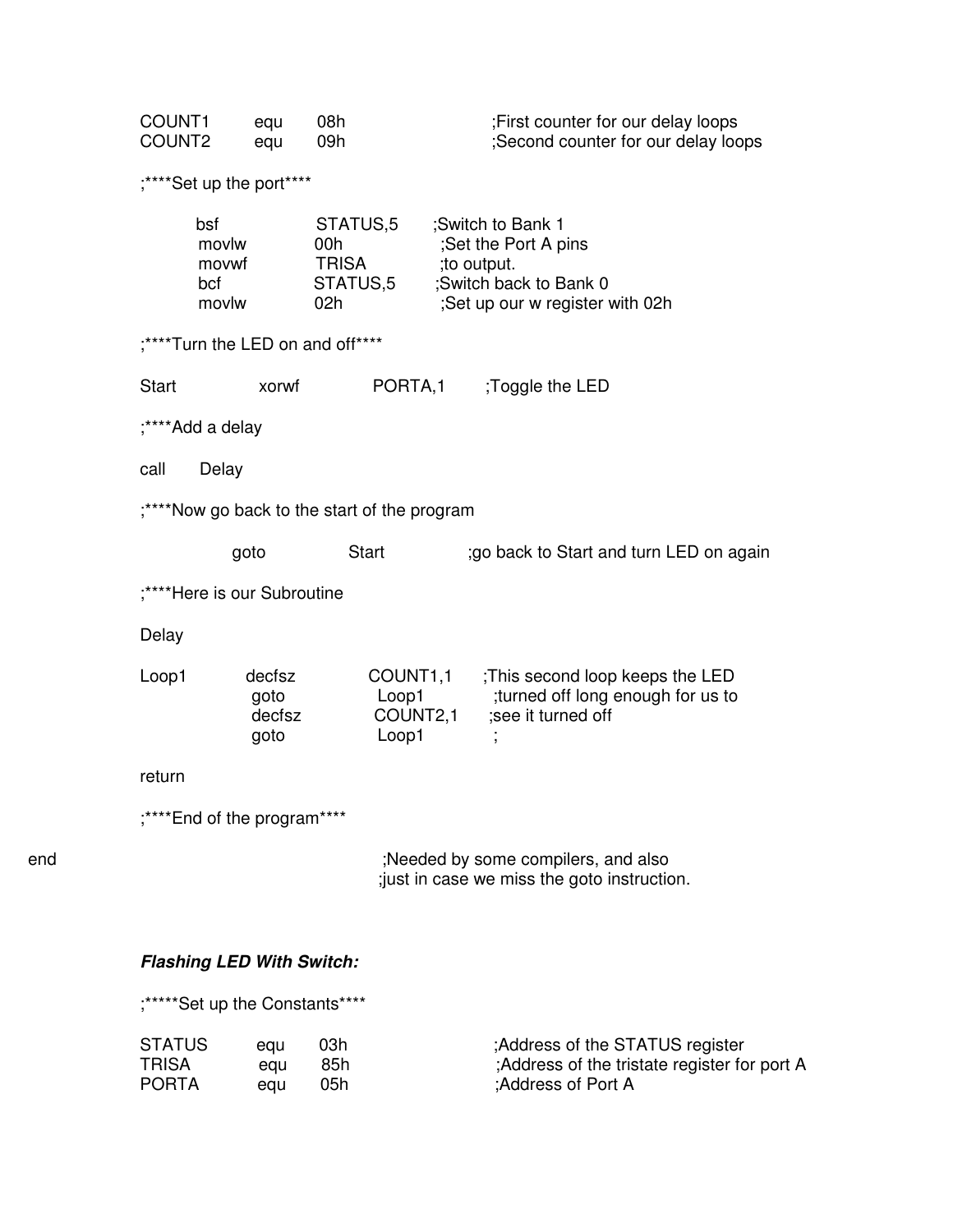| COUNT1<br>COUNT2 |                                              | equ<br>equ | 08h<br>09h                                  |              | First counter for our delay loops<br>;Second counter for our delay loops                                 |
|------------------|----------------------------------------------|------------|---------------------------------------------|--------------|----------------------------------------------------------------------------------------------------------|
|                  | ;****Set up the port****                     |            |                                             |              |                                                                                                          |
|                  | bsf<br>movlw<br>movwf<br>bcf                 |            | STATUS,5<br>01h<br><b>TRISA</b><br>STATUS,5 |              | ;Switch to Bank 1<br>;Set the Port A pins:<br>;bit 1to output, bit 0 to input.<br>;Switch back to Bank 0 |
|                  | movlw                                        |            | 02h                                         |              | ; Set up our w register with 02h                                                                         |
|                  | ;****Turn the LED on and off****             |            |                                             |              |                                                                                                          |
| <b>Start</b>     |                                              | xorwf      |                                             | PORTA,1      | Toggle the LED                                                                                           |
|                  | ;****Check if the switch is closed           |            |                                             |              |                                                                                                          |
|                  | <b>BTFSC</b>                                 |            |                                             | PORTA,0      | ; Get the value from PORT A<br>;BIT 0. If it is a zero,                                                  |
|                  | call                                         |            |                                             | Delay        | ; carry on as normal.<br>If is a 1, then add an<br>; extra delay routine                                 |
|                  | ;****Add a delay                             |            |                                             |              |                                                                                                          |
| call             | Delay                                        |            |                                             |              |                                                                                                          |
|                  | *****Check if the switch is still closed     |            |                                             |              |                                                                                                          |
|                  | <b>BTFSC</b>                                 |            |                                             | PORTA,0      | ;Get the value from PORT A<br>;BIT 0. If it is a zero,                                                   |
|                  | call                                         |            |                                             | Delay        | ; carry on as normal.<br>If is a 1, then add an<br>; extra delay routine                                 |
|                  | ;****Add another delay****                   |            |                                             |              |                                                                                                          |
| call             | Delay                                        |            |                                             |              |                                                                                                          |
|                  | ;****Now go back to the start of the program |            |                                             |              |                                                                                                          |
|                  |                                              | goto       |                                             | <b>Start</b> | ;go back to Start and turn LED on again                                                                  |
|                  | ;****Here is our Subroutine                  |            |                                             |              |                                                                                                          |
| Delay            |                                              |            |                                             |              |                                                                                                          |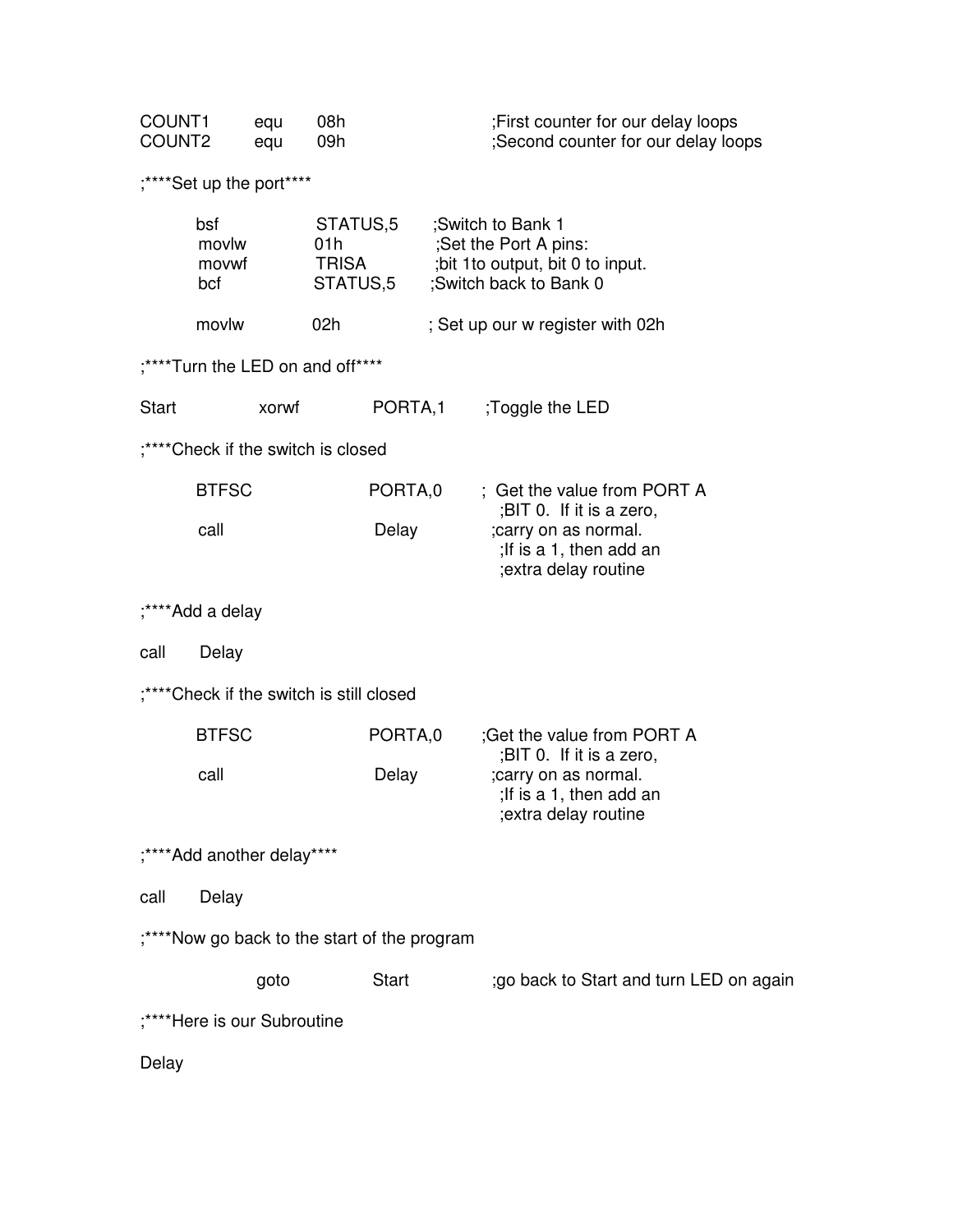| Loop1  | decfsz | COUNT <sub>1,1</sub> | This second loop keeps the LED   |
|--------|--------|----------------------|----------------------------------|
|        | aoto   | Loop1                | turned off long enough for us to |
|        | decfsz | COUNT <sub>2.1</sub> | see it turned off                |
|        | aoto   | Loop1                |                                  |
| return |        |                      |                                  |

;\*\*\*\*End of the program\*\*\*\*

end **in the compilers** in the solution of the solution of the solution of the solution of the solution of the solution of the solution of the solution of the solution of the solution of the solution of the solution of the ;just in case we miss the goto instruction.

> I hope you can see that by just using one simple instruction, we have reduced the size of our program. In fact, just to show how much we have reduced our programs by, I have shown the two programs, what changes were made, and their sizes in the table below:

| Program                | Change                   | Size (Bytes) |
|------------------------|--------------------------|--------------|
| <b>Flashing LED</b>    | Original                 | 120          |
| <b>Flashing LED</b>    | Subroutine Added         | 103          |
| <b>Flashing LED</b>    | <b>XOR Function Used</b> | 91           |
| <b>LED With Switch</b> | Original                 | 132          |
| <b>LED With Switch</b> | <b>XOR Function Used</b> | 124.         |

So, not only have we learnt some new instructions, we have also reduced the size of our coding!

# **Tutorial 8**

Here, we are going to examine how to manipulate individual bits, perform some simple arithmetic, and data tables.

# **Logical Operators**

In the last tutorial I introduced the Exclusive OR function. The ExOR function is known as a logical operator. In this tutorial I am going to explain the other logical operators that the PIC supports. There won't be any example programs, but I will explain how to use the operators by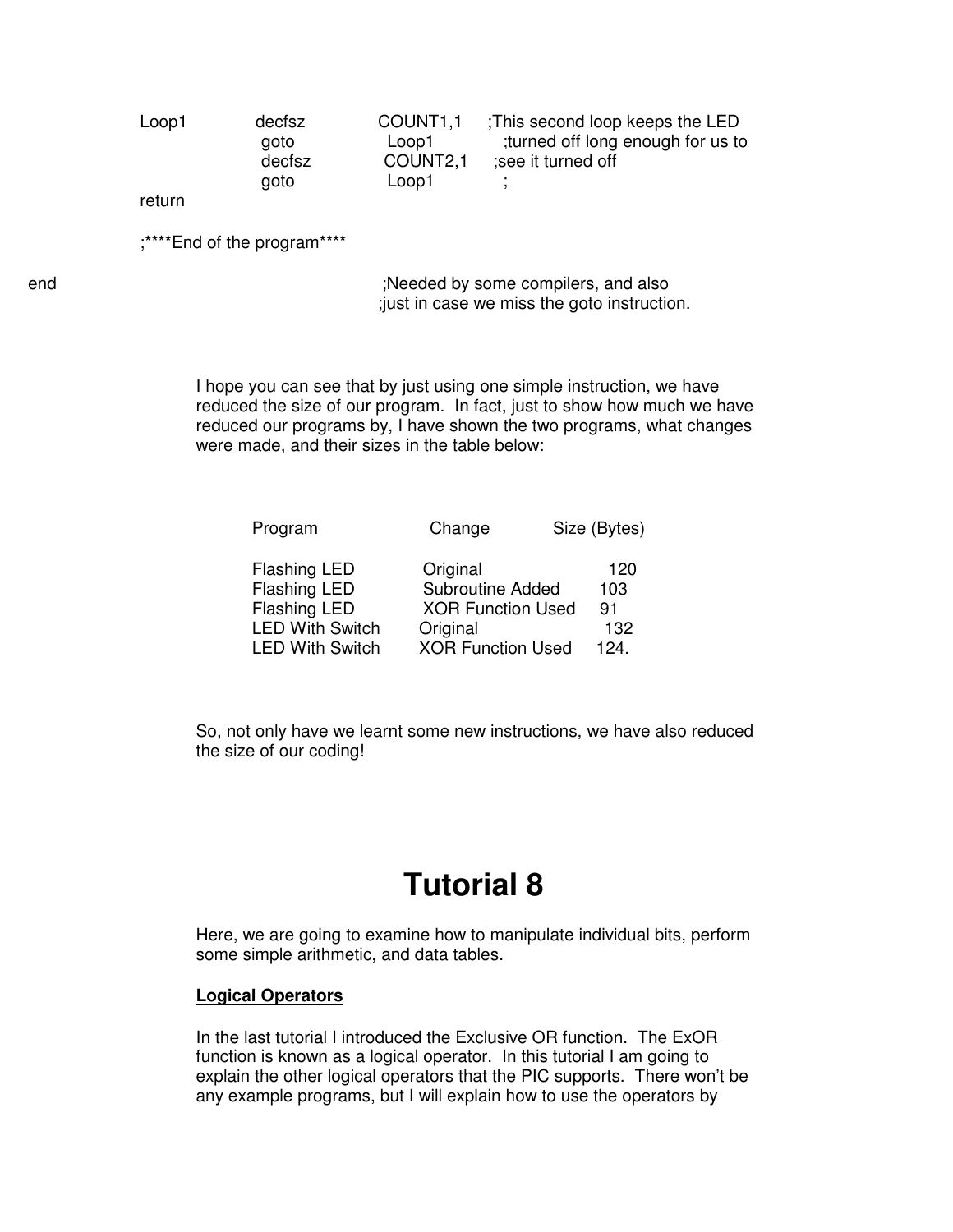using small sections of code.

### AND

The AND function simply compares two bits and produces a 1 if they are the same, and a 0 if they are different. For example, if we said 1 AND 1, the result is 1, whereas if we said 1 AND 0 the result will be 0. Of course, we can compare words as well, and all the AND function does is compare the two words bit by bit. The example below shows two 8-bit words being ANDed along with the result:

> 11001011 AND 10110011 Equals 10000011

As you can see, the result will only have a 1 when two 1s coincide with each other in the two words. We can use the AND function to check the ports, for example. If we are monitoring some I/O pins which are connected to a circuit, and we need to monitor a certain condition where only some of the pins are high, then we can simply read the port, and then AND the result with the condition we are checking for, just like the example above.

The PIC gives us two flavors for AND. They are ANDLW and ANDWF. ANDLW allows us to perform an AND function with the contents of the W register, and a number that we specify. The syntax is:

ANDLW <number> where <number> is what we will AND the contents of W with. The result of the AND function will be stored back into the W register.

ANDWF allows us to perform an AND function on the W register and another register, such as a PORT. The syntax is:

ANDWF <register>,d where <register> is the register we are interested in, e.g. PORTA, and d tells the PIC where to place the result. If  $d=0$ , the result is placed in the W register, and of  $d=1$  the result is stored in the register we specified.

The two sections of code below show an example of each AND function. The first is checking the status of the PORTA, where we need to see if the inputs are 1100. We will put the result back into the W register: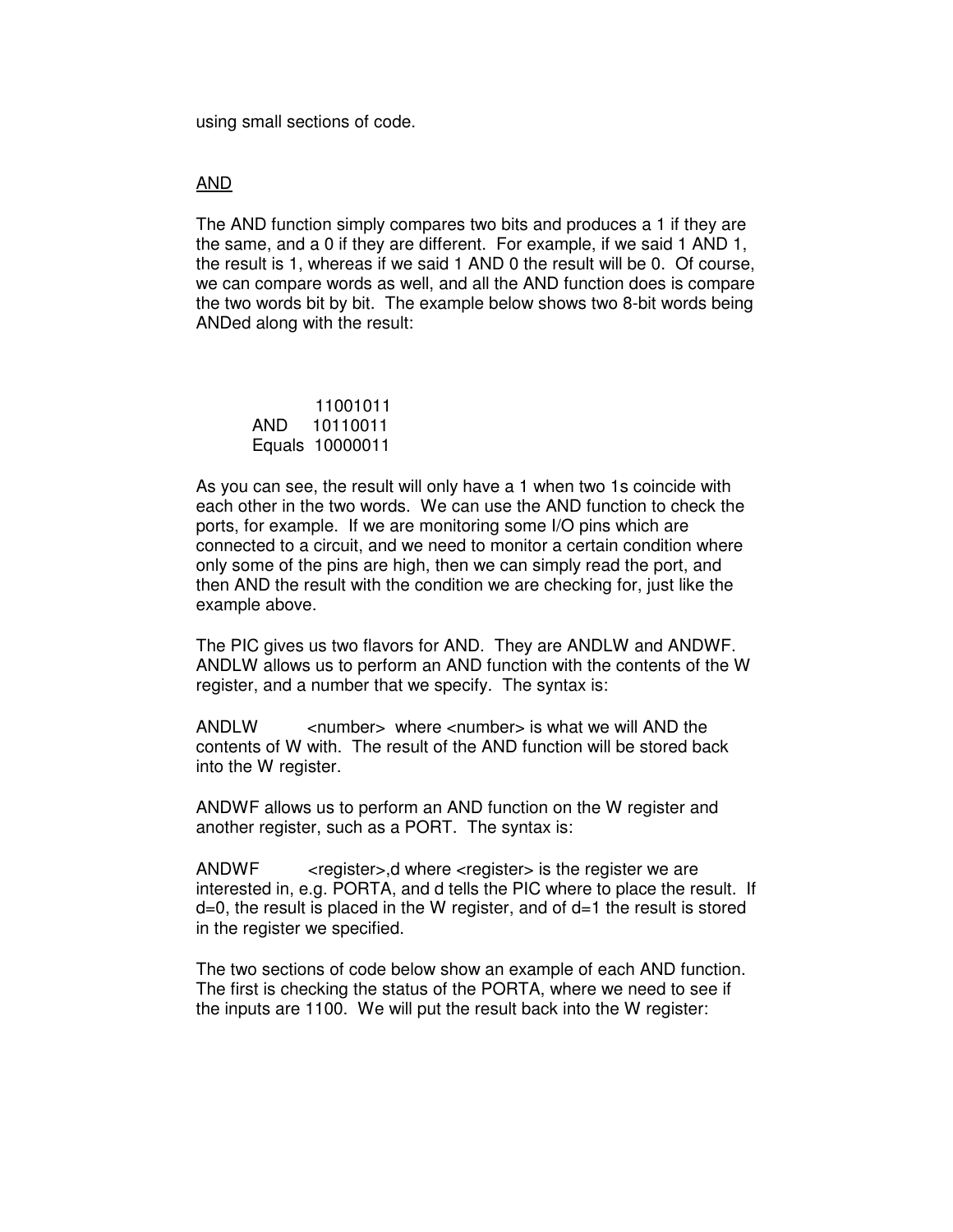| movlw        | 1100  |
|--------------|-------|
| <b>ANDWF</b> | 05h,0 |

The second example will now check the contents of the W register:

ANDLW 1100

# OR

We have already come across one OR function, namely the XOR. This produced a 1 if two bits are different, but not the same. There is a second OR function called IOR, which is the inclusive OR. This function will produce a 1 if either bit is a 1, but also if both bits are 1. Below is a simple truth table to demonstrate this:

|    |                | A B O/P |
|----|----------------|---------|
| 0. | 0              | 0       |
| 0  | $\blacksquare$ | 1       |
| 1. | ი              | 1       |
| 1  | 1              | 1       |

# **Arithmetic Operators**

### ADD

This function does exactly what it says. It adds two numbers! If the result of adding the two numbers exceeds 8 bits, then a CARRY flag will be set. The CARRY flag is located at address 03h bit 0. If this bit is set, then the two numbers exceeded 8 bits. If it is a 0, then the result lies within 8 bits.

Again, the PIC gives us two flavors of ADD, namely ADDLW and ADDWF. As you may have guessed, this is very similar to the above function. ADDLW adds the contents of the W register to a number that we specify. The syntax is:

 $ADDLW$  <number>

ADDWF will add the contents of the W register and any other register that we specify. The syntax is:

ADDWF <register>,d where <register is the register we specify and d tells the PIC where to place the result. If d=0, the result is placed in the W register, and is d=1 it placed in the register that we specified.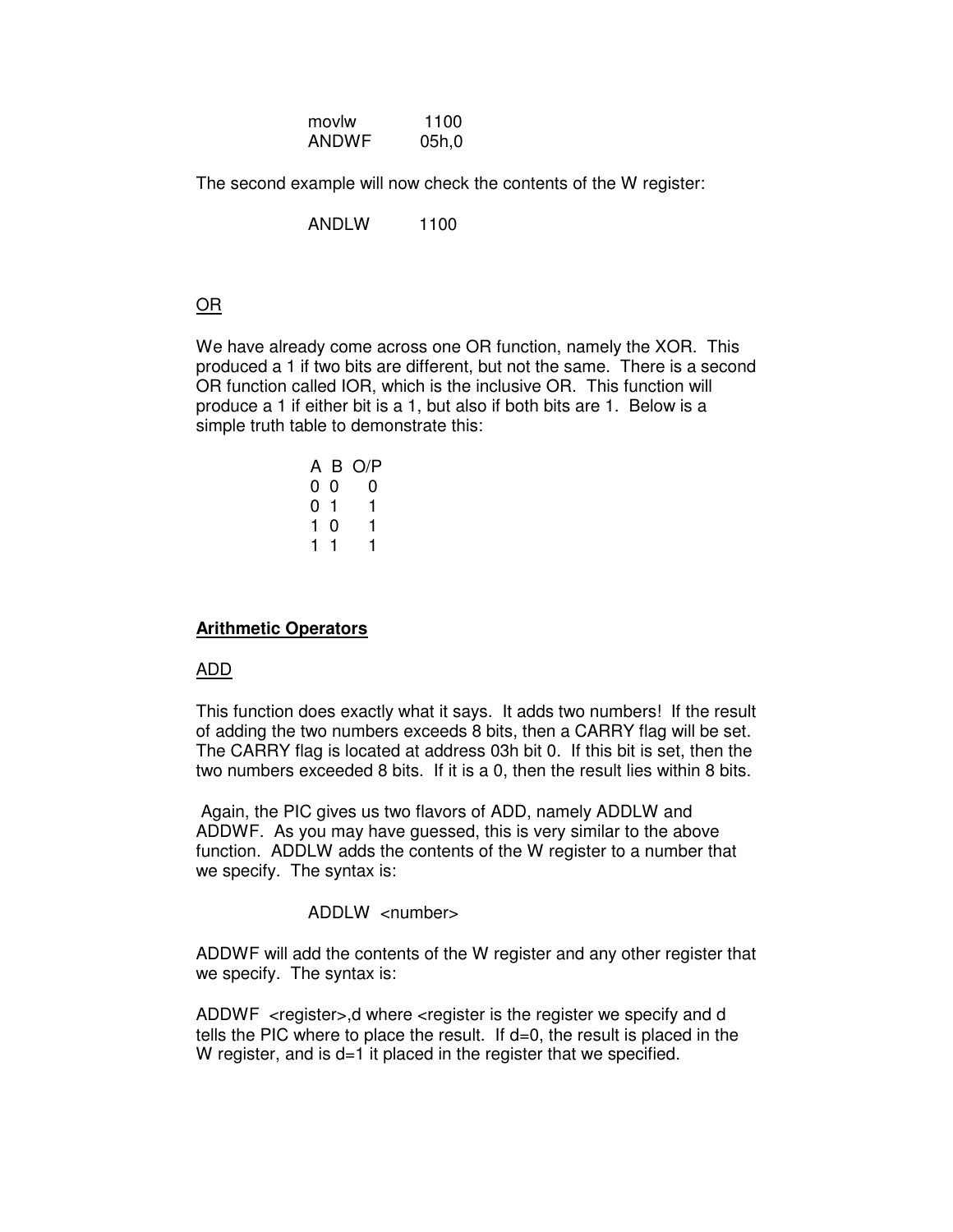## SUB

Now, I bet you can't guess what this function does! Yes, you guessed it, this function subtracts one bit from another. Once again the PIC gives us two flavors: SUBLW and SUBWF. The syntax is exactly the same as for the ADD function, except of course you type SUB instead of ADD!

### Increment

If we wanted to add 1 to a number in the PIC, we could just simply use the ADD function, and use the number 1.  $\sim$ The problem with this is that we have to first put the number into the W register, then use ADDLW 1 command to increment it. If we wanted to add 1 to a register, it is even worse. We first have to put the number 1 into the W register, then use ADDWF <register>,1. So, for example, to add 1 to location 0C, say, we would have to have the following section of code:

> movlw 01 addwf 0c,1

There is a better way of doing this. We can use the command INCF. The syntax is:

INCF <register>,d where <register> is the register, or location, that we are interested in, and d tells the PIC where to place the result. If d=0, the result is in the W register, and if d=1, the result is placed in the register we specified. By using this single instruction we can literally half the coding. If we wanted the result put back into the W register, then using the example above, we would have had to add another command to move the contents of 0C back into the W register, and then put the 0C register back to whatever it was.

There is another increment command. It is INCFSZ. This command will increment the register that we specify, but if we the register equals 0 after the increment (which will happen when we add 1 to 127) then the PIC will skip the next instruction. The section of code below demonstrates this:

Loop incfsz 0C Goto Loop : : Rest of program.

In the above section of code, 0C will be incremented by 1. We then have an instruction that tells the PIC to go back to our label called Loop, and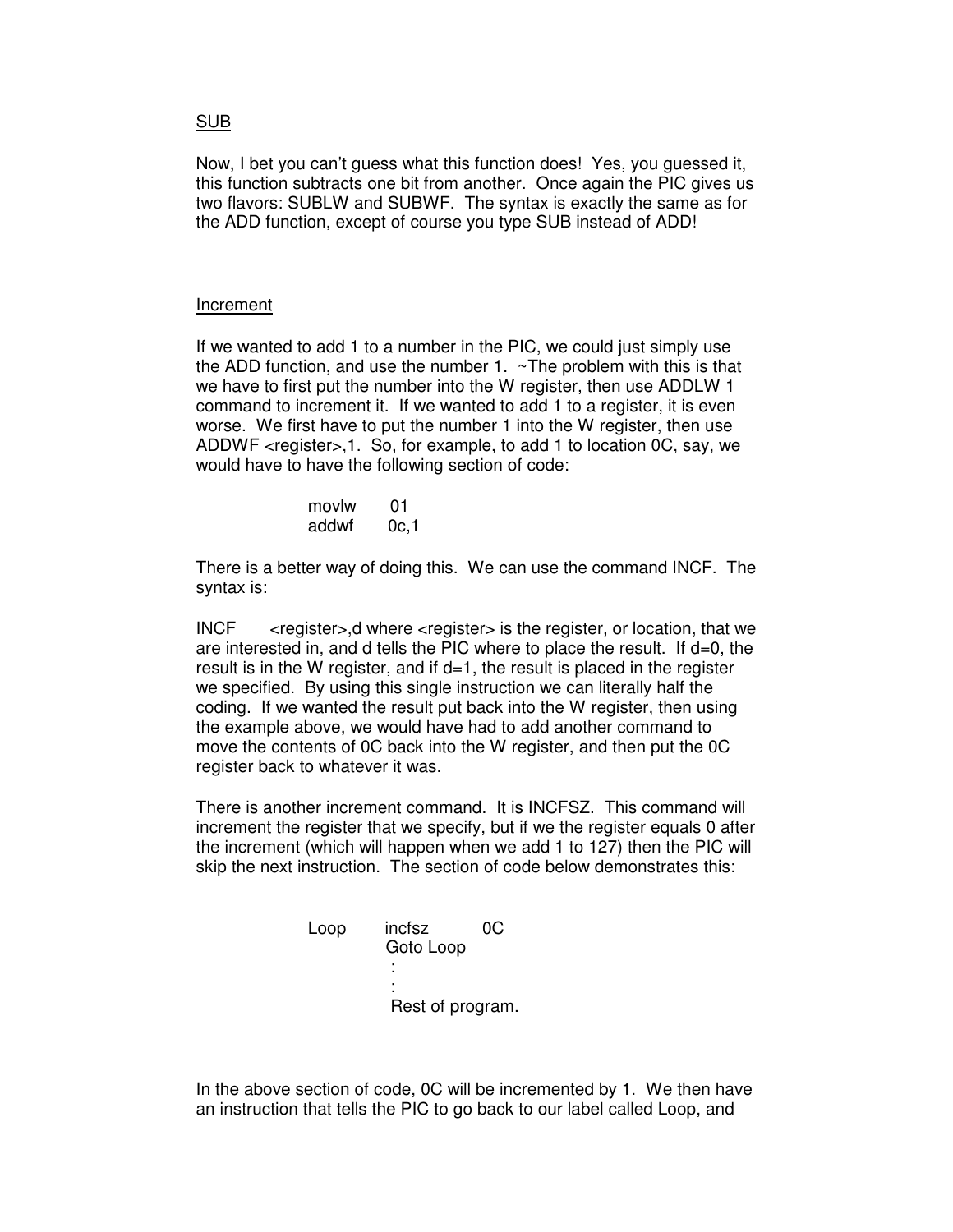increment 0C by 1 again. This carries on until 0C equals 127. This time, when we increment 0C by 1, 0C will now equal 0. Our INCFSZ instruction will then tell the PIC to skip the next instruction, which in this case is the goto statement, and so the PIC will continue with the rest of the program.

### **Decrement**

I have already covered the decrement function in previous tutorials, so I won't repeat myself here.

## **Compliment**

The last instruction in this group will invert all of the bits in the register that we specify. The syntax is:

COMF <register>,d where <register is the register that we want to invert, and d will tell the PIC where to store the result. If d=0, the result is stored in the W register. Id  $d=1$ , the result is stored back into the register we specified. The following example shows this instruction in action:

> $0C = 11001100$ COMF 0C,1  $0C = 00110011$

This could be use, for example, to quickly turn the pins of a port from output to input and vice-versa.

# **Tutorial 9**

# **BIT Operations**

Bit operations allow us to manipulate a single bit within a word. They allow us to move, set and clear single bits in registers or numbers that we specify. At the end of this tutorial I will show you a program that will produce a set of running lights that go one way, then the other way. *We saw this done previously when we looked at the exclusive OR function, where we Exclusively ORed the ports with a word.*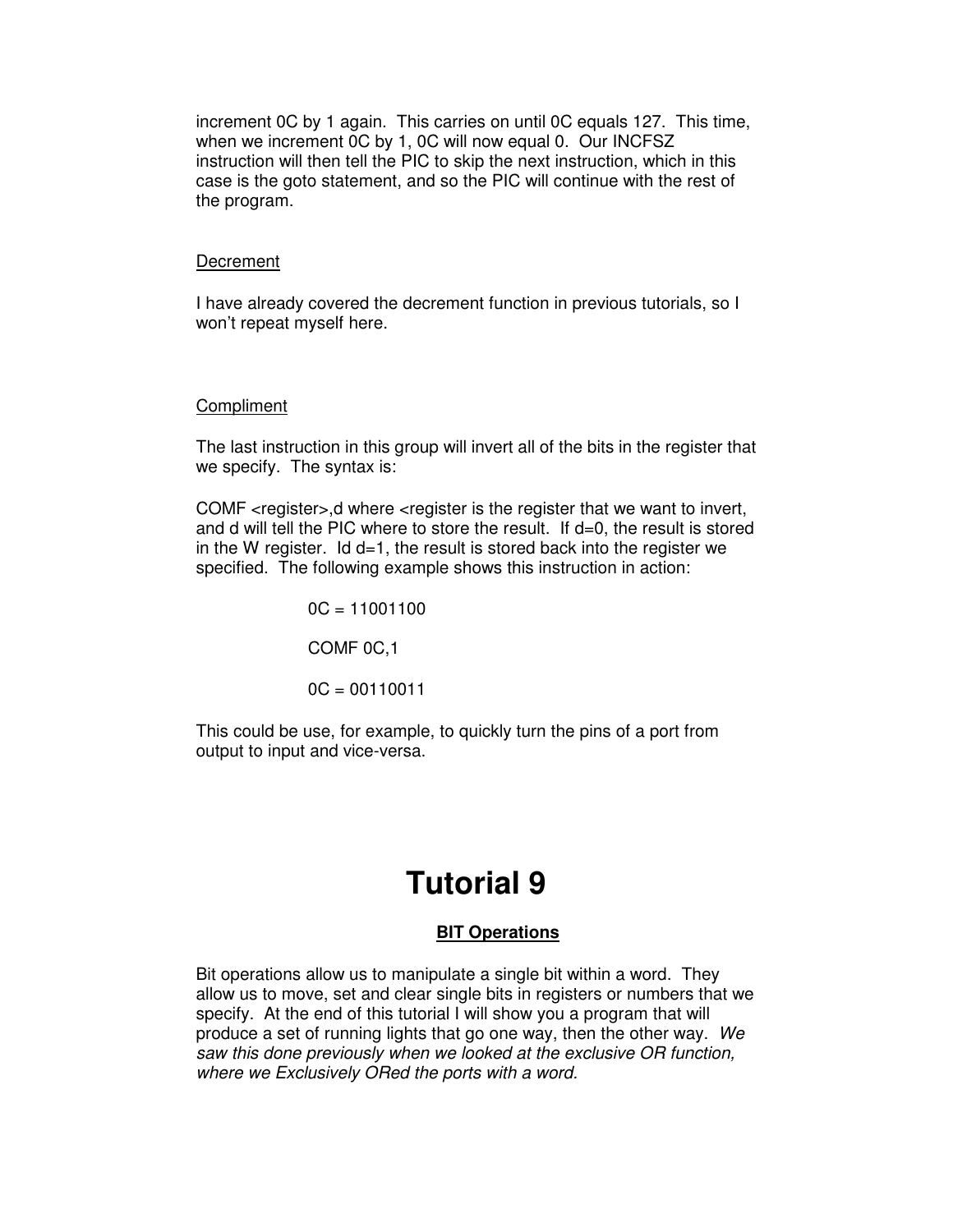We have already seen a couple of bit operations when we set up the ports on the PIC, and I will repeat their use here.

## **BCF**

This instruction will clear a bit that we specify in a register that we specify. The syntax is:

BCF <register>,<br/>bit>

We used this previously to change from page 1 to page 0 by clearing a bit in the STATUS register. We can also use it to set a bit to 0 in any other register/location. For example, if we wanted to set the third bit in 11001101 stored in location 0C to 0, we would enter:

BCF 0C,03

### BSF

This instruction will set any bit we specify to 1 in any register that we specify. We used this previously to go from Page 0 to Page 1. The syntax is:

> BSF <register>,<br/>bit>, and is used in exactly the same way as BCF above.

# BTFSC

So far we have set or cleared a bit in a register. But what if we want to just simply test if a bit is a 1 or a 0 in a register? Well, we can use BTFSC. It says Bit Test Register F, and Skip If It Is Clear. This instruction will test the bit we specify in the register. If the bit is a 0, the instruction will tell the PIC to skip the next instruction. We would use this instruction if we wanted to test a flag, such as the carry flag. This saves us having to read the STATUS register and looking at the individual bits to see which flags are set. For example, if we wanted to test if the Carry flag had been set to 1 after we have added two numbers, then we would enter the following:

> BTFSC 03h,0 carry on here if set to 1 or here if set to 0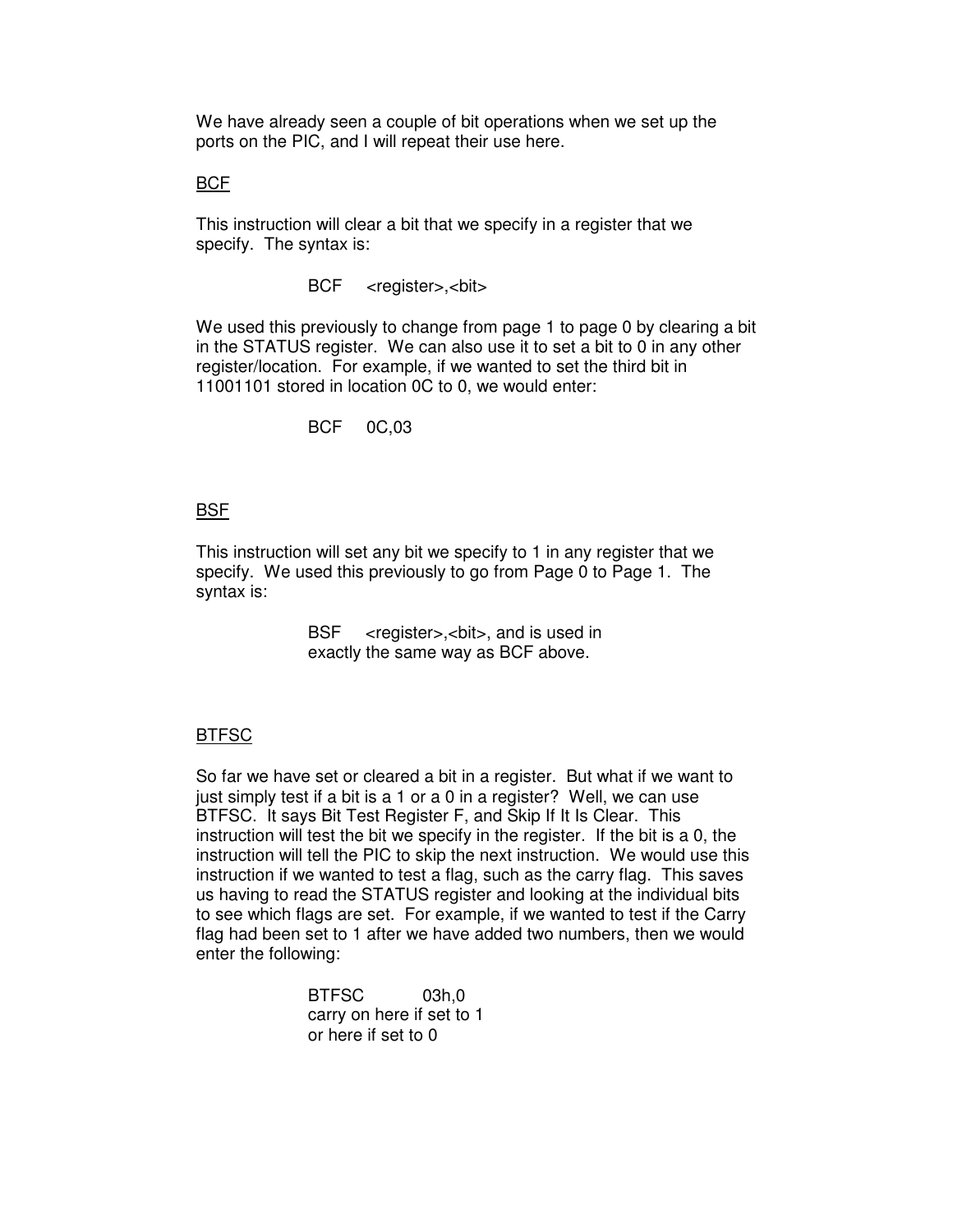If the status of the bit is a 1, then the instruction immediately following BTFSC will be carried out. If it is set to a 0, then the next instruction is skipped. The following section of code shows where it might be used:

> Loop : : : BTFSC 03,0 Goto Loop

In the above code, the PIC will only come out of the loop if bit 0 of the STATUS register (or the Carry flag) is set to 0. Otherwise, the goto command will be carried out.

# BTFSS

This instruction says Bit Test Register F, And Skip If Set. This is similar to the BTFSC instruction, except that the PIC will skip the next instruction if the bit we are testing is set to 1, rather than 0.

# CLRF

This instruction will set the entire contents of a register to 0. The syntax is:

CLRF <register>

We used this previously to set the output of the Ports to 0, by using CLRF 85h. We also used it to set the Ports to have all pins to output by using CLRF 05h.

# CLRW

This is similar to the CLRF instruction, except is only clears the W register. The syntax is quite simply:

**CLRW** 

# RLF And RRF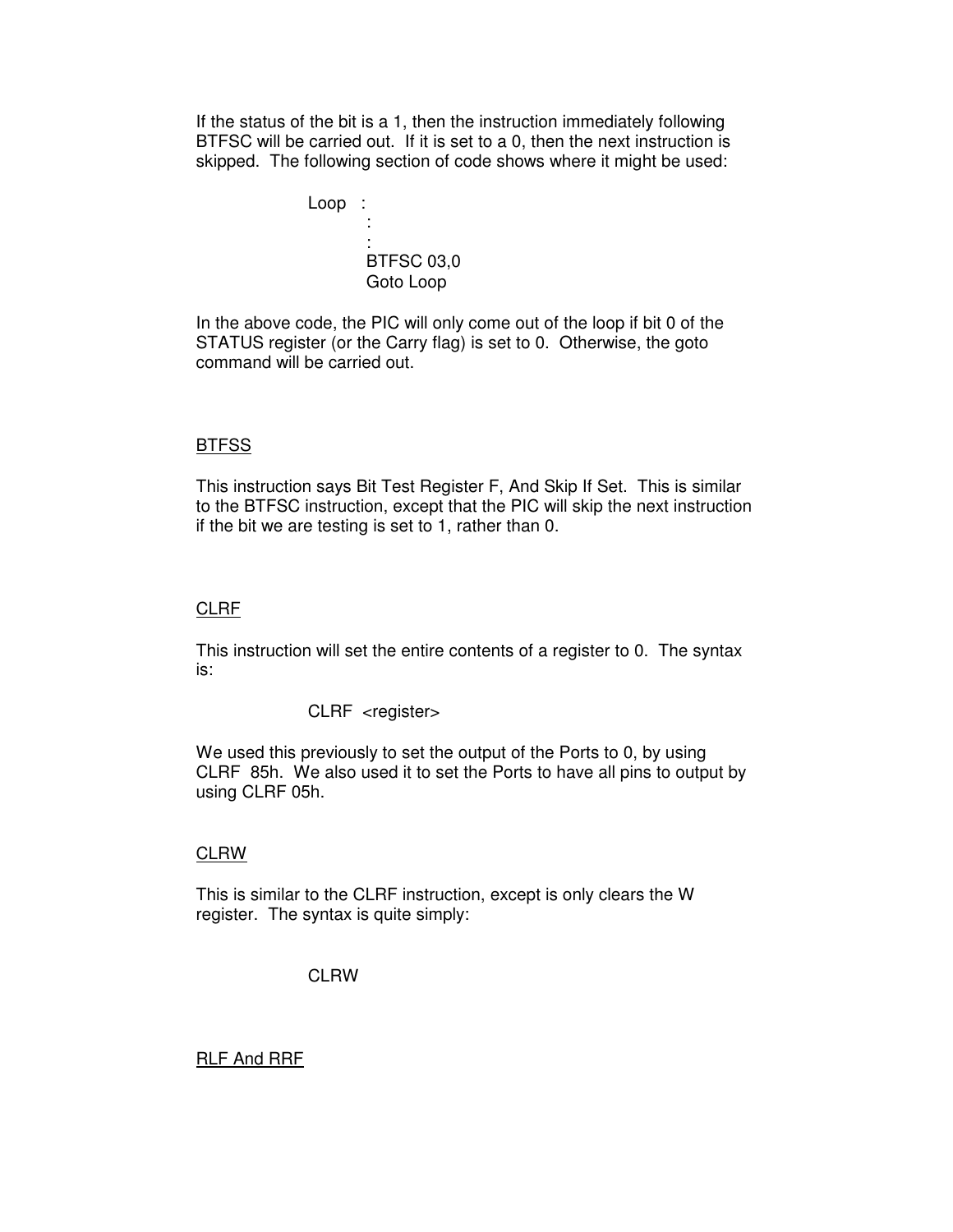These commands will move a bit in a register one place to the left (RLF) or the right (RRF) in a register. For example, if we had 00000001 and we used RLF, then we would have 00000010. Now, what happens if we have 10000000 and carried out the RLF instruction? Well, the 1 will be placed in the carry flag. If we carried out the RLF instruction again, the 1 will reappear back at the beginning. The same happens, but in reverse, for the RRF instruction. The example below demonstrates this for the RLF instruction, where I have shown the 8 bits of a register, and the carry flag :

|      | C 76543210 |
|------|------------|
|      | 000000001  |
| RLF  | 0 00000010 |
| RLF  | 000000100  |
| RLF  | 0 00001000 |
| RI F | 0 00010000 |
| RLF  | 000100000  |
| RLF  | 001000000  |
| RLF  | 0 10000000 |
| RLF  | 1 00000000 |
| RLF  | 0 00000001 |
|      |            |

### **Example Program**

I am now going to give you an example code which you can compile and run. It will produce a running light starting at PortA bit 0, going to PortB bit 8 and then back again. Connect LEDs to all of the Port pins. You will see some of the bit operations mentioned in this tutorial.

| TIME EQU 9FH          | ; Variable for the delay loop. |
|-----------------------|--------------------------------|
| PORTB EQU 06H         | : Port B address.              |
| <b>TRISB EQU 86H</b>  | ; Port B Tristate address.     |
| PORTA EQU 05H         | ; Port A address.              |
| <b>TRISA EQU 85H</b>  | ; Port A Tristate address.     |
| <b>STATUS EQU 03H</b> | ; Page select register.        |
| <b>COUNT1 EQU 0CH</b> | ; Loop register.               |
| <b>COUNT2 EQU 0DH</b> | ; Loop register.               |
| <b>BSF STATUS,5</b>   | ; Go to page 1                 |
| MOVLW 00H             | ; and set up                   |
| <b>MOVWF TRISB</b>    | ; both Ports A and B           |
| MOVLW 00H             | ; to output,                   |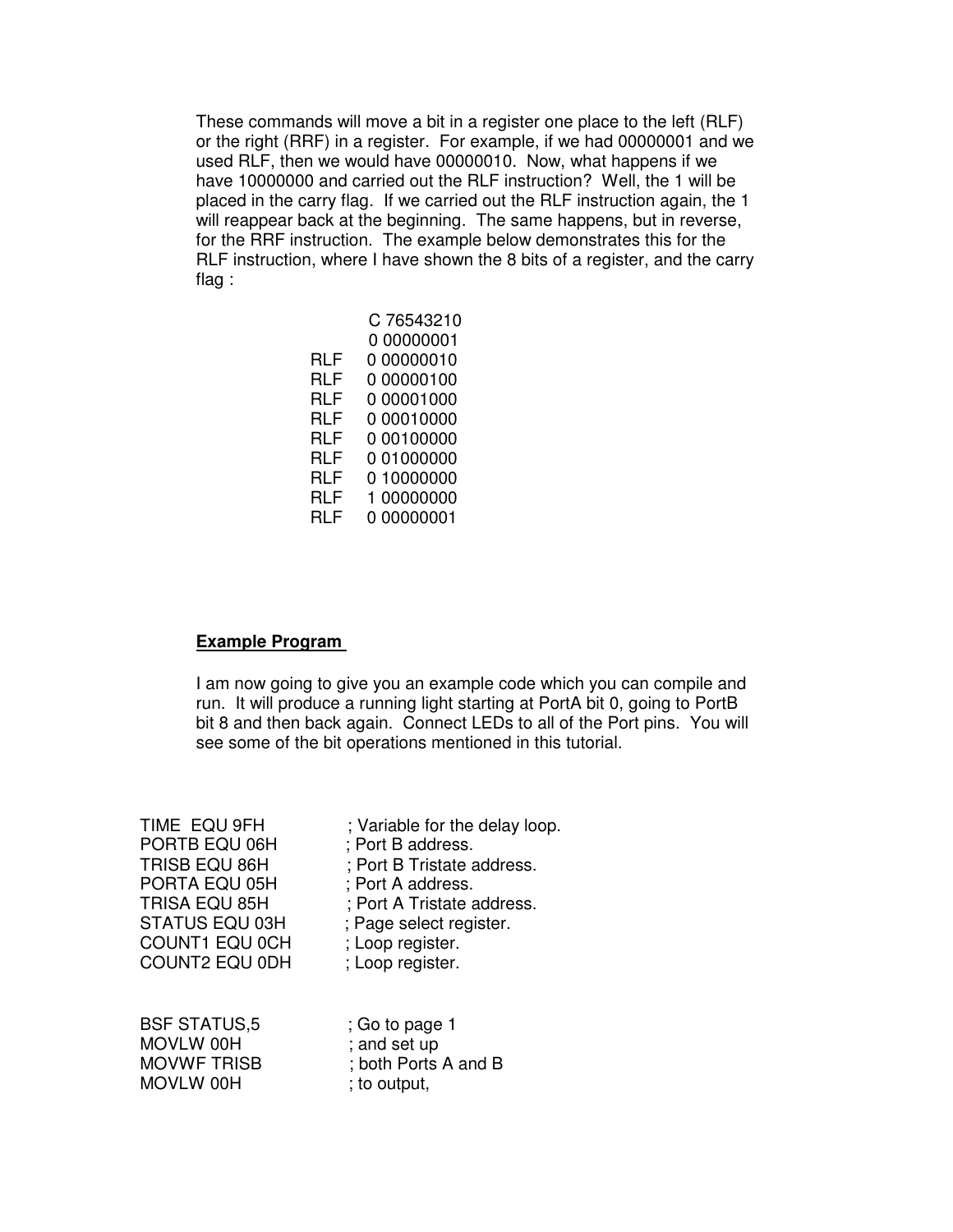| <b>MOVWF TRISA</b>                                                                                                                                                                                                                                                                                                                                                                                                               | ; then return to |  |
|----------------------------------------------------------------------------------------------------------------------------------------------------------------------------------------------------------------------------------------------------------------------------------------------------------------------------------------------------------------------------------------------------------------------------------|------------------|--|
| <b>BCF STATUS,5</b>                                                                                                                                                                                                                                                                                                                                                                                                              | ; page $0.$      |  |
| $\begin{array}{c} \textbf{1} & \textbf{1} & \textbf{1} & \textbf{1} & \textbf{1} & \textbf{1} & \textbf{1} & \textbf{1} & \textbf{1} & \textbf{1} & \textbf{1} & \textbf{1} & \textbf{1} & \textbf{1} & \textbf{1} & \textbf{1} & \textbf{1} & \textbf{1} & \textbf{1} & \textbf{1} & \textbf{1} & \textbf{1} & \textbf{1} & \textbf{1} & \textbf{1} & \textbf{1} & \textbf{1} & \textbf{1} & \textbf{1} & \textbf{1} & \textbf$ | . חיים           |  |

| MOVLW 00H          | : Clear Port A. |
|--------------------|-----------------|
| <b>MOVWF PORTA</b> |                 |

; Start of main program

| <b>RUN</b>        |                     |
|-------------------|---------------------|
| MOVLW 01H         | : Set the first bit |
| MOVWE PORTB       | ; on Port B.        |
| <b>CALL DELAY</b> | ; Wait a while      |
| <b>CALL DELAY</b> | ٠                   |

; Move the bit on Port B left, then pause.

RLF PORTB,1

CALL DELAY CALL DELAY

RLF PORTB,1

CALL DELAY CALL DELAY

RLF PORTB,1

CALL DELAY CALL DELAY

RLF PORTB,1

CALL DELAY CALL DELAY

RLF PORTB,1

CALL DELAY CALL DELAY

RLF PORTB,1

CALL DELAY CALL DELAY

RLF PORTB,1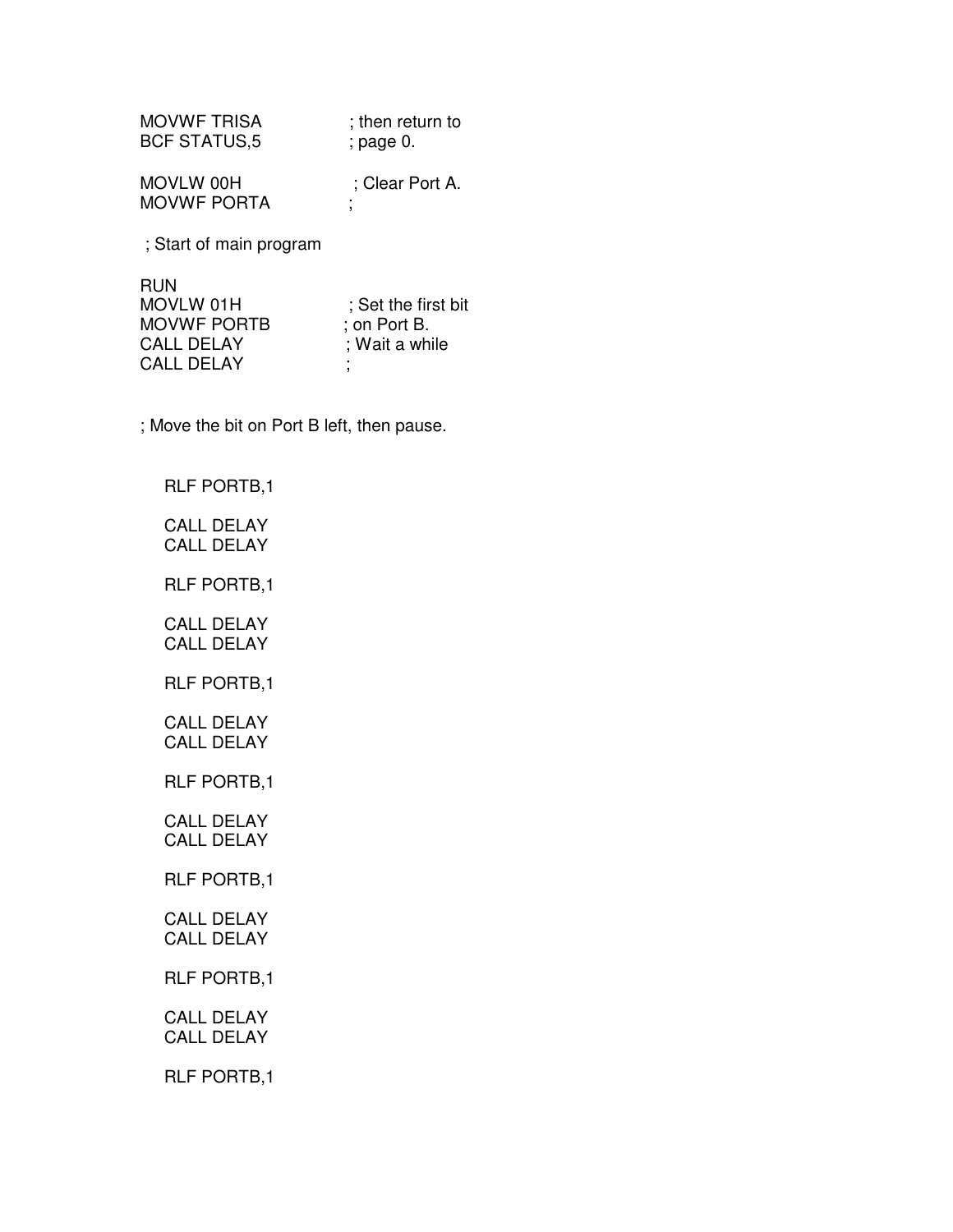CALL DELAY CALL DELAY RLF PORTB,1 ; This moves the bit into the carry flag

; Now move onto Port A, and move the bit left.

| RLF PORTA,1                            | ; This moves the bit from the zero flag into PortA |
|----------------------------------------|----------------------------------------------------|
| <b>CALL DELAY</b><br><b>CALL DELAY</b> |                                                    |
| <b>RLF PORTA,1</b>                     |                                                    |
| <b>CALL DELAY</b><br><b>CALL DELAY</b> |                                                    |
| <b>RLF PORTA,1</b>                     |                                                    |
| <b>CALL DELAY</b><br><b>CALL DELAY</b> |                                                    |
| <b>RLF PORTA,1</b>                     |                                                    |
| <b>CALL DELAY</b><br><b>CALL DELAY</b> |                                                    |
| ; Move the bit back on Port A          |                                                    |
| RRF PORTA,1                            |                                                    |
| <b>CALL DELAY</b><br><b>CALL DELAY</b> |                                                    |
| RRF PORTA,1                            |                                                    |
| <b>CALL DELAY</b><br><b>CALL DELAY</b> |                                                    |
| RRF PORTA,1                            |                                                    |
| <b>CALL DELAY</b><br><b>CALL DELAY</b> |                                                    |
| <b>RRF PORTA,1</b>                     | ; This moves the bit into the zero flag            |
|                                        |                                                    |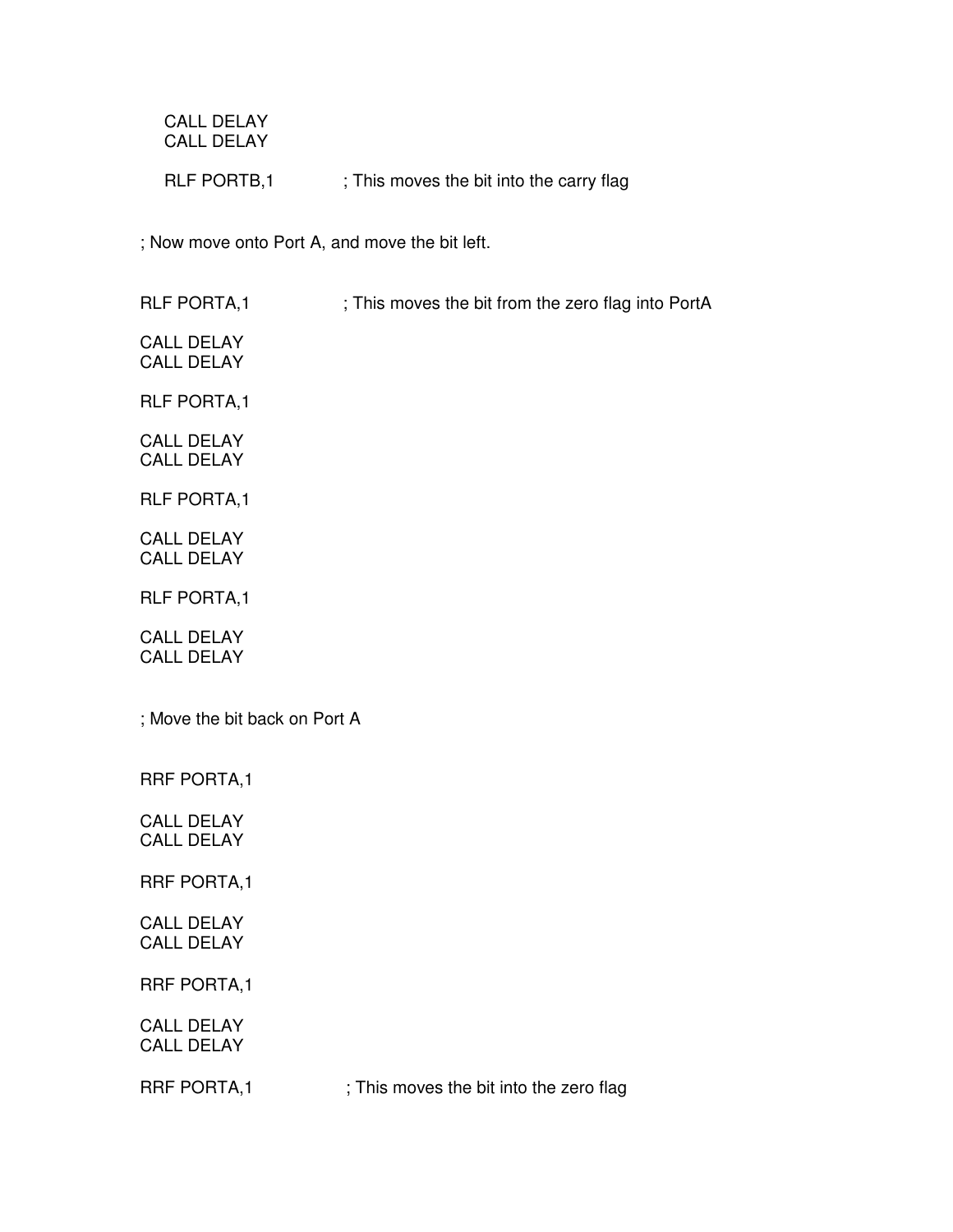; Now move the bit back on Port B

RRF PORTB,1

CALL DELAY CALL DELAY

RRF PORTB,1

CALL DELAY CALL DELAY

RRF PORTB,1

CALL DELAY CALL DELAY

RRF PORTB,1

CALL DELAY CALL DELAY

RRF PORTB,1

CALL DELAY CALL DELAY

RRF PORTB,1

CALL DELAY CALL DELAY

RRF PORTB,1

CALL DELAY<br>CALL DELAY ; Now we are back where we started, ; GOTO RUN ; let's go again.

; Subroutine to give a delay between bit movements.

DELAY

MOVLW TIME ; Get the delay time, MOVWF COUNT1 ; and put it into a variable.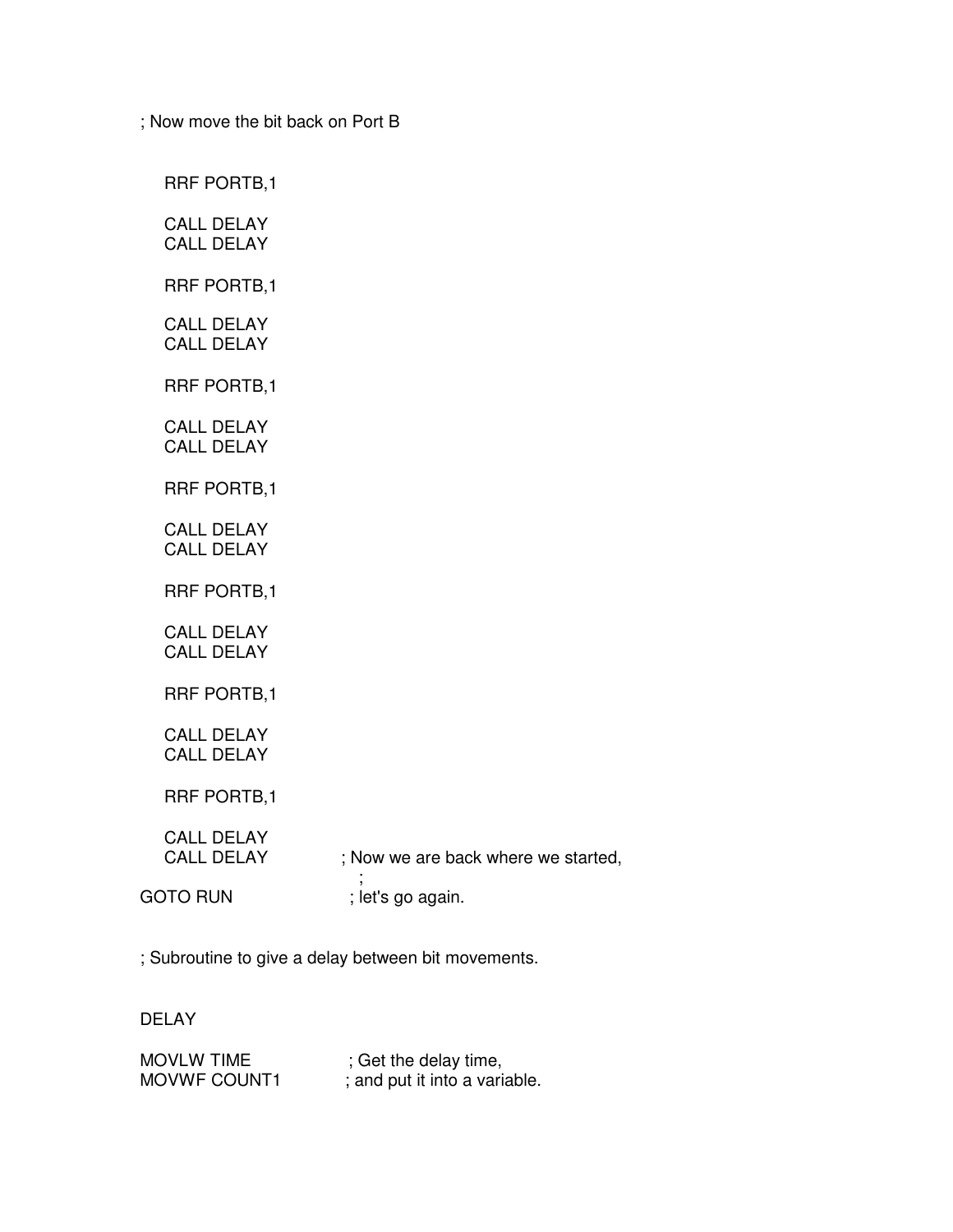LOOP1 ;

DECFSZ COUNT1 ; Decrement 1 from the delay time until it GOTO LOOP1 ; reaches zero.

MOVWF COUNT1 ; Get the delay time again,

| LOOP2<br>DECFSZ COUNT1 :<br>GOTO LOOP2 | ; and repeat the count down. |
|----------------------------------------|------------------------------|
| RETURN                                 | ; End of subroutine.         |

END ;

# **Tutorial 10**

# **Data Tables**

There is a nice feature in the instruction set that allows you to use a data table. A data table is simply a list of data values, where each one is read depending on some criteria. For example, you might have a circuit that uses a PIC where it counts the number of times an input pin goes high in 1 second. You can then display the number on a 7 segment display. Once the timing has started, the PIC counts the number of times the pin goes high. After 1 second it goes to the table and looks up the information it needs to display the number on the display that corresponds to the number of times the pin went high. This is useful, because we don't know what the number will be until the PIC has completed its count. By using a table, we can let the PIC decide which number to display.

Now, before I carry on to explain how the data table works, I have to explain how the PIC keeps track of whereabouts in the program it is when the program is running. It helps if you have done some programming in BASIC. If not, don't worry, you should still be able to see the concept.

Imagine we have a BASIC program like the one shown below:

| 10 | LET $K=0$                         |
|----|-----------------------------------|
| 11 | $K=K+1$                           |
| 12 | IF K>10 THEN GOTO 20 ELSE GOTO 11 |
| 20 | <b>PRINT K</b>                    |
| 21 | <b>FND</b>                        |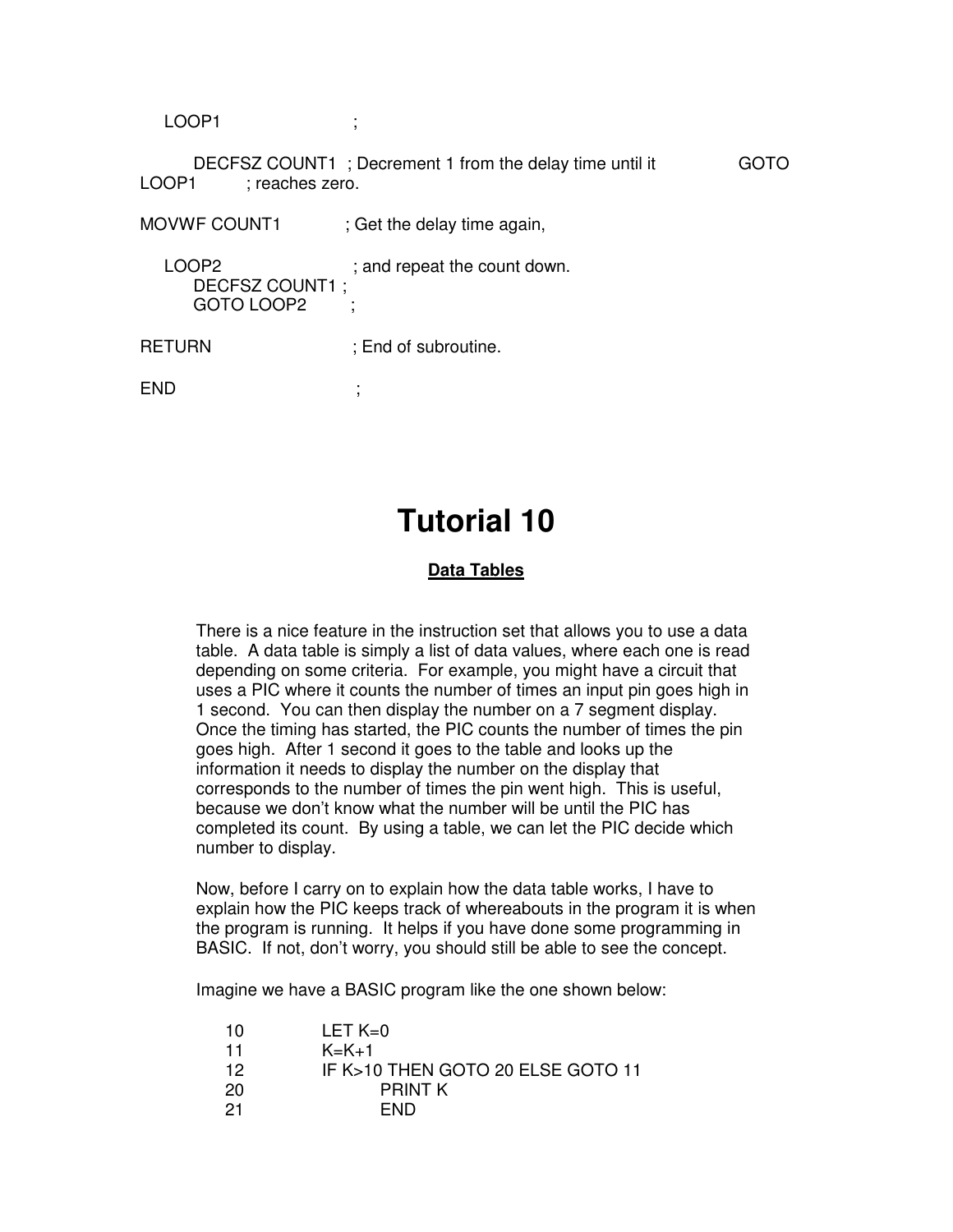The program starts at line 10. Once K is set to 0, it then proceeds to line 11. After we have added 1 to K we then move on to line 12. Here we are asking if K is greater than 10. If it is, then we go to line 20, if not we go back to line 11. Line 20 prints the value of K, and line 21 ends the program. BASIC uses line numbers to help the programmer keep track of where things are, as labels are not allowed.

The PIC uses labels to jump between locations – or does it? We use the labels so that we know where things are, and also so that we can tell the PIC in an easy way where to go. What actually happens is the PIC uses an internal line counter called a Program Counter. The Program Counter (abbreviated to PC) keeps track of the memory location of where the current instruction is. When we tell the PIC to go to a particular label, it know the memory location and hence increase the PC until it reads that memory location. This is exactly the same way as we read the BASIC program above. Below is a section of code, with the memory locations, or the contents of the PC, next to each instruction:

| PC.                                  |             | Instruction                                    |
|--------------------------------------|-------------|------------------------------------------------|
| 0000<br>0001<br>0002<br>0003<br>በበበ4 | Loop<br>end | movlw 03<br>movwf 0C<br>decfsc 0C<br>goto Loop |

In the example above, I have set the PC to 0000. At this location we have the instruction movlw 03. When the PIC has executed this instruction, it increments the PC so that the next instruction is read. Here the PIC sees movwf 0C. The PC is incremented again. Now the PIC reads decfsc 0C. If the contents of 0C are not 0, then the PC is incremented by 1, and the next instruction, goto Loop, tells the PC to go back to location 0003, which is where we have said Loop. If the contents of 0C is 0, then the PC is told to increment by 2, in other words skip the next instruction. This puts the PC at location 0004, where the program ends. The locations are set by the assembler, and we don't normally need to worry what the PC is doing. Until, that is we need to control it like we are about to do when using data tables.

The best way to explain how a data table works, is to start off with an example.

> PC equ 02 movlw 03 call table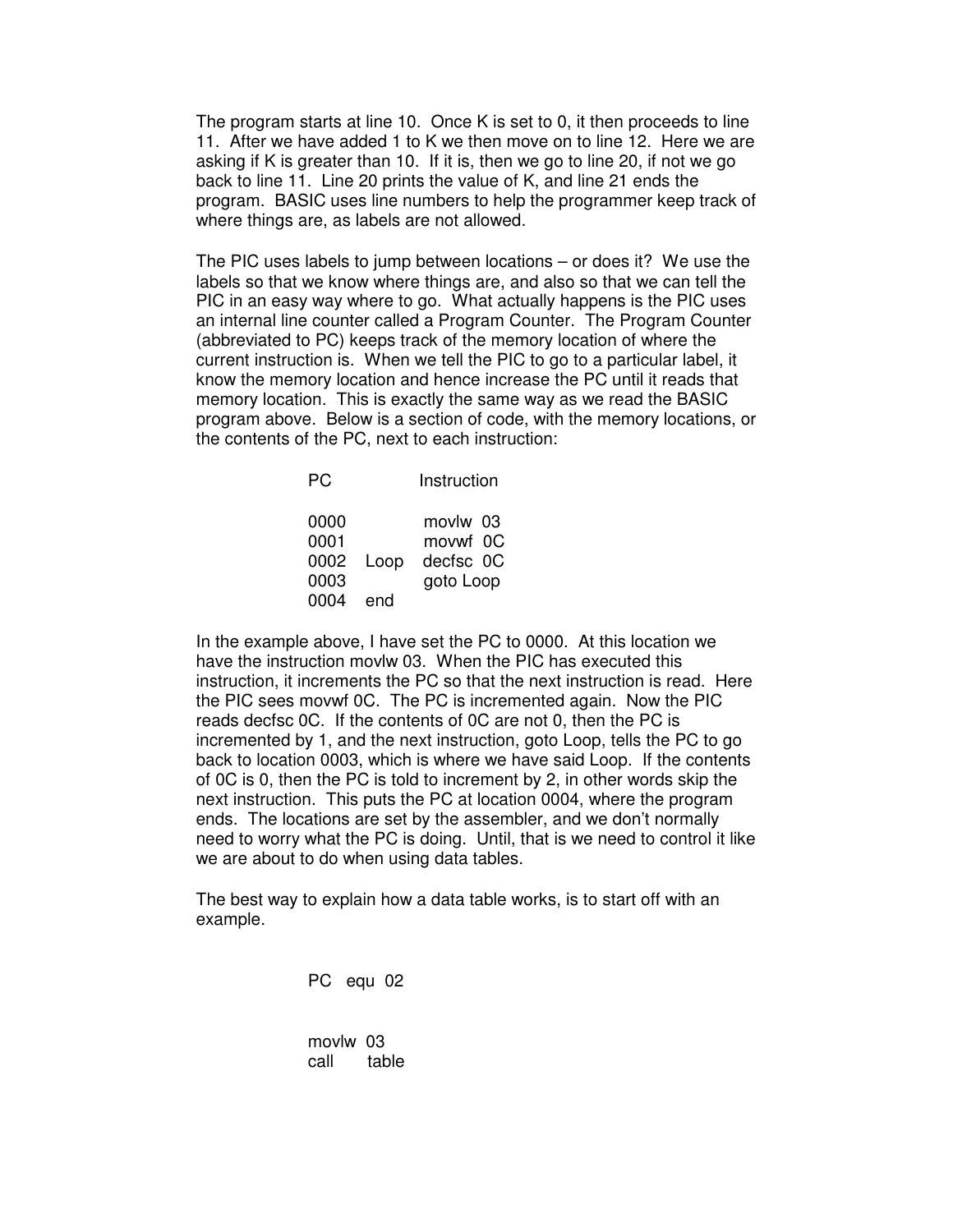| table | addwf | P١ |
|-------|-------|----|
| retlw | 01    |    |
| retlw | 02    |    |
| retlw | 03    |    |
| retlw | 04    |    |
| retlw | 05    |    |
| retlw | 06    |    |
| retlw | 07    |    |
|       |       |    |
|       |       |    |

return

The first instruction is assigning the label PC with the address of the Program Counter (02h). We are then placing the value of 03h into the w register. We then make a call to table. The first line in the subroutine table adds the contents of the W register (03h) to the program counter. This causes the program counter to increase by 3, or to put it another way, causes the program counter to move down 3 lines. When the counter reaches 3 lines down it the PIC sees the instruction retlw. This command passes the value following it into the W register, and then returns from the subroutine. RETLW actually means Return, Literal to W. Notice I put a comma after the word Return. As we are in a subroutine, we need a Return instruction to come out of it. Hence the RET in the instruction. After the RETLW instruction is a number, and this is what is placed in the W register. In this case it is the number 3.

We can assign any number to the W register, as long as when this number is added to the Program Counter in the table subroutine, we will find a retlw instruction. In the above example this means we can have any number from 1 to 7. If we go past the subroutine, we could end up executing another part of the program. Because of this, it is always a good idea to put the data table right at the end of the PIC program, so if we do overshoot then we will reach the end of the program anyway.

# **Tutorial 11**

# **Interrupts - An Introduction**

The subject of interrupts is probably going to be the longest and most difficult to go through. There is no easy way of explaining interrupts, but hopefully by the end of this section you will be able to implement interrupts into your own programs. I have split the section into two parts. This is to help break the subject up, and to give you, the reader, a break.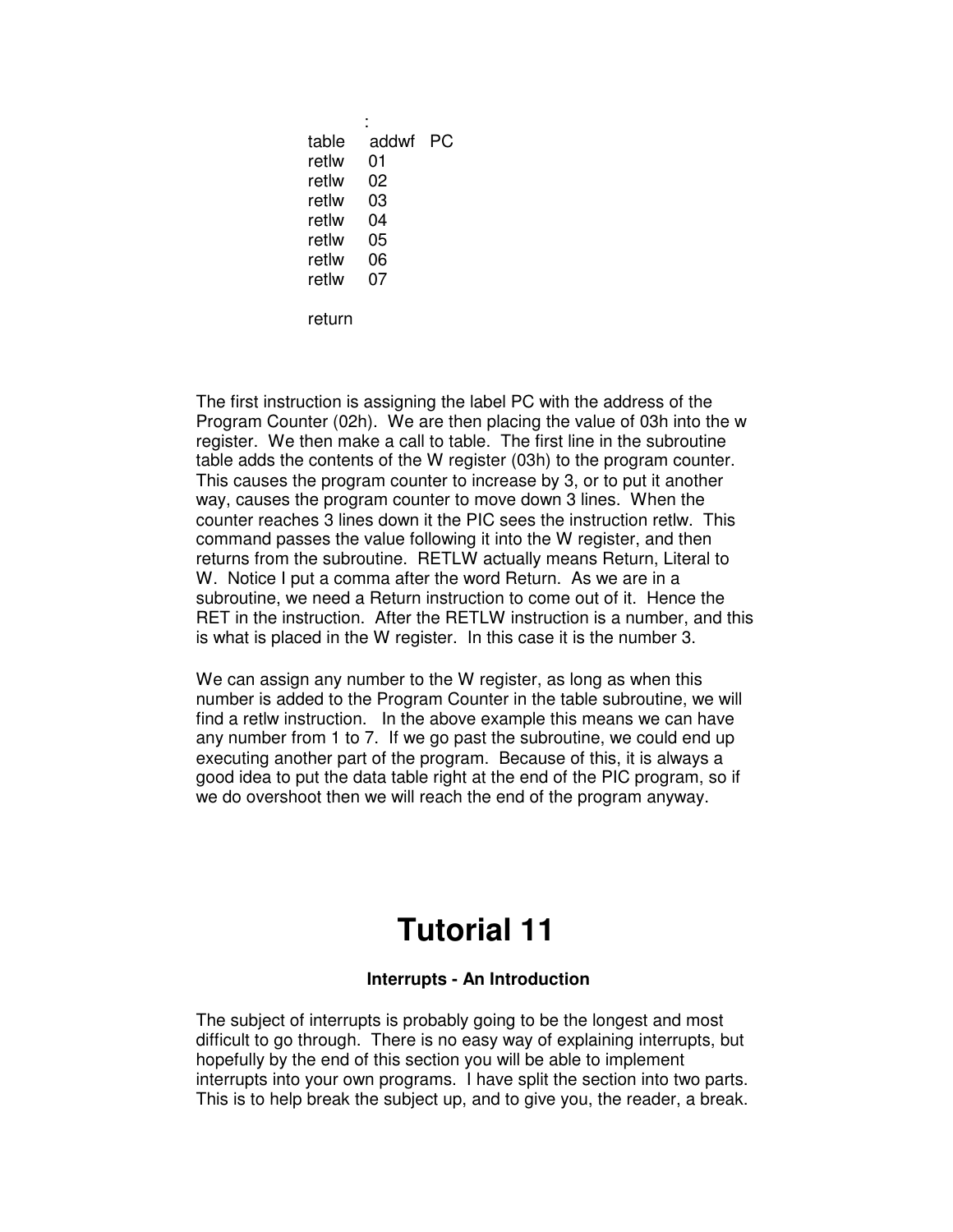So what is an interrupt? Well, as the name suggests, an interrupt is a process or a signal that stops a microprocessor/microcontroller from what it is doing so that something else can happen. Let me give you an every day example. Suppose you are sitting at home, chatting to someone. Suddenly the telephone rings. You stop chatting, and pick up the telephone to speak to the caller. When you have finished your telephone conversation, you go back to chatting to the person before the telephone rang. You can think of the main routine as you chatting to someone, the telephone ringing causes you to interrupt your chatting, and the interrupt routine is the process of talking on the telephone. When the telephone conversation has ended, you then go back to your main routine of chatting. This example is exactly how an interrupt causes a processor to act. The main program is running, performing some function in a circuit, but when an interrupt occurs the main program halts while another routine is carried out. When this routine finishes, the processor goes back to the main routine again.

The PIC has 4 sources of interrupt. They can be split into two groups. Two are sources of interrupts that can be applied externally to the PIC, while the other two are internal processes. I am going to explain the two external ones here. The other two will be explained in other tutorials when we come to look at timers and storing data.

If you look at the pin-out of the PIC, you will see that pin 6 shows it is RB0/INT. Now, RB0 is obviously Port B bit 0. The INT symbolizes that it can also be configures as an external interrupt pin. Also, Port B bits 4 to 7 (pins 10 to 13) can also be used for interrupts. Before we can use the INT or other Port B pins, we need to do two things. First we need to tell the PIC that we are going to use interrupts. Secondly, we need to specify which port B pin we will be using as an interrupt and not as an I/O pin.

Inside the PIC there is a register called INTCON, and is at address 0Bh. Within this register there are 8 bits that can be enabled or disabled. Bit 7 of INTCON is called GIE. This is the Global Interrngupt Enable. Setting this to 1 tells the PIC that we are going to use an interrupt. Bit 4 of INTCON is called INTE, which means INTerrupt Enable. Setting this bit to 1 tells the PIC that RB0 will be an interrupt pin. Setting bit 3, called RBIE, tells the PIc that we will be using Port B bits 4 to 7. Now the PIC knows when this pin goes high or low, it will need to stop what it's doing and get on with an interrupt routine. Now, we need to tell the PIC whether the interrupt is going to be on the rising edge (0V to  $+5V$ ) or the falling edge (+5V to 0V) transition of the signal. In other words, do we want the PIC to interrupt when the signal goes from low to high, or from high to low. By default, this is set up to be on the rising edge. The edge 'triggering' is set up in another register called the OPTION register, at address 81h. The bit we are interested in is bit 6, which is called INTEDG. Setting this to 1 will cause the PIC to interrupt on the rising edge (default state) and setting it to 0 will cause the PIC to interrupt on the falling edge. If you want the PIC to trigger on the rising edge, then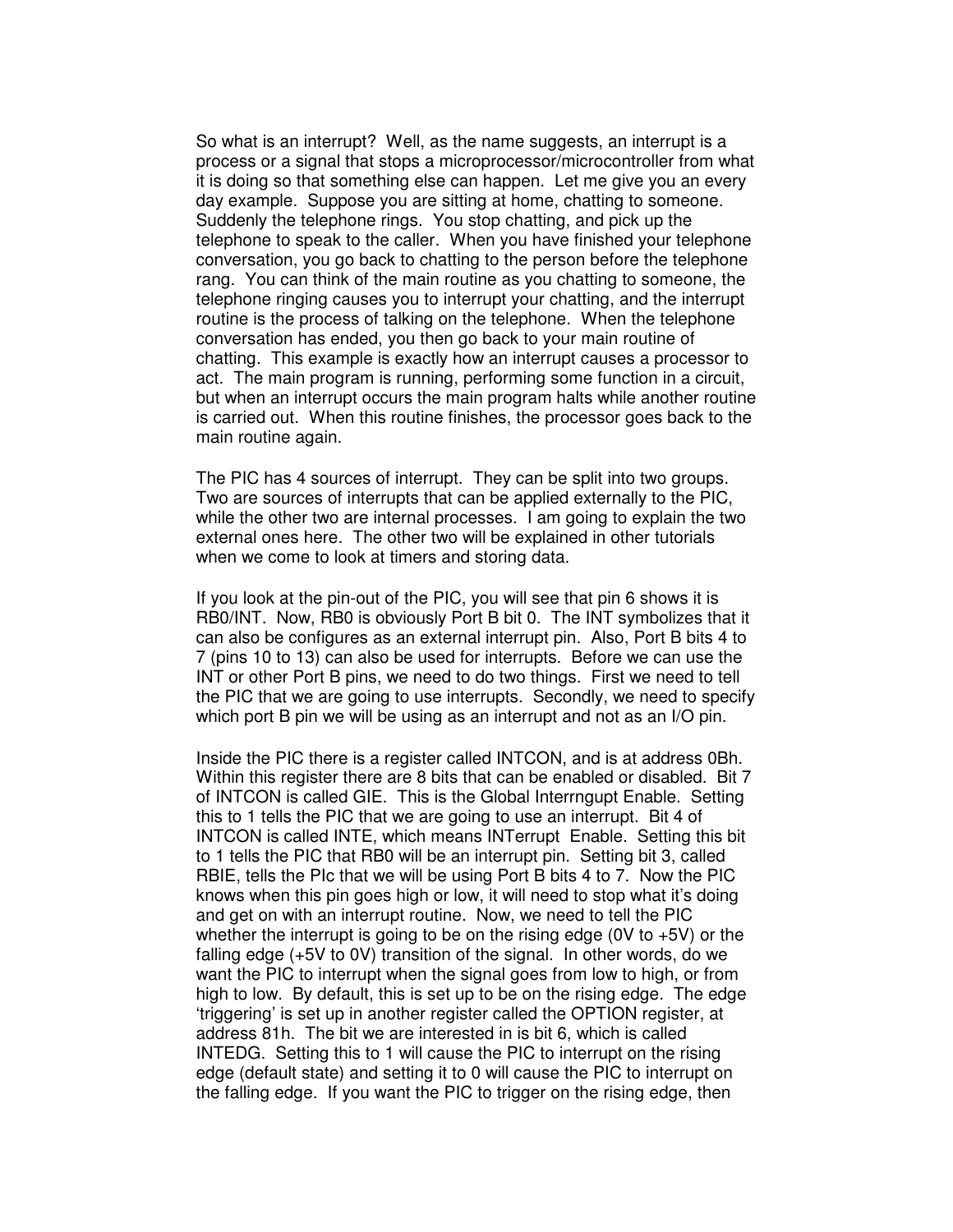you don't need to do anything to this bit. Now, unfortunately, the Option register is in Bank 1, which means that we have to change from bank 0 to bank 1, set the bit in the Option register, then come back to bank 0. The trick here is to do all of the Bank 1 registers in one hit, such as setting up the port pins, then coming back to Bank 0 when you are finished.

Ok, so now we have told the PIC which pin is going to be the interrupt, and on which edge to trigger, what happens in the program and the PIC when the interrupt occurs? Two things happen. First, a 'flag' is set. This tells the internal processor of the PIC that an interrupt has occurred. Secondly, the program counter (which I mentioned in the last tutorial) points to a particular address within the PIC. Let's quickly look at each of these separately.

### Interrupt Flag

In our INTCON register, bit 1 is the interrupt flag, called INTF. Now, when any interrupt occurs, this flag will be set to 1. While there isn't an interrupt, the flag is set to 0. And that is all it does. Now you are probably thinking 'what is the point?' Well, while this flag is set to 1, the PIC cannot, and will not, respond to any other interrupt. So, let's say that we cause an interrupt. The flag will be set to 1, and the PIC will go to our routine for processing the interrupt. If this flag wasn't set to 1, and the PIC was allowed to keep responding to the interrupt, then continually pulsing the pin will keep the PIC going back to the start of our interrupt routine, and never finishing it. Going back to my example of the telephone, it's like picking up the telephone, and just as soon as you start to speak it starts ringing again because someone else want to talk to you. It is far better to finish one conversation, then pick up the phone again to talk to the second person.

There is a slight drawback to this flag. Although the PIC automatically sets this flag to 1, it doesn't set it back to 0! That task has to be done by the programmer – i.e. you. This is easily done, as I'm sure you can guess, and has to be done after the PIC has executed the interrupt routine.

#### Memory Location

When you first power up the PIC, or if there is a reset, the Program Counter points to address 0000h, which is right at the start of the program memory. However, when there is an interrupt, the Program Counter will point to address 0004h. So, when we are writing our program that is going to have interrupts, we first of all have to tell the PIC to jump over address 0004h, and keep the interrupt routine which starts at address 0004h separate from the rest of the program. This is very easy to do.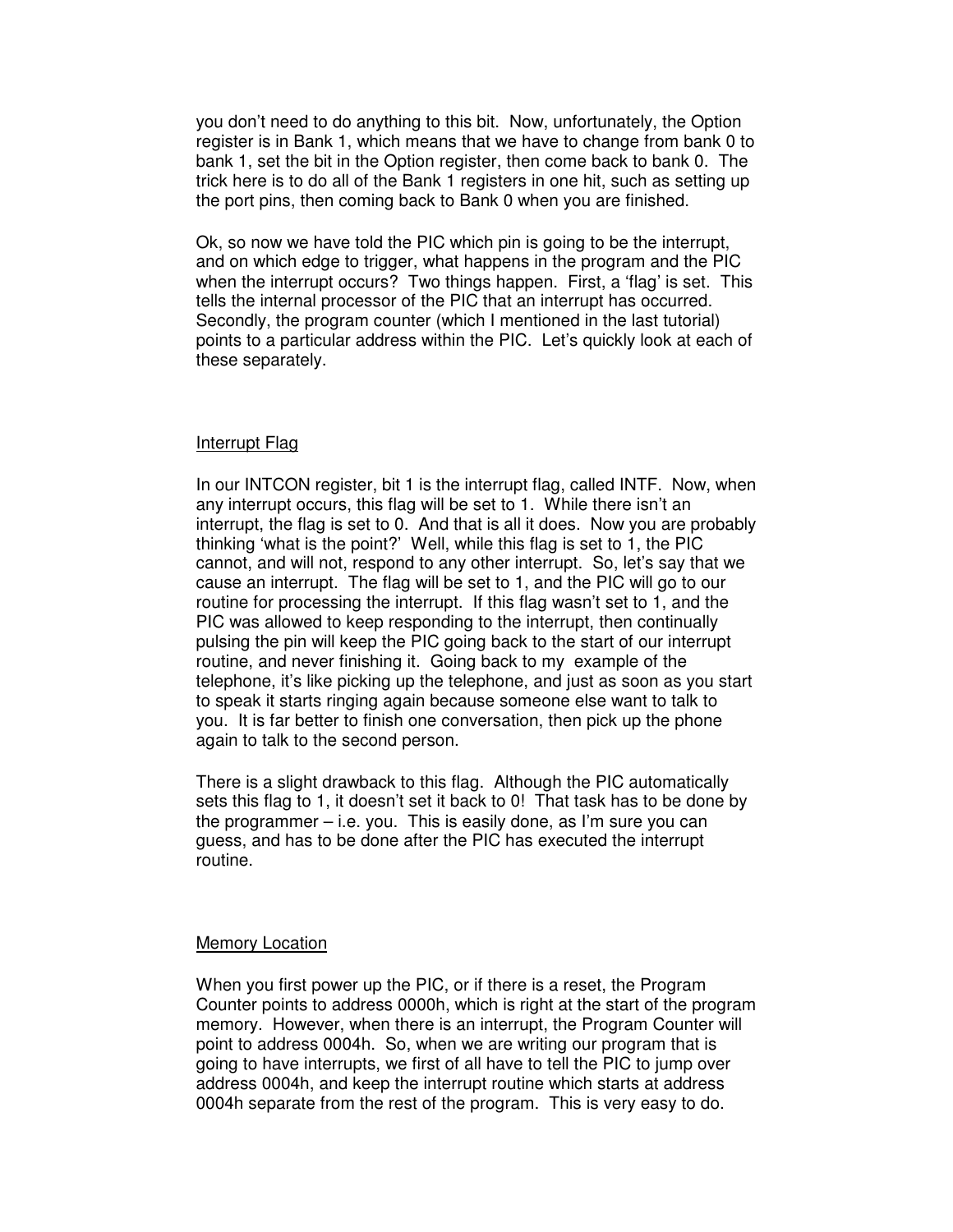First, we start our program with a command called ORG. This command means Origin, or start. We follow it with an address. Because the PIC will start at address 0000h, we type ORG 0000h. Next we need to skip over address 0004h. We do this by placing a GOTO instruction, followed by a label which points to our main program. We then follow this GOTO command with another ORG, this time with the address 0004h. It is after this command that we enter our interrupt routine. Now, we could either type in our interrupt routine directly following the second ORG command, or we can place a GOTO statement which points to the interrupt routine. It really is a matter of choice on your part. To tell the PIC that it has come to the end of the interrupt routine we need to place the command RTFIE at the end of the routine. This command means return from the interrupt routine. When the PIC see this, the Program Counter points to the last location the PIC was at before the interrupt happened. I have shown below a short segment of code to show the above:

|       | GOTO start    | ORG 0000h; PIC starts here on power up and reset<br>;Goto our main program                                                                        |
|-------|---------------|---------------------------------------------------------------------------------------------------------------------------------------------------|
|       | ORG           | 0004h ; The PIC will come here on an interrupt<br>:This is our interrupt routine that we<br>:want the PIC to do when it receives<br>;an interrupt |
|       | <b>RETFIE</b> | : End of the interrupt routine                                                                                                                    |
| start |               | This is the start of our main program.                                                                                                            |

There are two things you should be aware of when using interrupts. The first is that if you are using the same register in your main program and the interrupt routine, bear in mind that the contents of the register will probably change when the interrupt occurs. For example, let's you are using the w register to send data to Port A in the main program, and you are also using the w register in the interrupt routine to move data from one location to another. If you are not careful, the w register will contain the last value it had when it was in the interrupt routine, and when you come back from the interrupt this data will be sent to Port A instead of the value you had before the interrupt happened. The way round this is to temporarily store the contents of the w register before you use it again in the interrupt routine. The second is that there is a delay between when one interrupt occurs and when the next one can occur. As you know, the PIC has an external clock, which can either be a crystal or it can be a resistor-capacitor combination. Whatever the frequency of this clock, the PIC divides it by 4 and then uses this for it's internal timing. For example if you have a 4MHz crystal connected to your PIC, then the PIC will carry out the instructions at 1MHz. This internal timing is called an Instruction Cycle. Now, the data sheet states (admittedly in very small print) that you must allow 3 to 4 instruction cycles between interrupts. My advice is to allow 4 cycles. The reason for the delay is the PIC needs time to jump to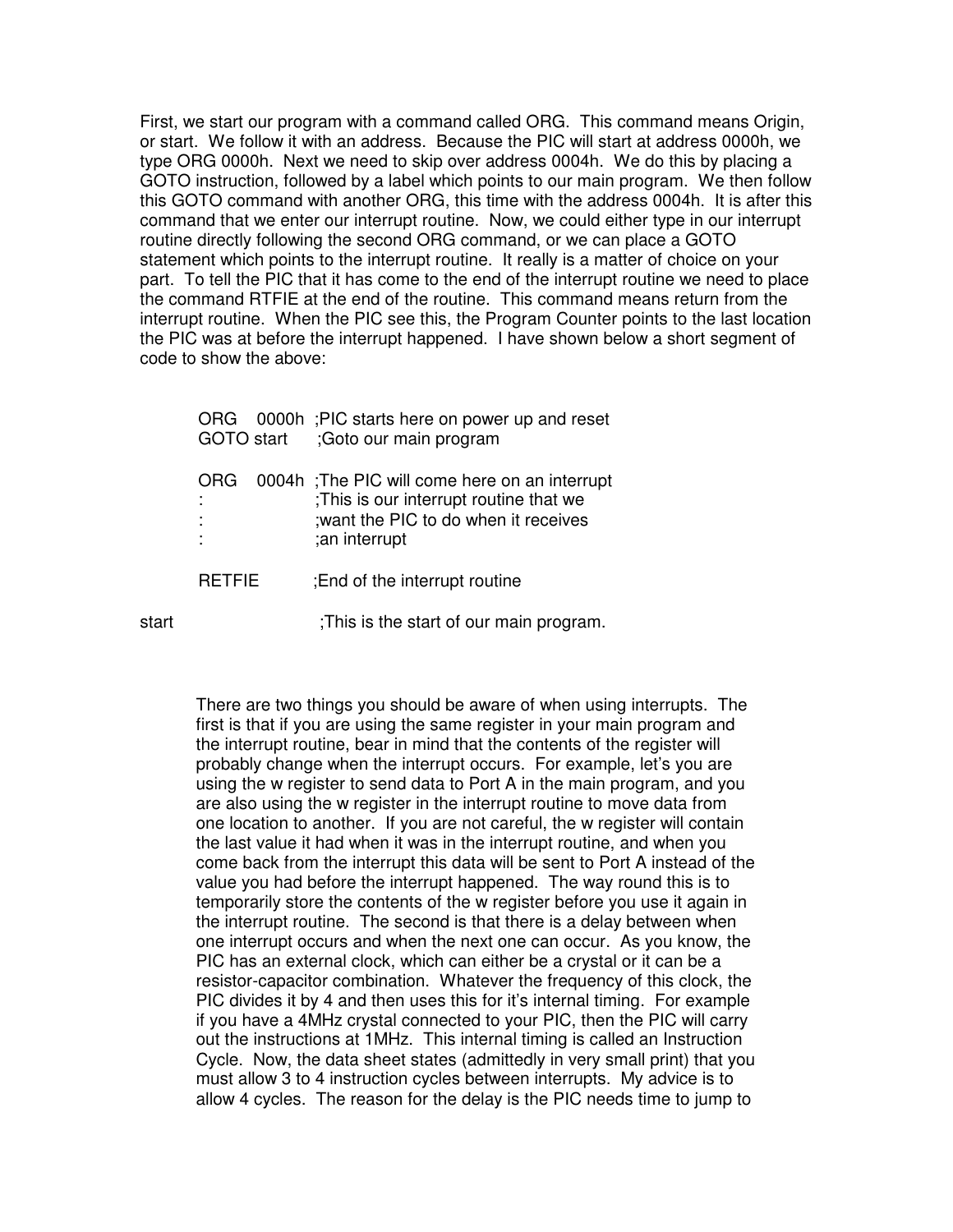the interrupt address, set the flag, and come back out of the interrupt routine. So, bear this in mind if you are using another circuit to trigger an interrupt for the PIC.

Now, a point to remember is that if you use bits 4 to 7 of Port B as an interrupt. You cannot select individual pins on Port B to serve as an interrupt. So, if you enable these pins, then they are all available. So, for example, you can't just have bits 4 and 5 – bits 6 and 7 will be enabled as well. So what is the point of having four bits to act as an interrupt? Well, you could have a circuit connected to the PIC, and if any one of four lines go high, then this could be a condition that you need the PIC to act on quickly. One example of this would be a house alarm, where four sensors are connected to Port B bits 4 to 7. Any sensor can trigger the PIC to sound an alarm, and the alarm sounding routine is the interrupt routine. This saves examining the ports all the time and allows the PIC to get on with other things.

In the next tutorial, we will write a program to handle an interrupt.

# **Tutorial 12**

# **Interrupts - Writing The Code**

We covered quite a bit of ground in the last tutorial, and so I think it is time that we wrote our first program. The program we are going to write will count the number of times we turn a switch on, and then display the number. The program will count from 0 to 9, displayed on 4 LEDs in binary form, and the input or interrupt will be on RB0.

The first thing we need to do is tell the PIC to jump over the address where the Program Counter points to when an interrupt occurs. You will notice that I am using a different way of expressing hexadecimal numbers. Before I used to use F9h where h denoted hexadecimal. We can write this as 0xF9, and this is the format I am going to use from now on.

| ora | aoto | 0x00 | main | This is where the PC points to on power up and reset<br>:Goto our main program |
|-----|------|------|------|--------------------------------------------------------------------------------|
| ora |      | 0x04 |      | This is where our interrupt routine will start                                 |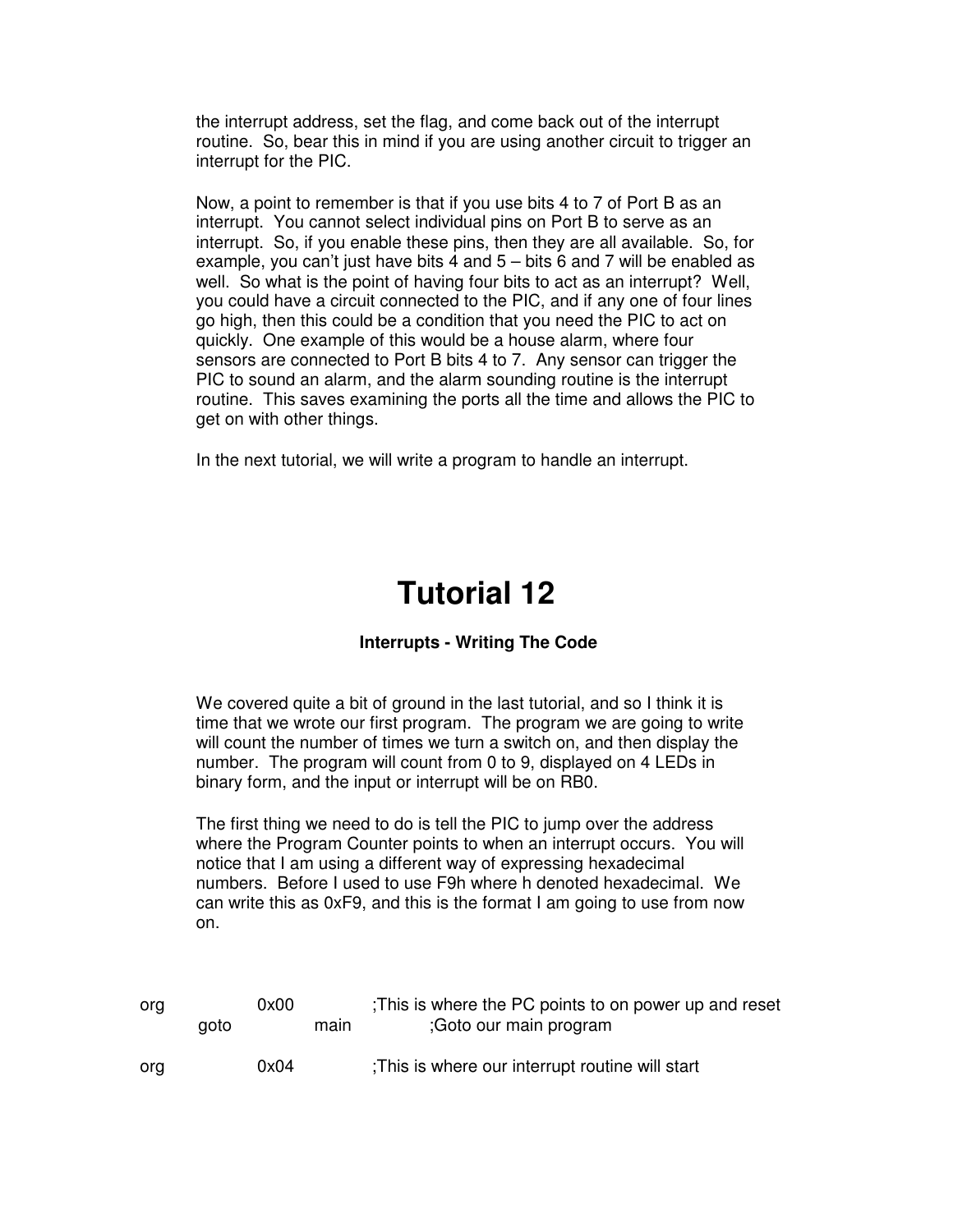| retfie | This tells the PIC that the interrupt routine has<br>finished and the PC will point back to the main<br>:program |
|--------|------------------------------------------------------------------------------------------------------------------|
|        |                                                                                                                  |

main **in the start of our main program** ;This is the start of our main program

Now we need to tell the PIC that we are going to use interrupts, and we are using RB0 pin 6 as an interrupt pin:

| bsf | INTCON,7 | ;GIE – Global interrupt enable (1=enable) |
|-----|----------|-------------------------------------------|
| bsf | INTCON,4 | ;INTE - RB0 interrupt enable (1=enable)   |

I am going to clear the interrupt flag just in case (I never trust anything!)

bcf INTCON,1 ; INTF - Clear flag bit just in case

Now we need to set up our two ports. Remember that as we are using RB0 as an interrupt pin, this must be set up as an input:

| bsf   | STATUS,5     |          | :Switch to Bank 1                       |
|-------|--------------|----------|-----------------------------------------|
| movw  | 0x01         | ÷        |                                         |
| movwf | <b>TRISB</b> |          | ;Set RB0 as input                       |
| movlw | 0x10         | ÷        |                                         |
| movwf |              | TRISA    | Set the first 4 pins on PortA as output |
| bcf   |              | STATUS,5 | :Come back to Bank 0                    |

We are going to use a variable called COUNT to store the number of switch counts. We could just simply increment the value on Port A, but you will see why I am using a variable when we write our interrupt routine.

loop

| movf<br><b>COUNT into W</b> | COUNT,0      | ; Move the contents of |
|-----------------------------|--------------|------------------------|
| movwf                       | <b>PORTA</b> | :Now move it to Port A |
| goto                        | loop         | :Keep on doing this    |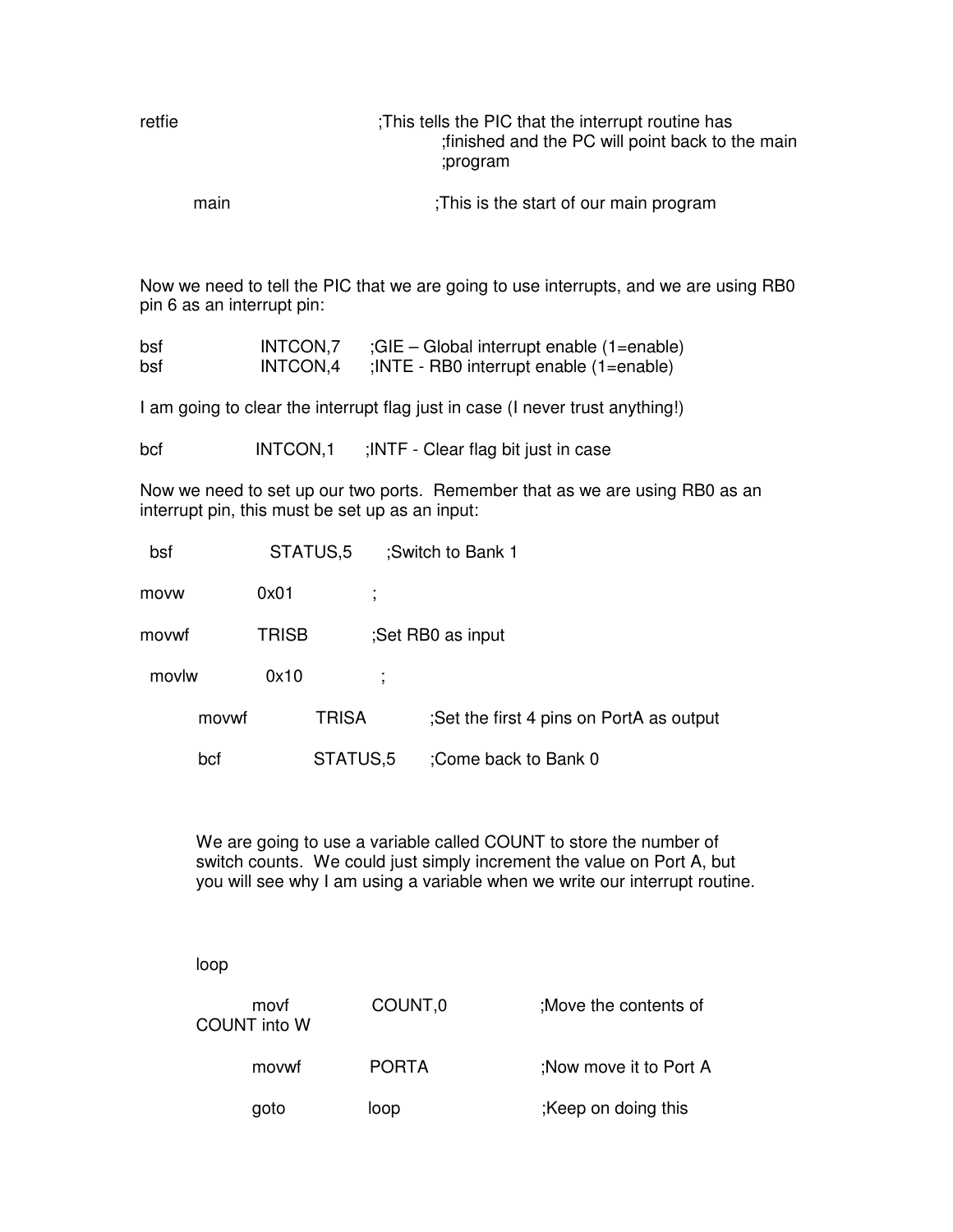So, our main program is written, and now we need to tell the PIC what to do when an interrupt happens. In this instance, our interrupt is going to be the switch. What we want the PIC to is add one to the variable COUNT each time the switch is closed. However, we only want to display the number of times the switch closes from 0 to 9. Above, I said we could have just simply incremented the value on Port A each time there was an interrupt. But, Port A has 5 bits, and if we just simply incremented the port, we will have a maximum count of 31. There are two reasons why I chose not to go up to 31. First, we are going to use a 7-segment display, which can at the most only go from 0 to 15 (0 to F in hex). Secondly, I also want to show you some of the arithmetic commands that you came across in the last couple of tutorials.

So lets get on with our interrupt routine.

Now the first thing we need to do is temporarily store the contents of our w register, as we are using this to transfer the contents of COUNT to PORTA. If we don't store it, then we could send a completely different number as a result of our arithmetic. So let's do that first:

movwf TEMP ;Store w register in a temporary location

Next we want to add 1 to our variable COUNT:

incf COUNT,1 ;Increment COUNT by 1, and put the result

;back into COUNT

Next we want to do a check on COUNT to se if we have gone past the value of 9. The way we can do this is to subtract it from 10.

| movlw | 0x0A    | Move the value 10 into w            |
|-------|---------|-------------------------------------|
| subwf | COUNT.0 | :Subtract w from COUNT, and put the |
|       |         | ;result in w                        |

From tutorial 8 we saw that if we subtract a large number from a small number a Carry flag will be set. This flag will also be set if the numbers are equal, and we subtract them.

btfss STATUS,0 ;Check the Carry flag. It will be set if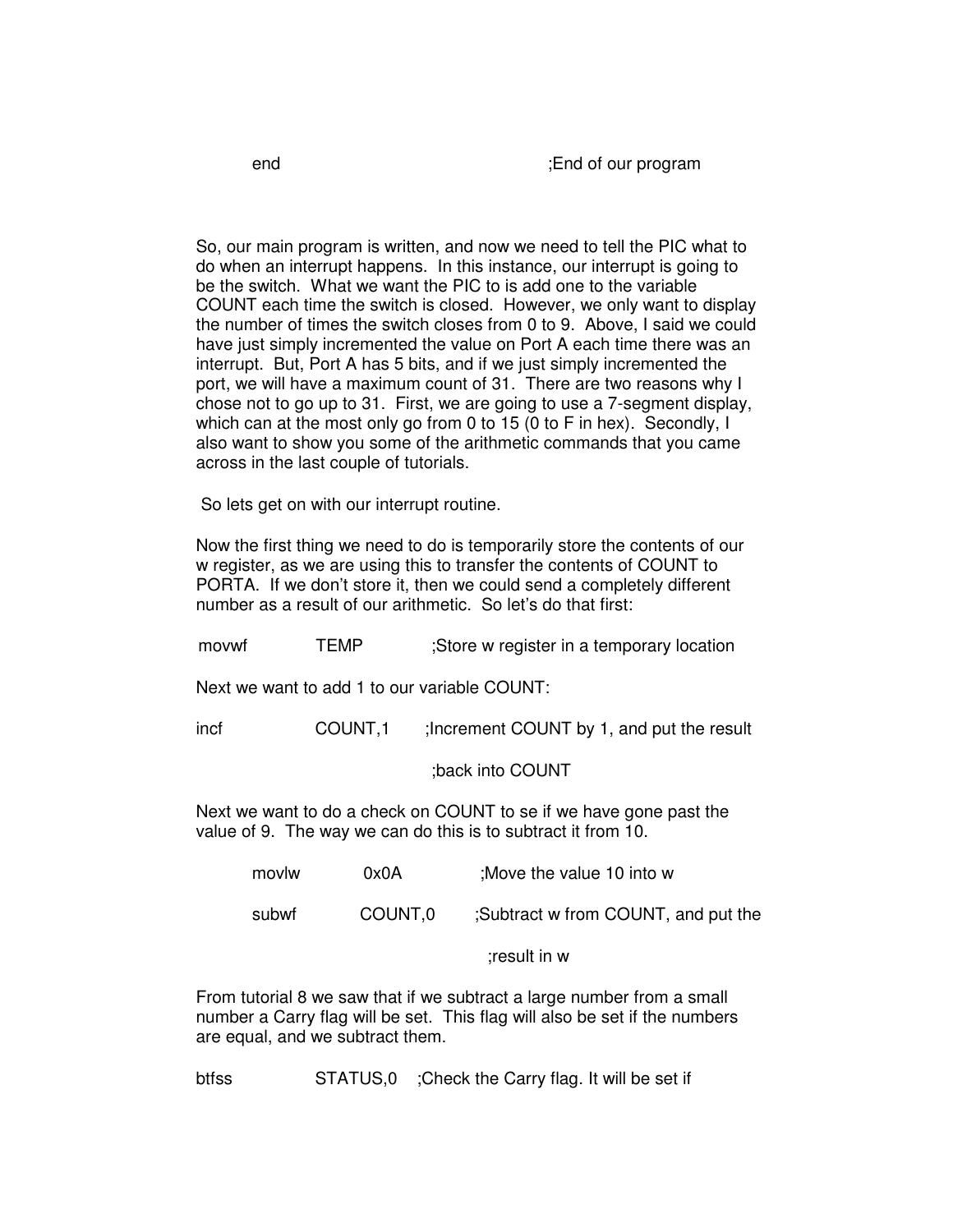;COUNT is equal to, or is greater than w,

;and will be set as a result of the subwf

;instruction

Now we know if the value of COUNT is 9 or more. What we want to do now is if COUNT is greater than 9, put it back to 0, otherwise go back to the main program so that we can send it to Port A. The BTFSS command as you know will skip the next instruction if the carry flag is set i.e COUNT  $= 10$ :

| goto      | carry_on          |              | ; If COUNT is <10, then we can carry on   |
|-----------|-------------------|--------------|-------------------------------------------|
|           | goto              | clear        | ;If COUNT is >9, then we need to clear it |
| carry_on  |                   |              |                                           |
|           | bcf               | INTCON, 0x01 | We need to clear this flag to enable      |
|           |                   |              | ; more interrupts                         |
| interrupt | movfw             | <b>TEMP</b>  | ;Restore w to the value before the        |
|           | retfie            |              | ;Come out of the interrupt routine        |
|           |                   |              |                                           |
| clear     |                   |              |                                           |
|           | clrf              | <b>COUNT</b> | ;Set COUNT back to 0                      |
|           | bcf               | INTCON,1     | ;We need to clear this flag to enable     |
|           | ; more interrupts |              |                                           |
| retfie    |                   |              | Come out of the interrupt routine         |

All that is left to do now is put everything together and also define values to our constants, which we can do right at the beginning of our program.

Below is the complete program listing. The circuit is shown after the program listing. Every time you turn the switch on, the LEDs will count up in binary from 0000 to 1010 then back to 0000.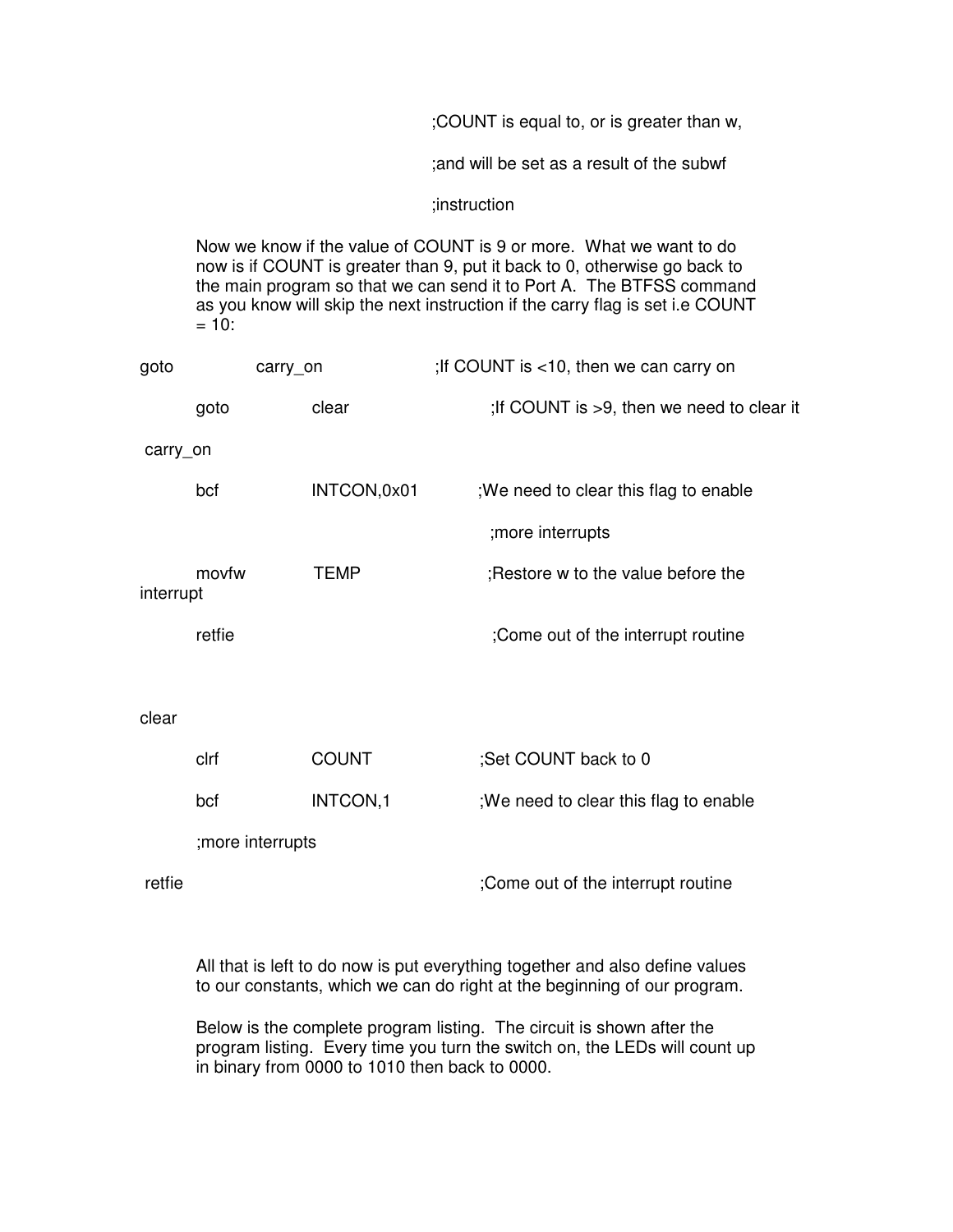# ;\*\*\*\*\*\*\*\*\*\*\*\*\*\*\*\*\*\*\*SETUP CONSTANTS\*\*\*\*\*\*\*\*\*\*\*\*\*\*\*\*\*\*\*

|      | <b>INTCON</b>           | EQU 0x0B        | ;Interrupt Control Register         |
|------|-------------------------|-----------------|-------------------------------------|
|      | <b>PORTB</b>            | EQU 0x06        | ; Port B register address           |
|      | <b>PORTA</b>            | EQU 0x05        | ; Port A register address           |
|      | <b>TRISA</b>            | <b>EQU 0x85</b> | ;TrisA register address             |
|      | <b>TRISB</b>            | EQU 0x86        | :TrisB register address             |
|      | <b>STATUS</b>           | EQU 0X03        | ;Status register address            |
|      | <b>COUNT</b>            | EQU 0x0c        | :This will be our counting variable |
|      | <b>TEMP</b><br>register | EQU 0x0d        | :Temporary store for w              |
| goto | main                    |                 | : Jump over the interrupt address   |

# ;\*\*\*\*\*\*\*\*\*\*\*\*\*\*\*INTERRUPT ROUTINE\*\*\*\*\*\*\*\*\*\*\*\*\*\*\*

| org        | 0x04        | This is where PC points on an interrupt    |
|------------|-------------|--------------------------------------------|
| movwf      | <b>TEMP</b> | Store the value of w temporarily           |
| incf       | COUNT,1     | Increment COUNT by 1, and put the result   |
|            |             | back into COUNT                            |
| movlw 0x0A |             | Move the value 10 into w                   |
| subwf      | COUNT,0     | Subtract w from COUNT, and put the         |
|            |             | :result in w                               |
| btfss      | STATUS,0    | Check the Carry flag. It will be set if    |
|            |             | ; COUNT is equal to, or is greater than w, |
|            |             | and will be set as a result of the subwf   |
|            |             | ;instruction                               |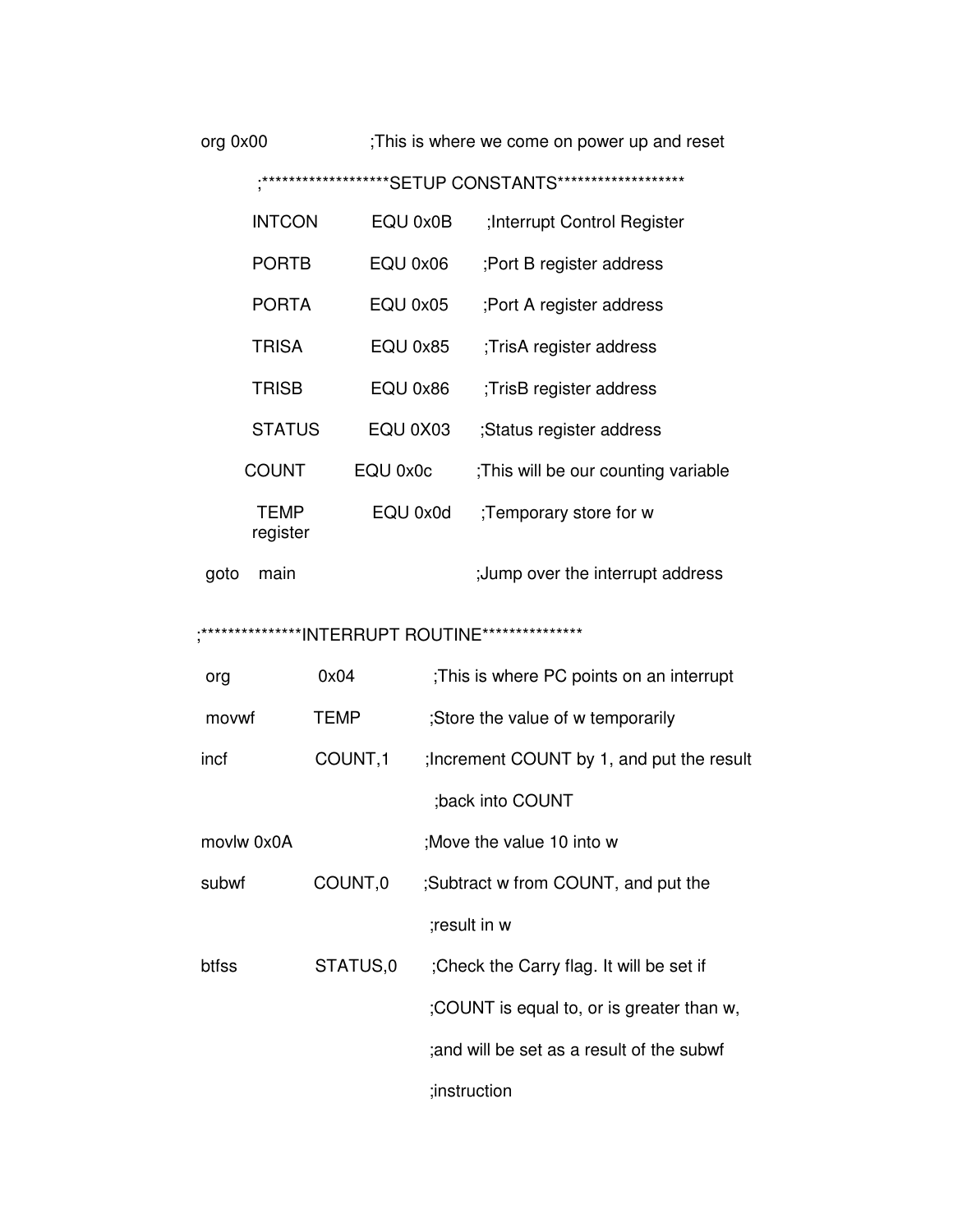| goto     | carry_on    | ; If COUNT is <10, then we can carry on                   |
|----------|-------------|-----------------------------------------------------------|
| goto     | clear       | ; If COUNT is >9, then we need to clear it                |
|          |             |                                                           |
| carry_on |             |                                                           |
| bcf      |             | INTCON, 0x01; We need to clear this flag to enable        |
|          |             | ;more interrupts                                          |
| movfw    | <b>TEMP</b> | ;Restore w to the value before the interrupt              |
| retfie   |             | ;Come out of the interrupt routine                        |
| clear    |             |                                                           |
| clrf     | COUNT       | ;Set COUNT back to 0                                      |
|          |             |                                                           |
| bcf      | INTCON, 1   | ;We need to clear this flag to enable                     |
|          |             | ; more interrupts                                         |
| retfie   |             | ;Come out of the interrupt routine                        |
|          |             |                                                           |
|          |             | .*******************Main Program**********************    |
| main     |             |                                                           |
|          |             | ;**********************Set Up The Interrupt Registers**** |
| bsf      |             | $INTCON, 7$ ; GIE – Global interrupt enable (1=enable)    |
| bsf      |             | INTCON,4 ; INTE - RB0 Interrupt Enable (1=enable)         |
| bcf      |             | INTCON,1 ; INTF - Clear FLag Bit Just In Case             |
|          |             | .********************Set Up The Ports******************   |
| bsf      |             | STATUS,5 ;Switch to Bank 1                                |
|          |             |                                                           |

movlw 0x01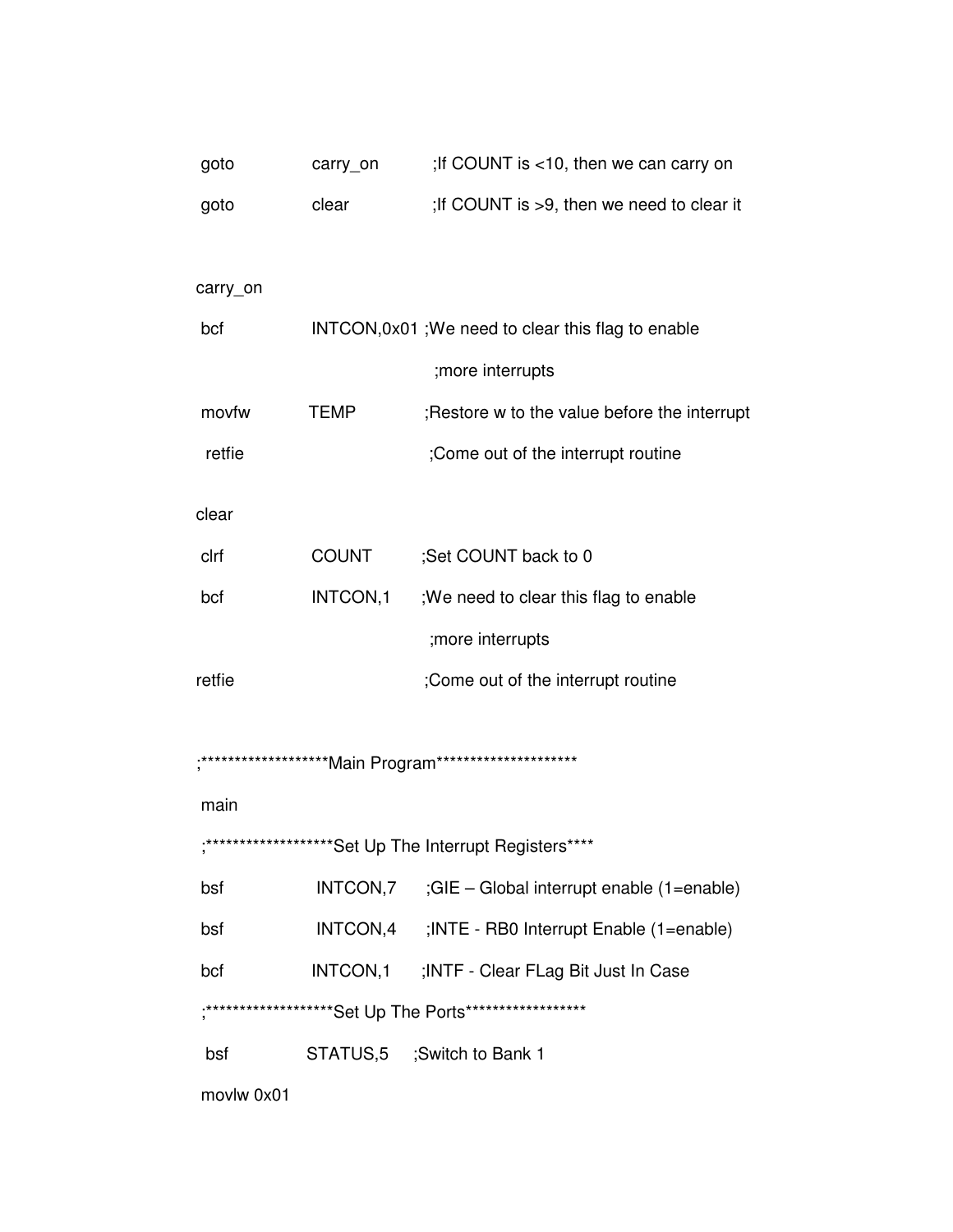| movwf TRISB |              | ;Set RB0 as input                                           |
|-------------|--------------|-------------------------------------------------------------|
| movlw 0x10  |              |                                                             |
| movwf TRISA |              | Set R 0 to RA3 on PortA as output                           |
| bcf         |              | STATUS,5 : Come back to Bank 0                              |
|             |              | .*********************Now Send The Value Of COUNT To Port A |
| loop        |              |                                                             |
| movf        | COUNT,0      | : Move the contents of Count into W                         |
| movwf       | <b>PORTA</b> | :Now move it to Port A                                      |
| goto        | loop         | :Keep on doing this                                         |
| end         |              | :End Of Program                                             |

## **The Circuit Diagram**

Below is the circuit diagram that will work for the code above. There are two things in the diagram that may throw you. First, I have not included a timing capacitor in the oscillator circuit. This is a clever little trick that you can try if you run out of capacitors. The capacitance comes from the stray capacitance between the oscillator pin and ground. so, with the resistor and the stray capacitance, we have an RC oscillator. Okay, this is not an accurate way of doing it, as the stray capacitance will vary from circuit to circuit. But, I thought you may be interested in seeing this sort of thing. Secondly, I have included a de-bouncing circuit across the switch. This is needed because every time you flick a switch, the contacts will bounce. This will make the PIC think there have been more than one switches. With the de-bouncing circuit, when the switch goes high, the capacitor charges up. no matter how many times the switch goes to  $+5V$ , the capacitor will only charge once. The capacitor is discharged when the switch is thrown the other way. If you want to see the effects of switch bounce, then disconnect the capacitor and resistor across the switch.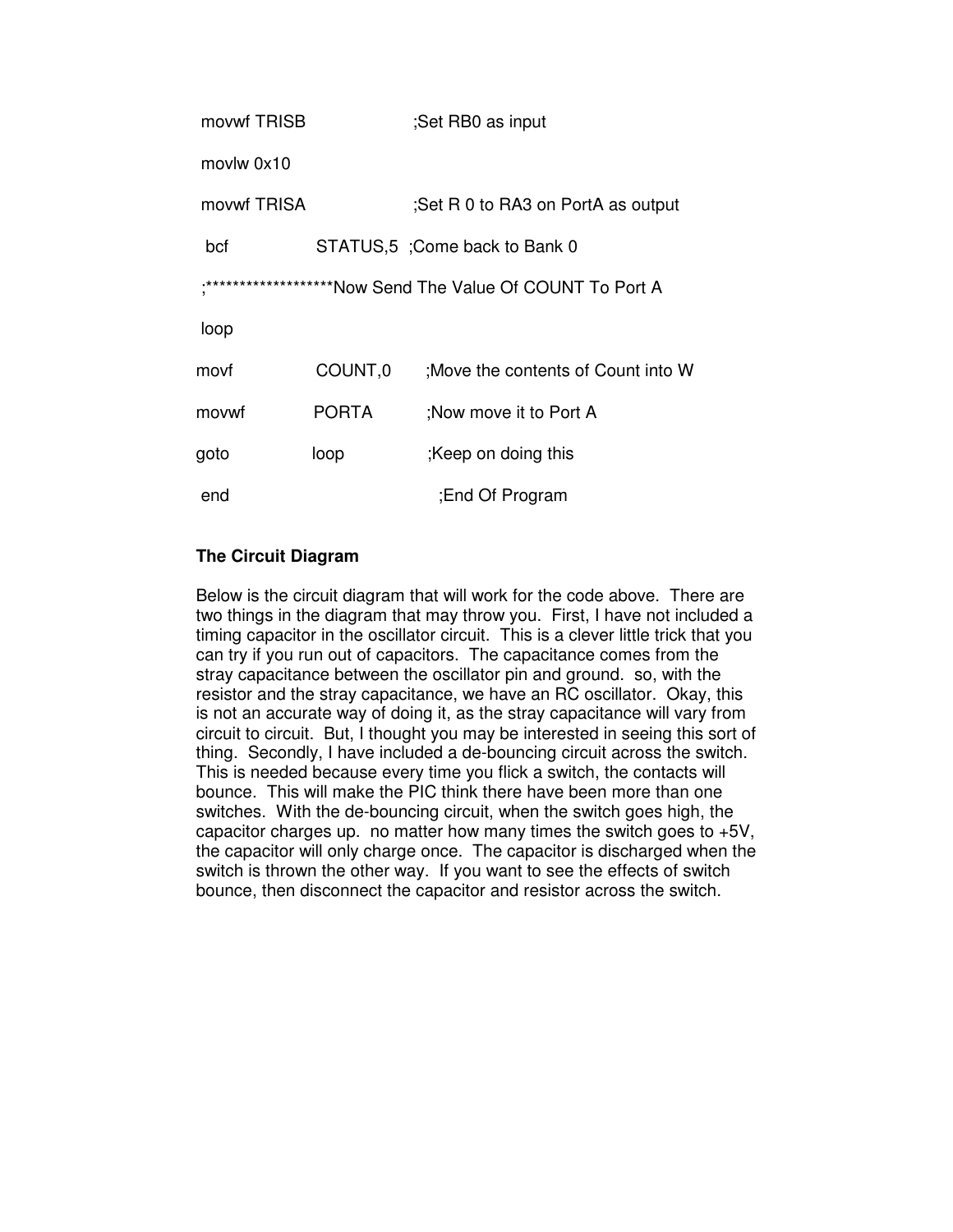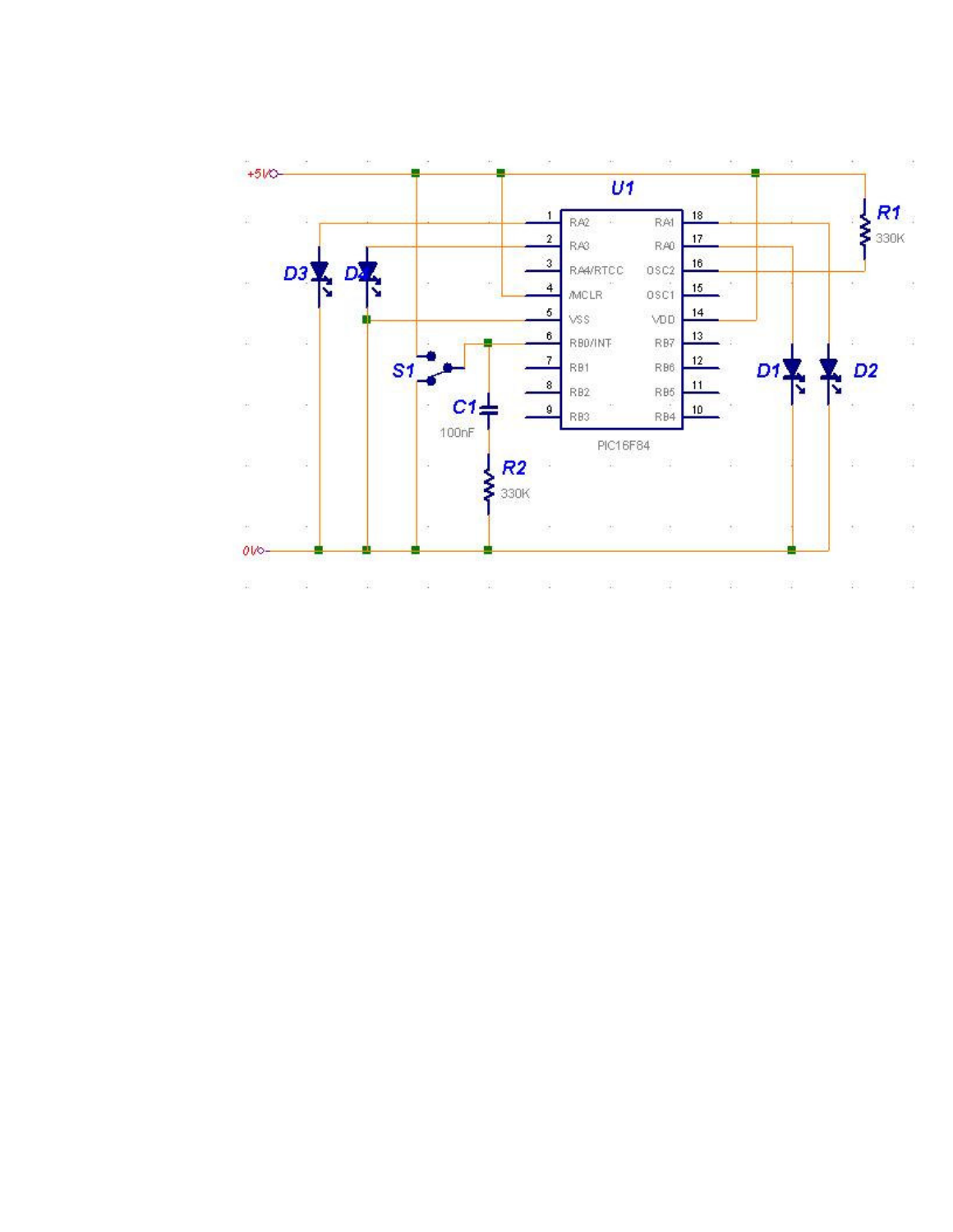# **Tutorial 13**

# **The Watchdog Timer**

We are now going to look at an internal timer, called a Watchdog Timer

So what is a Watchdog Timer?

Suppose you have written a program that is continuously running on a PIC. Now, you want to make sure that this program is always running, and that no matter what happens it will never stop. The first thing you would have, of course, is a loop back at the end of the program that brings us back to the start of the program. But consider this case. Let us say that the PIC is monitoring an input. When this input goes high, it jumps to another part of the program and waits for another pin to go high. If the second pin doesn't go high, the PIC will just sit there and wait. It will only exit if the second pin goes high. Let us consider another example. Suppose you have written a program. You have compiled it successfully, and you have even simulated it over and over again using a simulator such as MPLAB. Everything seems to work fine. You program the PIC and place it into a circuit. However after a long period of time, the program gets stuck somewhere and the PIC gets caught in a loop. What's needed in both cases is some kind of reset if the program gets stuck. This is the purpose of a watchdog circuit.

A watchdog circuit is nothing new. Many microprocessors and microcontrollers have them. But how does it work? Well, inside the PIC there is a resistor/capacitor network. This provides a unique clock, which is independent of any external clock that you provide in your circuit. Now, when the Watchdog Timer (abbreviated to WDT) is enabled, a counter starts at 00 and increments by 1 until it reaches FF. When it goes from FF to 00 (which is  $FF + 1$ ) then the PIC will be reset, irrespective of what it is doing. The only way we can stop the WDT from resetting the PIC is to periodically reset the WDT back to 00 throughout our program. Now you can see that if our program does get stuck for some reason, then the WDT will not be set. The WDT will then reset the PIC, causing our program to restart from the beginning.

In order to use the WDT, we need to know three things. First, how long have we got before we need to reset the WDT, secondly how do we clear it. Finally, we have to tell the PIC programming software to enable the WDT inside the PIC. Let's look at these separately.

### **WDT Times**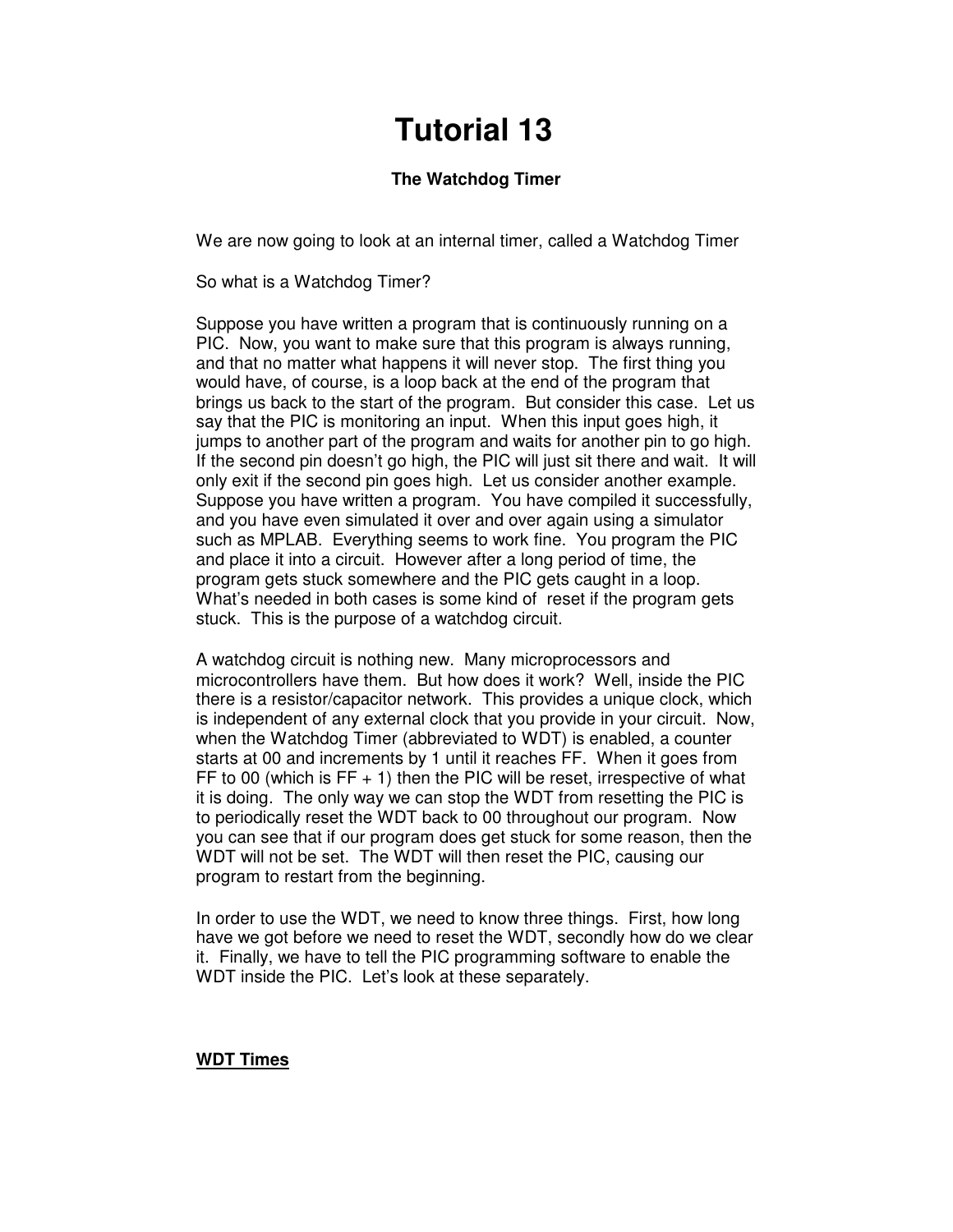The PIC data sheet specifies that the WDT has a period from start to finish of 18mS. This is dependant several factors, such as the supply voltage, temperature of the PIC etc. The reason for the approximation is because the WDT clock is supplied by an internal RC network. The time for an RC network to charge depends on the supply voltage. It also depends on the component values, which will change slightly depending on their temperature. So, for the sake of simplicity, just take it that the WDT will reset every 18mS. We can, however, make this longer. Inside the PIC is a thing called a Prescaler. We can program this prescaler to divide the RC clock. The more we divide the RC clock by, the longer it takes for the WDT to reset.

The prescaler is located in the OPTION register at address 81h, bits 0 to 2 inclusive. Below is a table showing the bit assignments with the division rates and the time for the WDT to time out:

| Bit     | Rate  | <b>WDT</b> Time   |
|---------|-------|-------------------|
| 2, 1, 0 |       |                   |
| 0, 0, 0 | 1:1   | 18mS              |
| 0, 0, 1 | 1:2   | 36mS              |
| 0, 1, 0 | 1:4   | 72mS              |
| 0, 1, 1 | 1:8   | 144m <sub>S</sub> |
| 1, 0, 0 | 1:16  | 288mS             |
| 1, 0, 1 | 1:32  | 576mS             |
| 1, 1, 0 | 1:64  | 1.1Seconds        |
| 1, 1, 1 | 1:128 | 2.3Seconds        |

Remember these times are irrespective of your external clock frequency. Think of these times as real time, rather than clock times. To help make this clear, let us suppose we want the WDT to reset our PIC after about half a second as a failsafe. The nearest we have is 576mS, or 0.576 seconds. All we do is send b'101' to our OPTION register, as follows:

| movlw |     | $b'101'$ : This is 0x05 in Hex |
|-------|-----|--------------------------------|
| movwf | 81h | ; This is the Option Register  |

Simple, really. Now, there is a catch. By default the prescaler is assigned to the other internal timer. This means that we have to change the prescaler over to the WDT. First, we have to reset the other counter to 0 first. We then have to change to Bank 1 to assign the prescaler to the WDT and to set up the time, and then come back to Bank 0. The code is below, where xx is the prescaler time:

| bcf  | STATUS,0 | ; make sure we are in bank 0       |
|------|----------|------------------------------------|
| clrf | 01h      | address of the other timer – TMR0; |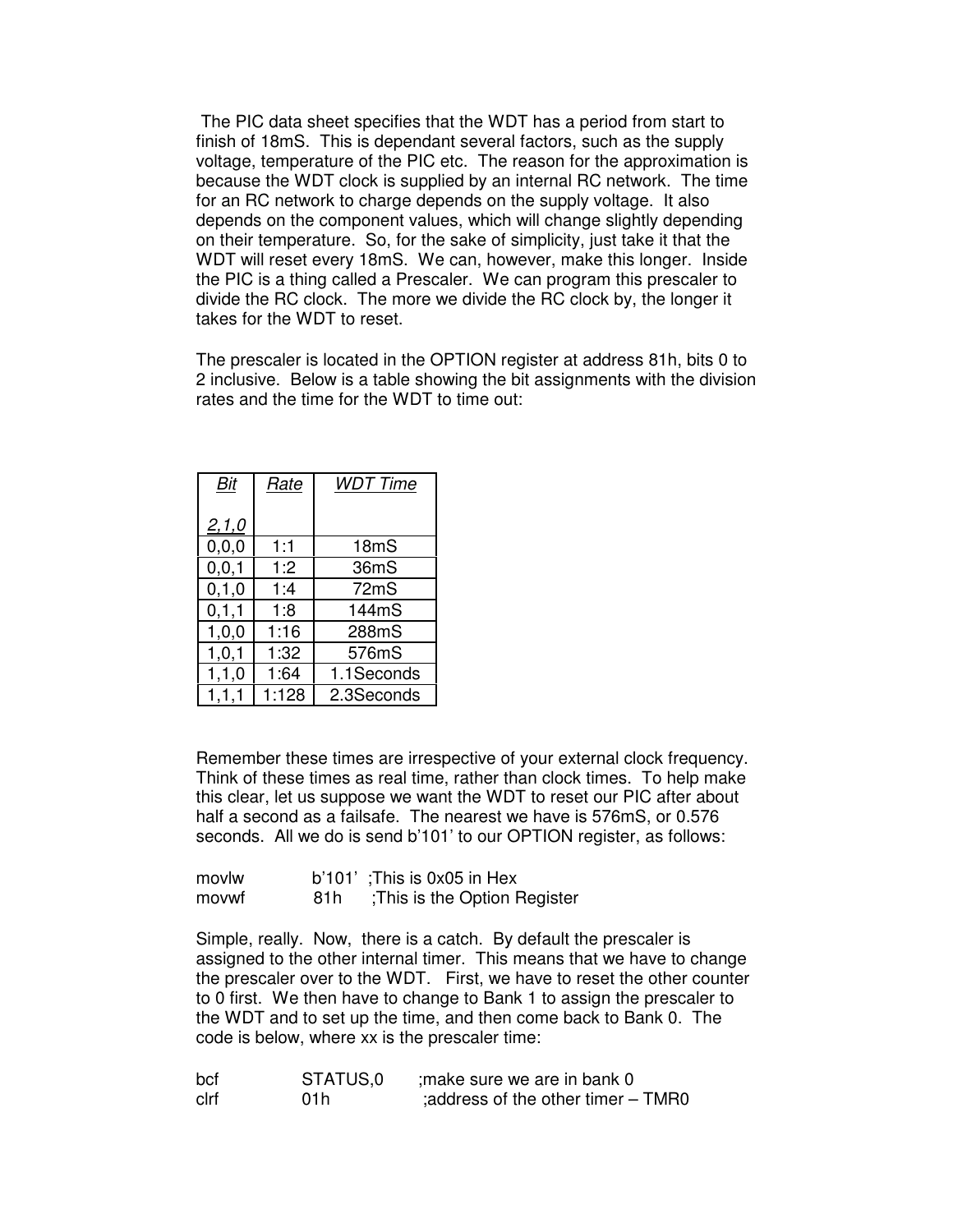| bsf    | STATUS,0      | : switch to bank 1                         |
|--------|---------------|--------------------------------------------|
| clrwdt |               | ; reset the WDT and prescaler              |
| movlw  | b'1xxx'       | ;Select the new prescaler value and assign |
| movwf  | <b>OPTION</b> | ∷it to WDT                                 |
| bcf    | STATUS,0      | : come back to bank 0                      |

The CLRWDT command above is how we clear the WDT before it resets the PIC. So, all we need to do is calculate where in our program the WDT will time out, and then enter the CLRWDT command just before this point to ensure the PIC doesn't reset. If your program is long, bear in mind that you may need more than one CLRWDT. For example, if we use the default time of 18mS, then we need to make sure that the program will see CLRWDT every 18mS.

So now we come to the point where we need to work out how long our code takes in real time. The principle is very simple, but could cause you to pull your hair out!

# **Instruction Timing**

As you are probably already aware, the PIC takes the external clock timing and divides it by 4. This internal time is called an instruction cycle. Now if we have, say, a 4MHz xtal connected to the PIC, internally the PIC will run at 1MHz. In timing terms, this is  $1/(4MHz/4) = 1 \text{uS}$ . Now, some instructions take just one instruction cycle to complete, i.e. 1uS using a 4MHz crystal, while others take two cycles – 2uS – to complete. The data sheet tells us how many cycles each instruction takes. The easiest way to remember this is quite simple. Assume ALL instructions take 1 cycle. But, if an instruction causes the program to go somewhere else, then it will take 2 cycles. Let me give you a couple of examples. The movwf command takes only one cycle, because it is only moving data from one place to another. The goto command takes 2 cycles, because it is causing the Program Counter (PC) to go elsewhere in the program. The RETURN command takes 2 cycles, because it is causing the PC to go back in the program. I think you can see the pattern here. However, there are four commands which can take 1 or 2 cycles. These are DECFSZ, INCFSZ, BTFSC and BTFSS. These commands have one thing in common. They will skip the next instruction is a certain condition is met. If that condition is not met, then the next instruction will be carried out. For example, the DECFSZ command will decrement the value stored in the F register by 1. If the result is not 0, then the next instruction will be executed. This instruction therefore takes 1 cycle. If the result is 0, then the next instruction will be skipped, and the one following that will be executed. In this instance the instruction takes 2 cycles. The reason is that the instruction alters the value of the PC. It needs one cycle to carry out the function, and it will need another to alter the PC by an extra one.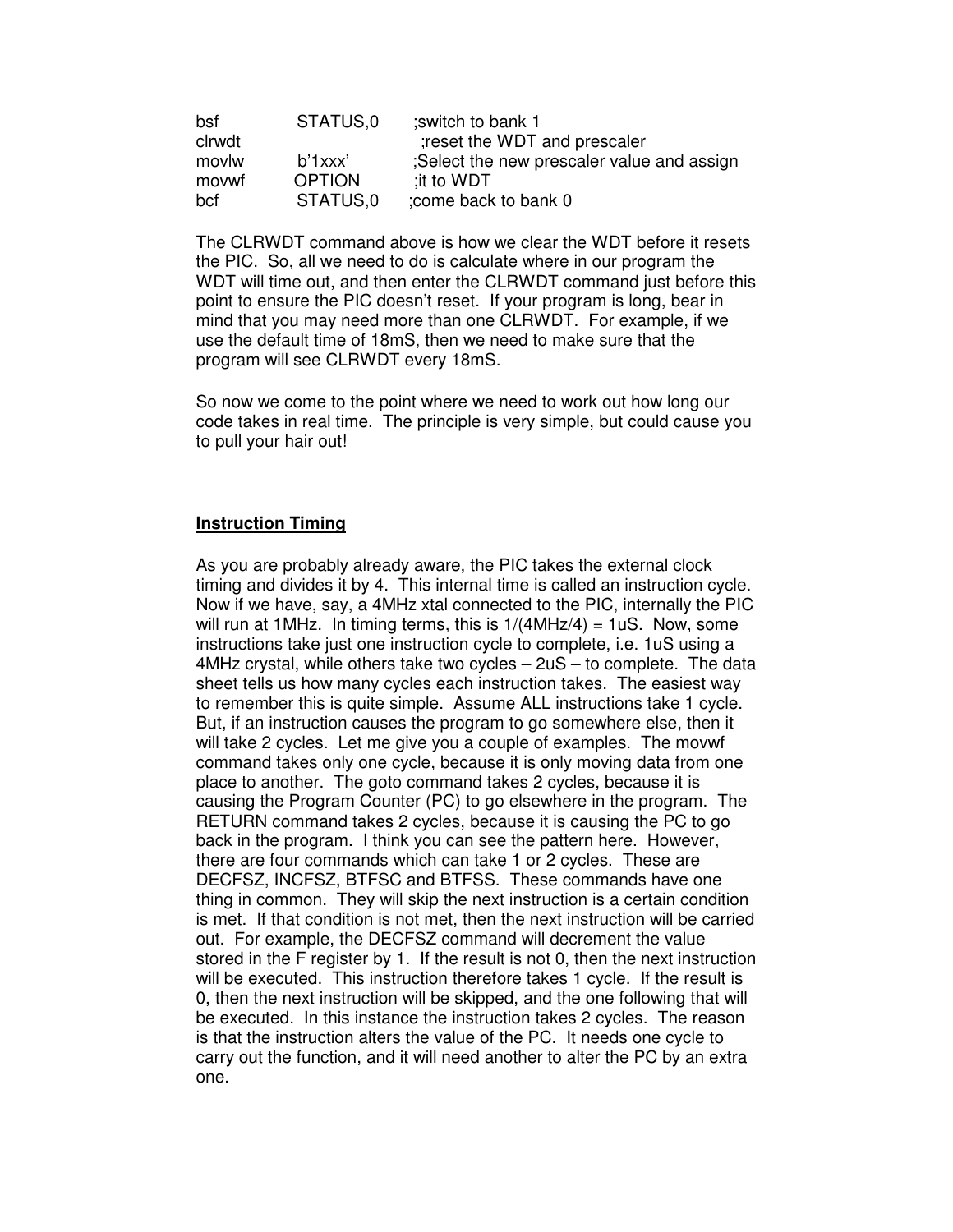To clarify this, let us look at a sample code, and work out how many instruction cycles it takes.

|      | movlw  | 02           |
|------|--------|--------------|
|      | movwf  | <b>COUNT</b> |
| loop | decfsz | <b>COUNT</b> |
|      | goto   | loop         |
| end  |        |              |

Our first instruction simply moves the value 02 into w. This does not cause the program to off course, therefore it is only 1 cycle. The next instruction is similar, in as much that it moves the contents of the w register into COUNT. Again, this will be 1 cycle. Now, the next instruction will first decrement COUNT by 1. This is 1 cycle. It will then do a test to see if COUNT is equal to 0. At this stage it doesn't, and so we move onto the next instruction. The next instruction is a goto statement, and so is 2 cycles long. We come back to our decfsz instruction, which decrements COUNT by 1 again. This is another instruction cycle. It does a test to see if COUNT is equal to 0. This time it does, and so the next instruction is skipped. To skip the next instruction requires another cycle. We reach the end of the program. So in total, with the value 02 placed into COUNT, this program will take a total of 7 cycles. If we were using a 4MHz crystal for our clock, then the program will take:

 $1/(4MHz/4) = 1uS$  per cycle, therefore 7 cycles takes 7 x  $1uS = 7uS$ .

So you can see that it can get a little confusing when you have instructions like DECFSZ.

### **Programmer Software**

Inside the PIC there are things called 'Fuses'. These are not the same as the fuses you would find in a mains plug, but electronic switches which are 'blown' by the programmer. Now, one of these fuses has to be 'blown' in order for the WDT to operate. There are two ways of doing this. One way is to write a couple of lines at the beginning of your program to tell the PIC programming software to enable or disable certain fuses. The other way is to tell the PIC programming software manually which fuses to enable. We will look at getting your program to instruct the programming software in a later tutorial, when we look at including other files and macros. To tell the programming software manually, varies from program to program. The documentation that came with the programmer should tell you how to do this. As I am using the PICALLW software, which is linked on my main page, I will explain how to do change fuses within this program. The fuses are configured by pressing the F3 key, or clicking on the 'Config' button. Then you can select the fuse you want enabled, in this case the WDT, by clicking on the box next to it.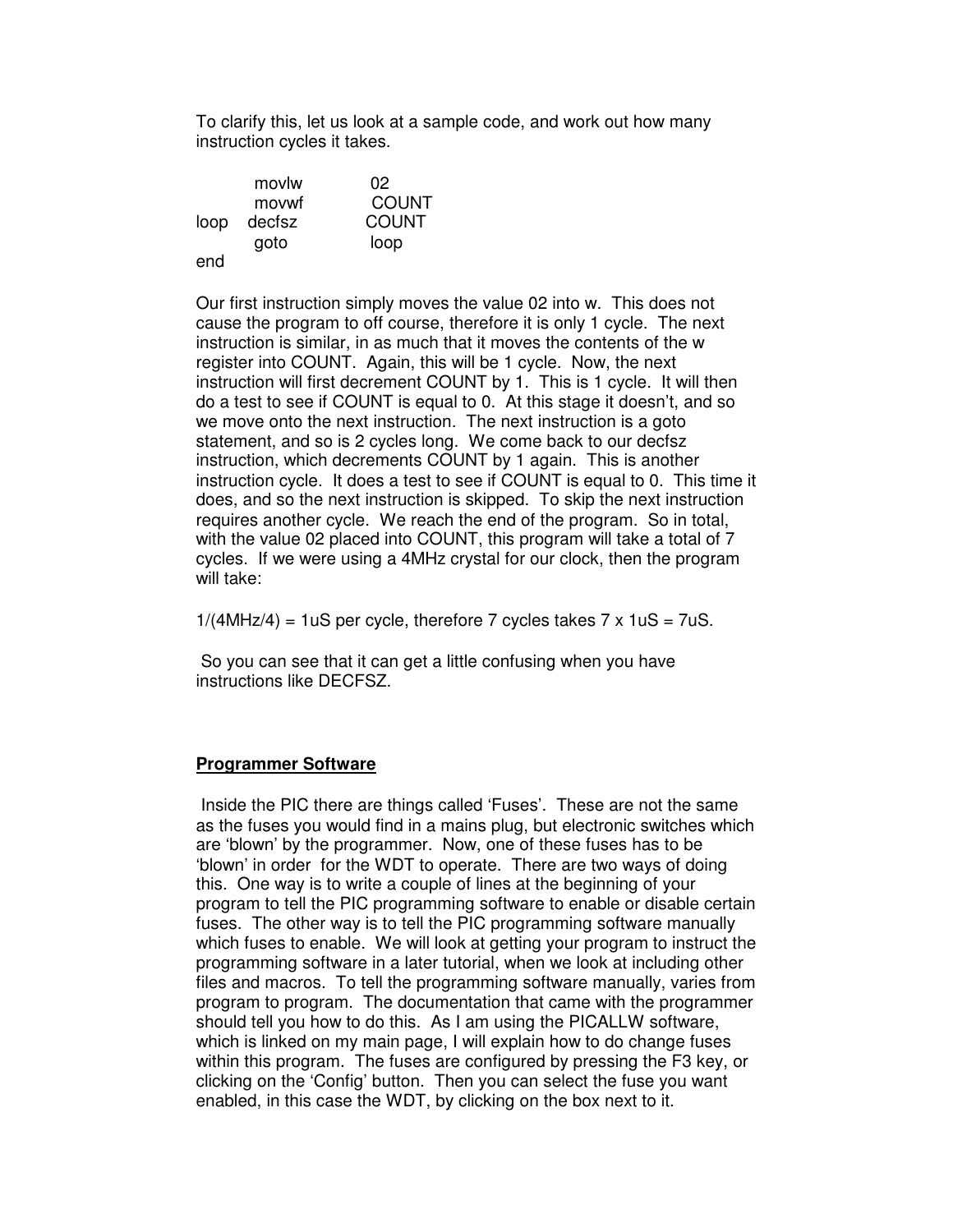#### **Sample Program**

Let us write a program, where we will turn on the WDT, and let the PIC perform a function. We will first of all periodically clear the WDT, to show that the program works, and then remove the CLRWDT command to show that the PIC will indeed reset.

The program I have chosen is the one used in tutorial 9 where we cause a row of LEDs to light up one at a time from left to right, then right to left. The circuit is shown below, and with the RC values shown will give us a clock frequency of 8KHz. This clock speed will allow us to actually see the LEDs moving one by one. I chose this program because it is slow enough for us to play with the WDT, and you can easily see when the PIC is reset. I have removed the original comments, and I have replaced them with a description of the WDT lines, a running total of the time from the start (assuming a 8KHz clock), and the number of clock cycles at each line.

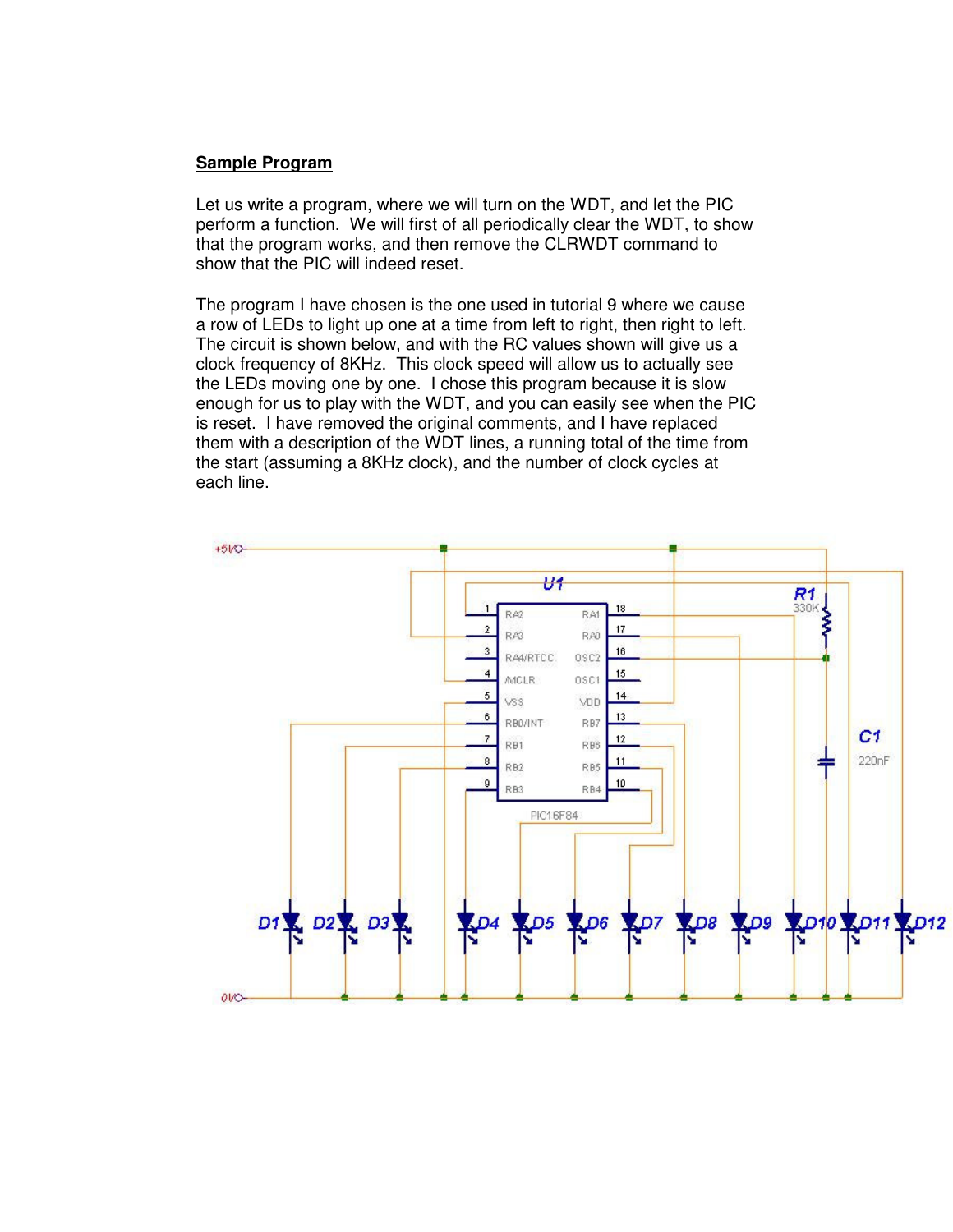| <b>TIME</b>   | equ          | 9FH      | ; Variable for the delay loop. |
|---------------|--------------|----------|--------------------------------|
| PORTB         | equ          | 06H      | ; Port B address.              |
| TRISB         | equ          | 86H      | : Port B Tristate address.     |
| PORTA         | equ          | 05H      | ; Port A address.              |
| TRISA         | equ          | 85H      | ; Port A Tristate address.     |
| <b>STATUS</b> | equ          | 03H      | ; Page select register.        |
| COUNT1        | equ          | 0CH      | ; Loop register.               |
| COUNT2        | equ          | 0DH      | : Loop register.               |
|               |              |          |                                |
| bsf           |              | STATUS,5 | $;1$ cycle, 0.5mS              |
| movlw         | 00H          |          | ; 1 cycle, 1.0mS               |
|               | movwf TRISB  |          | ; 1 cycle, 1.5mS               |
| movlw         | 00H          |          | ; 1 cycle, 2.0mS               |
| movwf         | <b>TRISA</b> |          | $;1$ cycle, $2.5mS$            |
| bcf           |              | STATUS,5 | ; 1 cycle, 3.0mS               |
| movlw         | 00H          |          | ; 1 cycle, 3.5mS               |
| movwf         | <b>PORTA</b> |          | $;1$ cycle, $4.0$ m $S$        |

; Start of main program

# RUN

| movlw 01H |              | ; 1 cycle, $4.5mS$  |
|-----------|--------------|---------------------|
|           | movwf PORTB  | $;1$ cycle, 5.0mS   |
| call      | <b>DELAY</b> | $; 2$ cycles, 486mS |
| call      | <b>DELAY</b> | $; 2$ cycles, 967mS |

; Move the bit on Port B left, then pause.

| rlf  | PORTB,1      | ; 1 cycle, 967.5mS |
|------|--------------|--------------------|
| call | DELAY        | ; 2 cycles, 1.45S  |
| call | <b>DELAY</b> | ; 2 cycles, 1.93S  |
| rlf  | PORTB,1      | ; 1 cycle, 1.93S   |
| call | <b>DELAY</b> | ; 2 cycles, 2.41S  |
| call | <b>DELAY</b> | ; 2 cycles, 2.89S  |
| rlf  | PORTB,1      | ; 1 cycle, 2.89S   |
| call | <b>DELAY</b> | ; 2 cycles, 3.37S  |
| call | <b>DELAY</b> | ; 2 cycles, 3.85S  |
| rlf  | PORTB,1      | : 1 cycle, 3.85S   |
| call | DELAY        | ; 2 cycles, 4.34S  |
| call | DELAY        | ; 2 cycles, 4.82S  |
| rlf  | PORTB,1      | ; 1 cycle, 4.82S   |
| call | DELAY        | ; 2 cycles, 5.30S  |
| call | DELAY        | ; 2 cycles, 5.78S  |
| rlf  | PORTB,1      | ; 1 cycle, 5.78S   |
| call | <b>DELAY</b> | : 2 cycles, 6.26S  |
| call | <b>DELAY</b> | ; 2 cycles, 6.74S  |
| rlf  | PORTB,1      | : 1 cycle, 6.74S   |
| call | <b>DELAY</b> | ; 2 cycles, 7.22S  |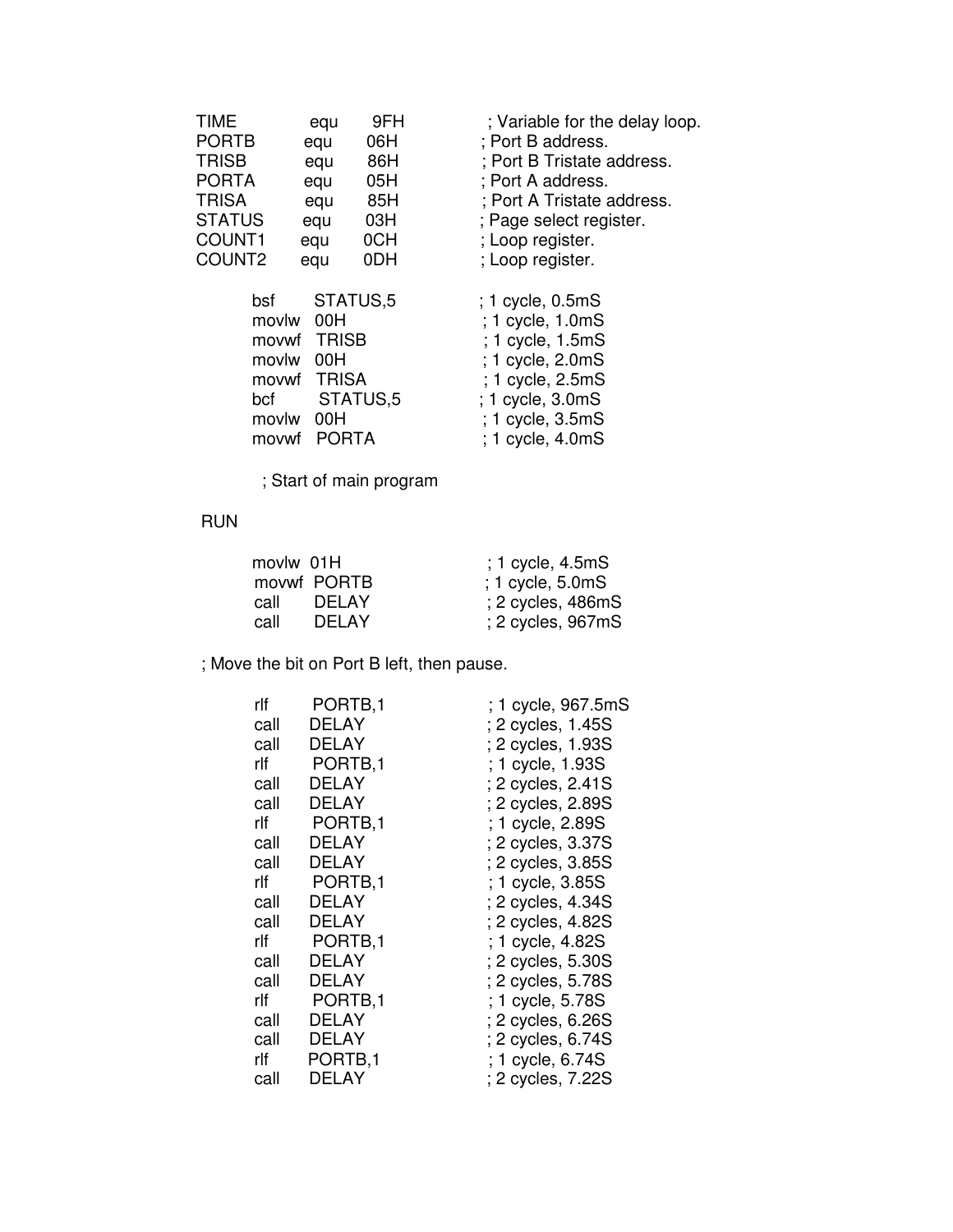| call | DELAY               | ; 2 cycles, 7.70S |
|------|---------------------|-------------------|
| rlf  | PORTB <sub>,1</sub> | ; 1 cycle, 7.70S  |

; Now move onto Port A, and move the bit left.

| rlf  | PORTA,1      | ; 1 cycle, 7.70S   |
|------|--------------|--------------------|
| call | <b>DELAY</b> | ; 2 cycles, 8.19S  |
| call | <b>DELAY</b> | ; 2 cycles, 8.67S  |
| rlf  | PORTA,1      | ; 1 cycle, 8.67S   |
| call | <b>DELAY</b> | ; 2 cycles, 9.15S  |
| call | <b>DELAY</b> | ; 2 cycles, 9.63S  |
| rlf  | PORTA,1      | ; 1 cycle, 9.63S   |
| call | <b>DELAY</b> | ; 2 cycles, 10.11S |
| call | <b>DELAY</b> | : 2 cycles, 10.59S |
| rlf  | PORTA,1      | ; 1 cycle, 10.59S  |
| call | <b>DELAY</b> | ; 2 cycles, 11.07S |
| call | <b>DELAY</b> | ; 2 cycles, 11.55S |

; Move the bit back on Port A

| rrf  | PORTA,1             | : 1 cycle, 11.55S  |
|------|---------------------|--------------------|
| call | <b>DELAY</b>        | ; 2 cycles, 12.04S |
| call | <b>DELAY</b>        | : 2 cycles, 12.52S |
| rrf  | PORTA <sub>.1</sub> | : 1 cycle, 12.52S  |
| call | <b>DELAY</b>        | ; 2 cycles, 12.99S |
| call | <b>DELAY</b>        | ; 2 cycles, 13.48S |
| rrf  | PORTA <sub>.1</sub> | : 1 cycle, 13.48S  |
| call | <b>DELAY</b>        | ; 2 cycles, 13.96S |
| call | <b>DELAY</b>        | ; 2 cycles, 14.44S |
| rrf  | PORTA,1             | : 1 cycle, 14.44S  |
|      |                     |                    |

; Now move the bit back on Port B

| rrf  | PORTB.1      | ; 1 cycle, 14.44S  |
|------|--------------|--------------------|
| call | <b>DELAY</b> | ; 2 cycles, 14.92S |
| call | DELAY        | ; 2 cycles, 15.40S |
| rrf  | PORTB,1      | ; 1 cycle, 15.40S  |
| call | DELAY        | ; 2 cycles, 15.89S |
| call | DELAY        | : 2 cycles, 16.37S |
| rrf  | PORTB,1      | ; 1 cycle, 16.37S  |
| call | DELAY        | ; 2 cycles, 16.84S |
| call | DELAY        | ; 2 cycles, 17.33S |
| rrf  | PORTB,1      | : 1 cycle, 17.33S  |
| call | DELAY        | ; 2 cycles, 17.81S |
| call | DELAY        | ; 2 cycles, 18.29S |
| rrf  | PORTB,1      | : 1 cycle, 18.29S  |
| call | DELAY        | ; 2 cycles, 18.77S |
| call | <b>DELAY</b> | ; 2 cycles, 19.25S |
| rrf  | PORTB,1      | ; 1 cycle, 19.25S  |
| call | <b>DELAY</b> | ; 2 cycles, 19.73S |
|      |              |                    |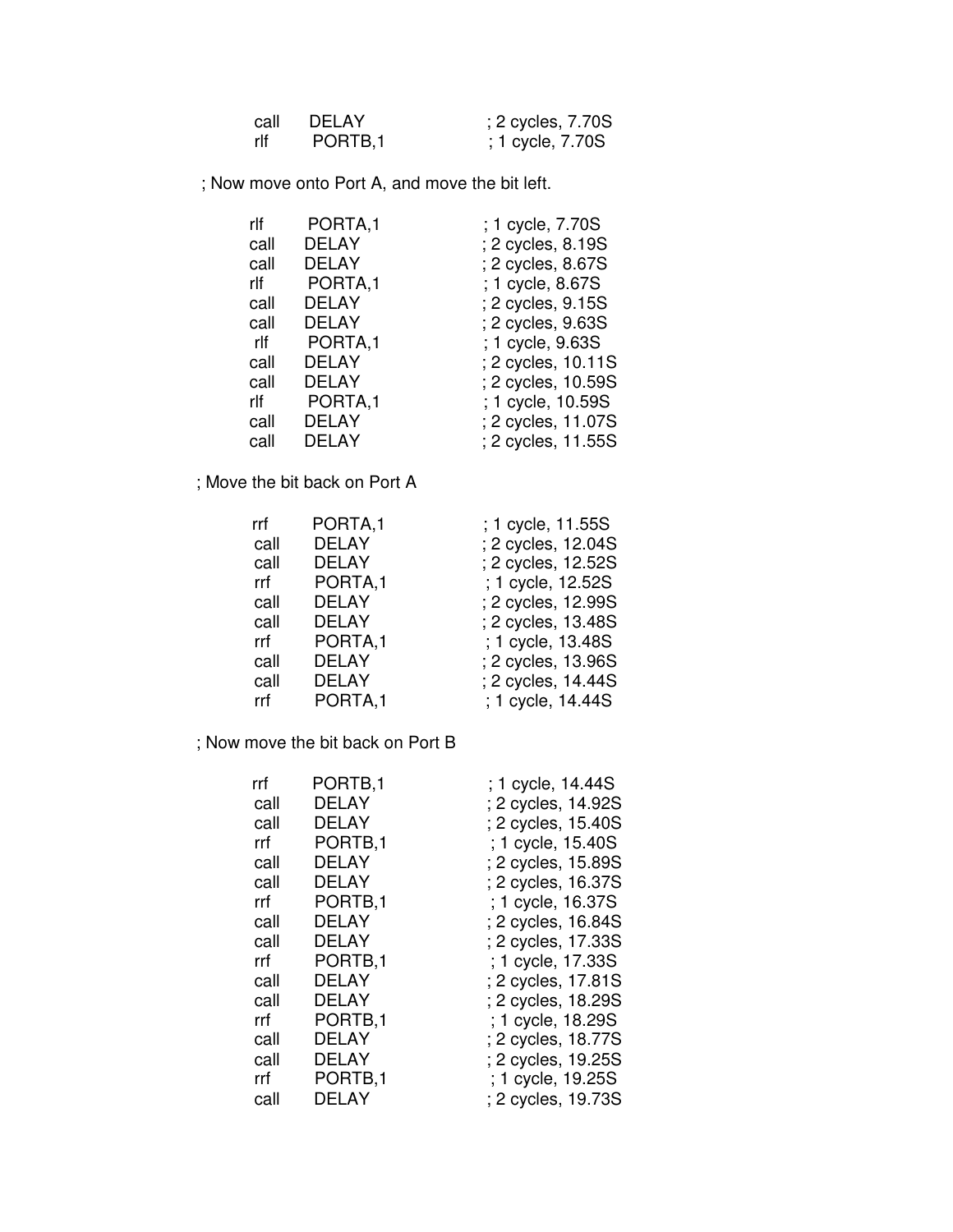| call | <b>DELAY</b>        | ; 2 cycles, 20.22S |
|------|---------------------|--------------------|
| rrf  | PORTB <sub>.1</sub> | ; 1 cycle, 20.22S  |
| call | <b>DELAY</b>        | ; 2 cycles, 20.70S |
| call | <b>DELAY</b>        | ; 2 cycles, 21.18S |
|      |                     |                    |
| goto | <b>RUN</b>          | ; 2 cycles, 21.18S |

; Subroutine to give a delay between bit movements. ;Total of 957 cycles, 480mS

| <b>DELAY</b> |                           |                                              |
|--------------|---------------------------|----------------------------------------------|
|              | movlw TIME                | ; 1 cycle                                    |
|              | movwf COUNT1              | ; 1 cycle                                    |
| LOOP1        |                           |                                              |
|              | decfsz COUNT1             | ; $9F \times 1$ cycle + 1 cycle = 160 cycles |
|              | goto LOOP1                | $: 9E \times 2$ cycles = 316 cycles          |
|              | movwf COUNT1              | ; 1 cycle                                    |
|              |                           |                                              |
|              |                           |                                              |
| LOOP2        |                           |                                              |
|              | decfsz COUNT1             | $9F \times 1$ cycle + 1 cycle = 256 cycles   |
|              | LOOP <sub>2</sub><br>goto | $: 9E \times 2$ cycles = 316 cycles          |
|              |                           |                                              |
| return       |                           | ; 2 cycles                                   |
|              |                           |                                              |

With an 8KHz clock, it takes just under 1 second for the next LED illuminates, and it takes a total of about 21 seconds to run from one end to the other and back again i.e. to go through the routine once only. The delay routine takes 480mS, and we are calling it twice before moving the bit on the ports. Now, we need to periodically reset the WDT. The largest time we can set the WDT is 2.3 seconds, and the next one down form this is 1.1 seconds. We have two options here. We could make a call to a subroutine to clear the WDT after the two delays have finished, or we could incorporate the CLRWDT within the delay itself. I have decided, for no real reason at all, to incorporate the CLRWDT within the delay loop.

| <b>TIME</b>   | eau | 9FH. | : Variable for the delay loop. |
|---------------|-----|------|--------------------------------|
| <b>PORTB</b>  | eau | 06H  | : Port B address.              |
| <b>TRISB</b>  | eau | 86H  | ; Port B Tristate address.     |
| <b>PORTA</b>  | eau | 05H  | : Port A address.              |
| <b>TRISA</b>  | eau | 85H  | ; Port A Tristate address.     |
| <b>STATUS</b> | equ | 03H  | ; Page select register.        |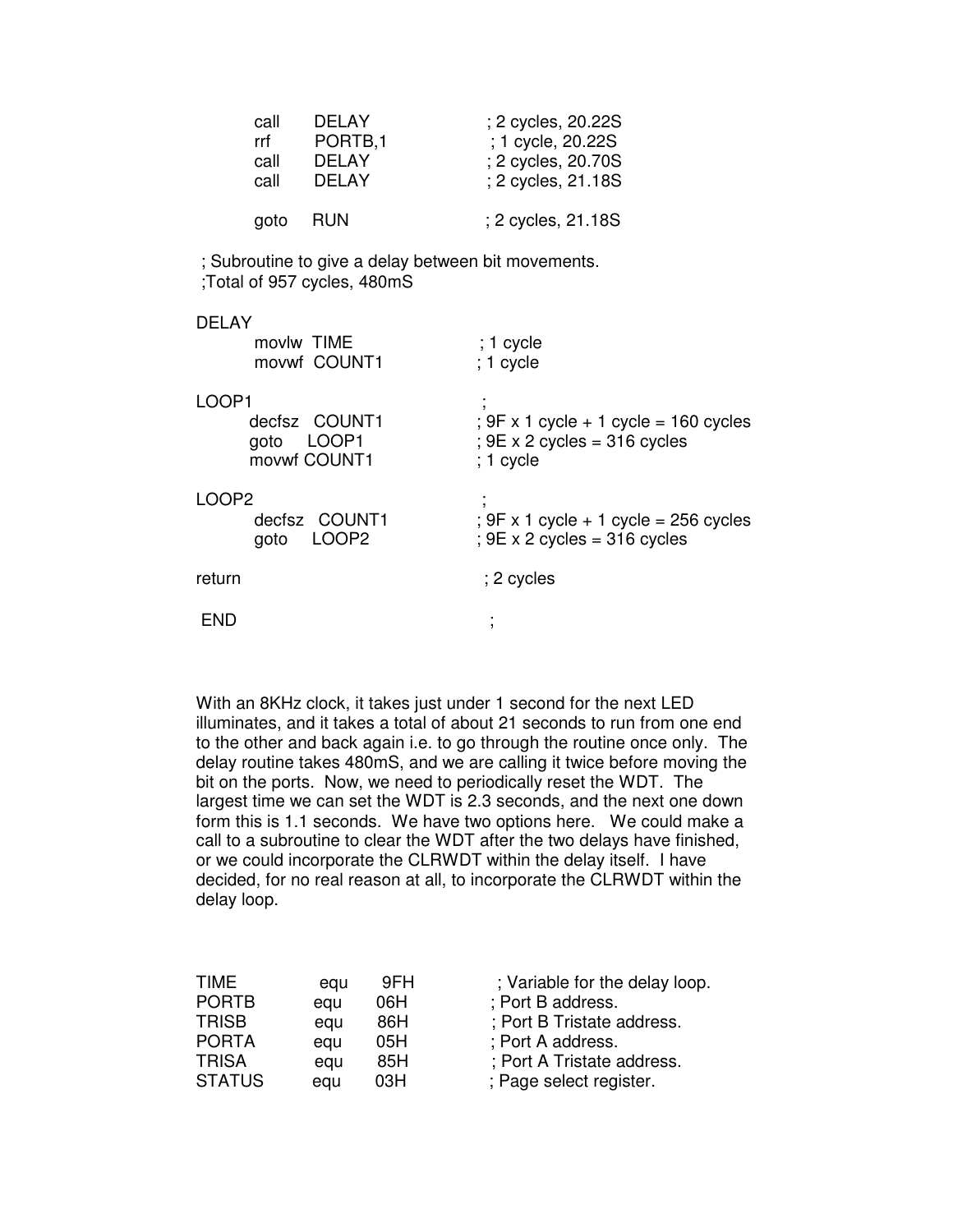| COUNT1<br>COUNT2                                                                 |                                            | equ<br>equ                                                                         | 0CH<br>0DH | ; Loop register.<br>; Loop register.                                  |
|----------------------------------------------------------------------------------|--------------------------------------------|------------------------------------------------------------------------------------|------------|-----------------------------------------------------------------------|
| OPT.<br><b>WDT</b>                                                               |                                            | equ                                                                                | 81h        | ; Option Register to control the                                      |
|                                                                                  |                                            |                                                                                    |            | ;**************Set up the ports, WDT and prescaler******************* |
| assign                                                                           | clrf                                       | bsf STATUS,5                                                                       | 01h        | ;Clear TMR0<br>;Switch to bank 1                                      |
|                                                                                  | clrwdt<br>movlw                            |                                                                                    | b'1101'    | ; reset the WDT and prescaler<br>;Select the new prescaler value and  |
|                                                                                  | movwf                                      |                                                                                    | <b>OPT</b> | ;it to WDT                                                            |
|                                                                                  | movlw 00H<br>movlw 00H<br>bcf              | movwf TRISB<br>movwf TRISA<br>STATUS,5                                             |            | ; Now set up the ports<br>;Come back to bank 0                        |
|                                                                                  | movlw 00H                                  | movwf PORTA                                                                        |            | ,                                                                     |
| ***************Start of main program******************************<br><b>RUN</b> |                                            |                                                                                    |            |                                                                       |
|                                                                                  | movlw 01H<br>call<br>call                  | movwf PORTB<br>DELAY<br><b>DELAY</b>                                               |            |                                                                       |
| **************Move the bit on Port B left, then pause.***************            |                                            |                                                                                    |            |                                                                       |
|                                                                                  | rlf<br>call<br>call<br>rlf<br>call<br>اادہ | PORTB,1<br><b>DELAY</b><br><b>DELAY</b><br>PORTB,1<br><b>DELAY</b><br><b>DELAV</b> |            |                                                                       |

call DELAY<br>
rlf PORTB,1<br>
call DELAY<br>
call DELAY<br>
rlf PORTB,1<br>
call DELAY<br>
call DELAY<br>
; rlf PORTB,1<br>call DELAY call DELAY ; call DELAY ;

rlf PORTB,1 ; call DELAY ;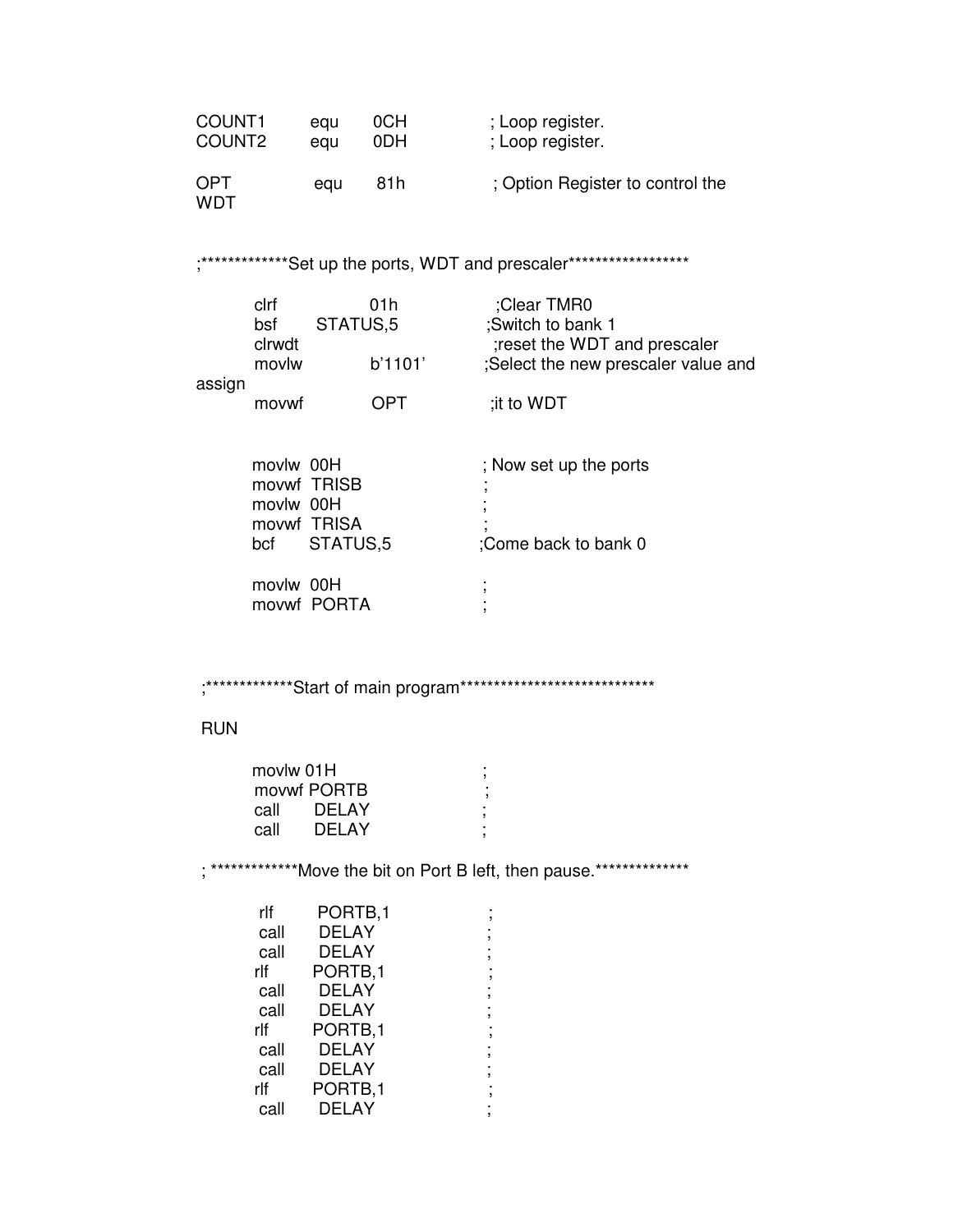| call | <b>DELAY</b> | j.            |
|------|--------------|---------------|
| rlf  | PORTB,1      |               |
| call | <b>DELAY</b> | $\frac{1}{2}$ |
| call | DELAY        | ;             |
| rlf  | PORTB,1      | ;             |
| call | <b>DELAY</b> | ;             |
| call | DELAY        | $\frac{1}{2}$ |
| rlf  | PORTB,1      |               |
| call | <b>DELAY</b> | ;             |
| call | <b>DELAY</b> |               |
| rlf  | PORTB.1      | J             |
|      |              |               |

; \*\*\*\*\*\*\*\*\*\*\*\*\*Now move onto Port A, and move the bit left.\*\*\*\*\*\*\*\*\*\*\*

| rlf  | PORTA,1      | ,      |
|------|--------------|--------|
| call | <b>DELAY</b> | ;      |
| call | <b>DELAY</b> | ;      |
| rlf  | PORTA,1      | ;      |
| call | <b>DELAY</b> | ;      |
| call | DELAY        |        |
| rlf  | PORTA,1      | ;<br>; |
| call | <b>DELAY</b> | ;      |
| call | <b>DELAY</b> | ;      |
| rlf  | PORTA,1      |        |
| call | <b>DELAY</b> | ;      |
| call | DELAY        | J      |
|      |              |        |

:\*\*\*\*\*\*\*\*\*\*\*\*\*\*\*\* Move the bit back on Port A\*\*\*\*\*\*\*\*\*\*\*\*\*\*\*\*\*\*\*\*\*\*\*\*\*

| rrf  | PORTA,1      |  |
|------|--------------|--|
| call | <b>DELAY</b> |  |
| call | <b>DELAY</b> |  |
| rrf  | PORTA,1      |  |
| call | <b>DELAY</b> |  |
| call | <b>DELAY</b> |  |
| rrf  | PORTA,1      |  |
| call | <b>DELAY</b> |  |
| call | <b>DELAY</b> |  |
| rrf  | PORTA,1      |  |
|      |              |  |

\*\*\*\*\*\*\*\*\*\*\*\*\*\*\*\* Now move the bit back on Port B\*\*\*\*\*\*\*\*\*\*\*\*\*\*\*\*\*\*\*

| rrf  | PORTB,1             |  |
|------|---------------------|--|
| call | <b>DELAY</b>        |  |
| call | <b>DELAY</b>        |  |
| rrf  | PORTB <sub>,1</sub> |  |
| call | <b>DELAY</b>        |  |
| call | <b>DELAY</b>        |  |
| rrf  | PORTB,1             |  |
| call | <b>DELAY</b>        |  |
|      |                     |  |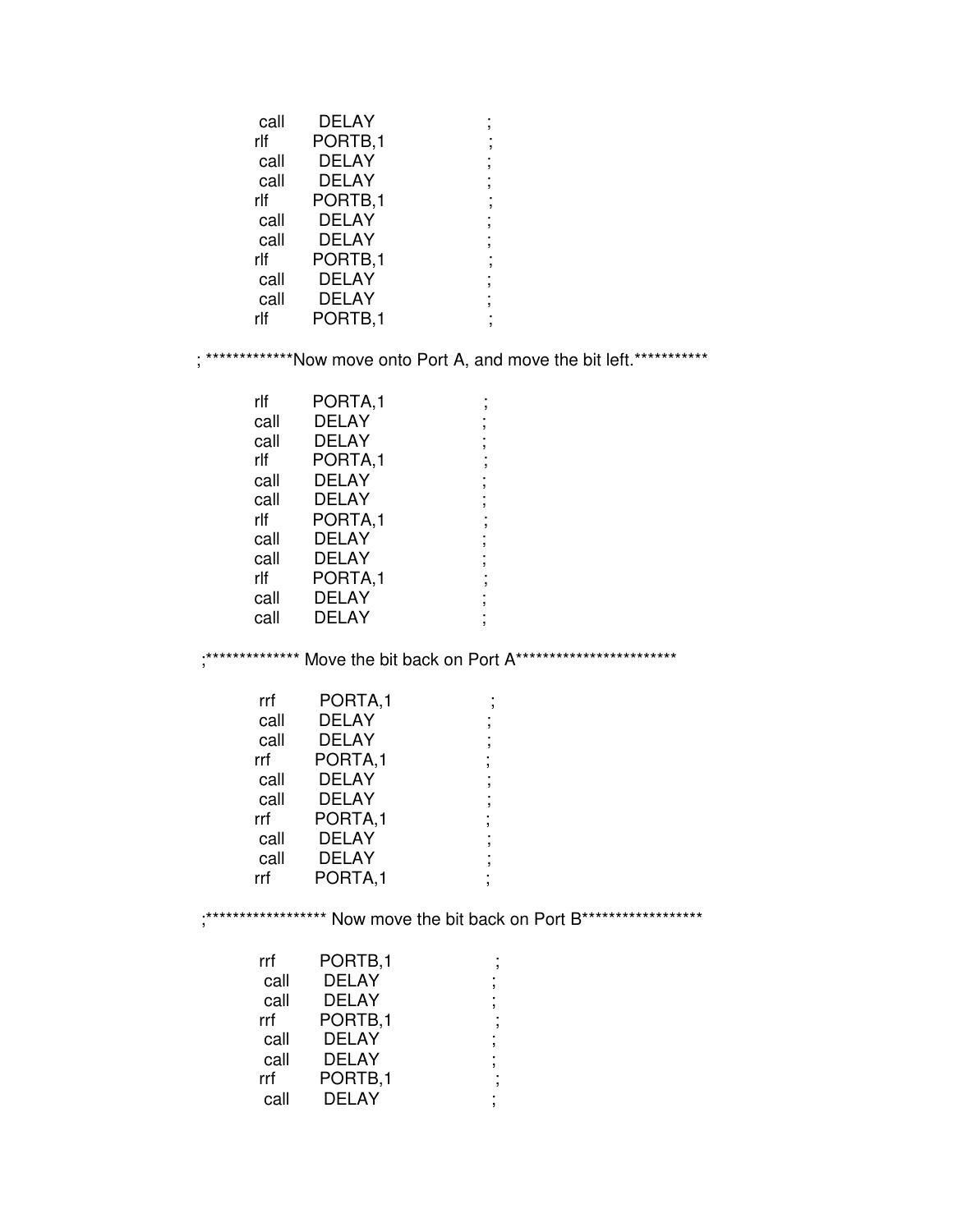| call | DELAY        | ,                        |
|------|--------------|--------------------------|
| rrf  | PORTB,1      | ٠,                       |
| call | <b>DELAY</b> | ,                        |
| call | <b>DELAY</b> | $\mathbf{I}$             |
| rrf  | PORTB,1      | $\overline{\phantom{a}}$ |
| call | <b>DELAY</b> | $\pmb{\mathfrak{z}}$     |
| call | DELAY        | $\pmb{\mathfrak{z}}$     |
| rrf  | PORTB,1      | $\overline{ }$           |
| call | <b>DELAY</b> | ,                        |
| call | <b>DELAY</b> | $\overline{\phantom{a}}$ |
| rrf  | PORTB,1      | $\overline{\phantom{a}}$ |
| call | <b>DELAY</b> | $\overline{\phantom{a}}$ |
| call | DELAY        | ÷                        |
|      |              |                          |
| goto | RUN          |                          |
|      |              | ,                        |

; \*\*\*\*\*\*\*\*\*\*\*\*\*\*\*\*\*\*\*\*Subroutine to give a delay between bit movements.\*\*\*\*\*\*

# DELAY

| movlw TIME<br>movwf COUNT1                                                                                                                        |                               |  |  |  |
|---------------------------------------------------------------------------------------------------------------------------------------------------|-------------------------------|--|--|--|
| LOOP1<br>decfsz COUNT1<br>goto LOOP1<br>movwf COUNT1                                                                                              |                               |  |  |  |
| LOOP <sub>2</sub><br>decfsz COUNT1<br>goto LOOP2                                                                                                  |                               |  |  |  |
| $\cdot$ ; This part resets the WDT<br>,,<br>::Comment out or remove this command to see the WDT<br>,,<br>in action. It should reset the PIC<br>11 |                               |  |  |  |
| clrwdt                                                                                                                                            | ; This simply resets the WDT. |  |  |  |
| ****************Return from our original DELAY routine****************                                                                            |                               |  |  |  |
| return                                                                                                                                            | J,                            |  |  |  |
| END                                                                                                                                               | J.                            |  |  |  |